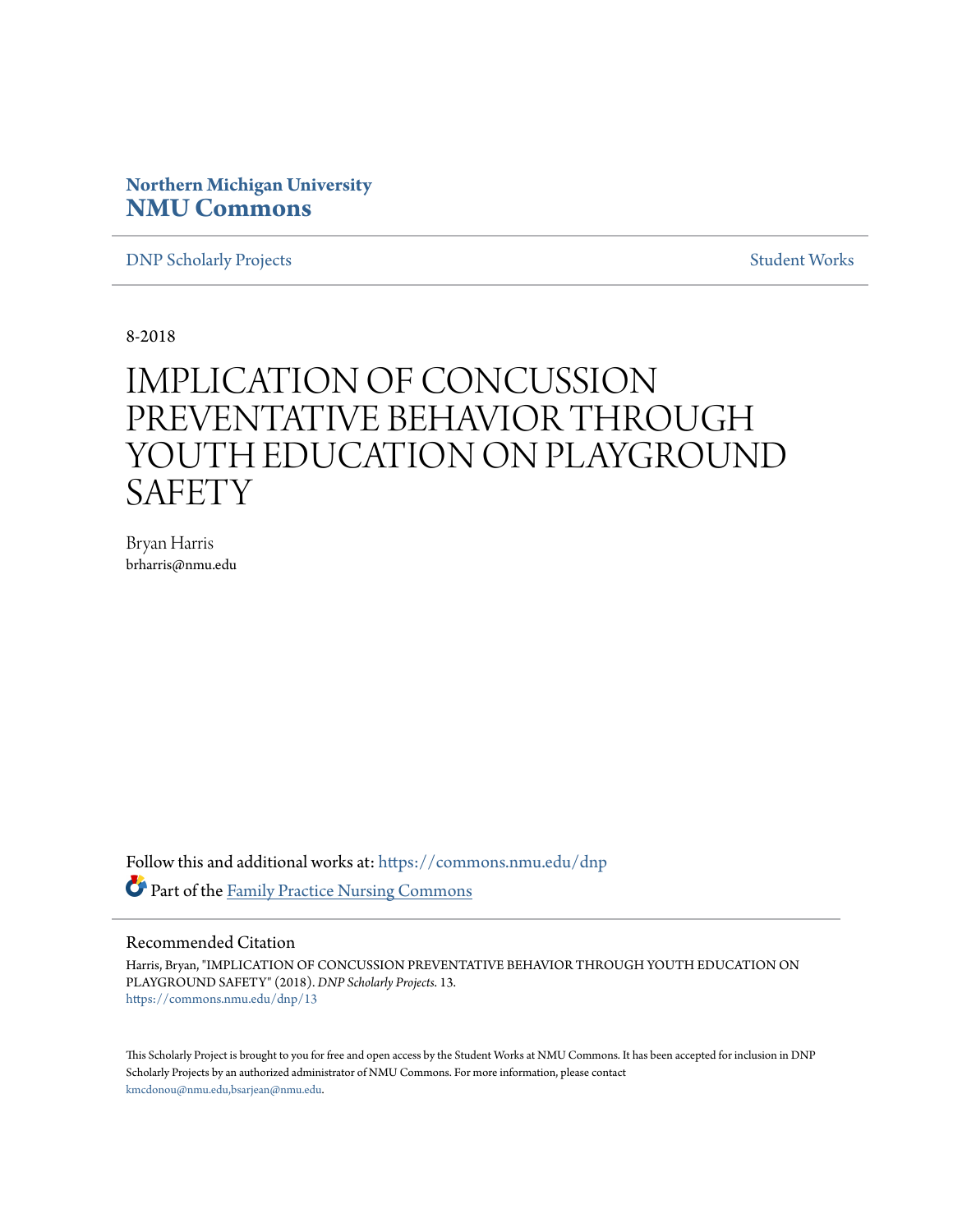# IMPLICATION OF CONCUSSION PREVENTATIVE BEHAVIOR THROUGH YOUTH EDUCATION ON PLAYGROUND SAFETY

By

Bryan Francis Harris

### SCHOLARLY PROJECT

Submitted to Northern Michigan University In partial fulfillment of the requirements For the degree of

DOCTOR OF NURSING PRACTICE

School of Nursing

August 2018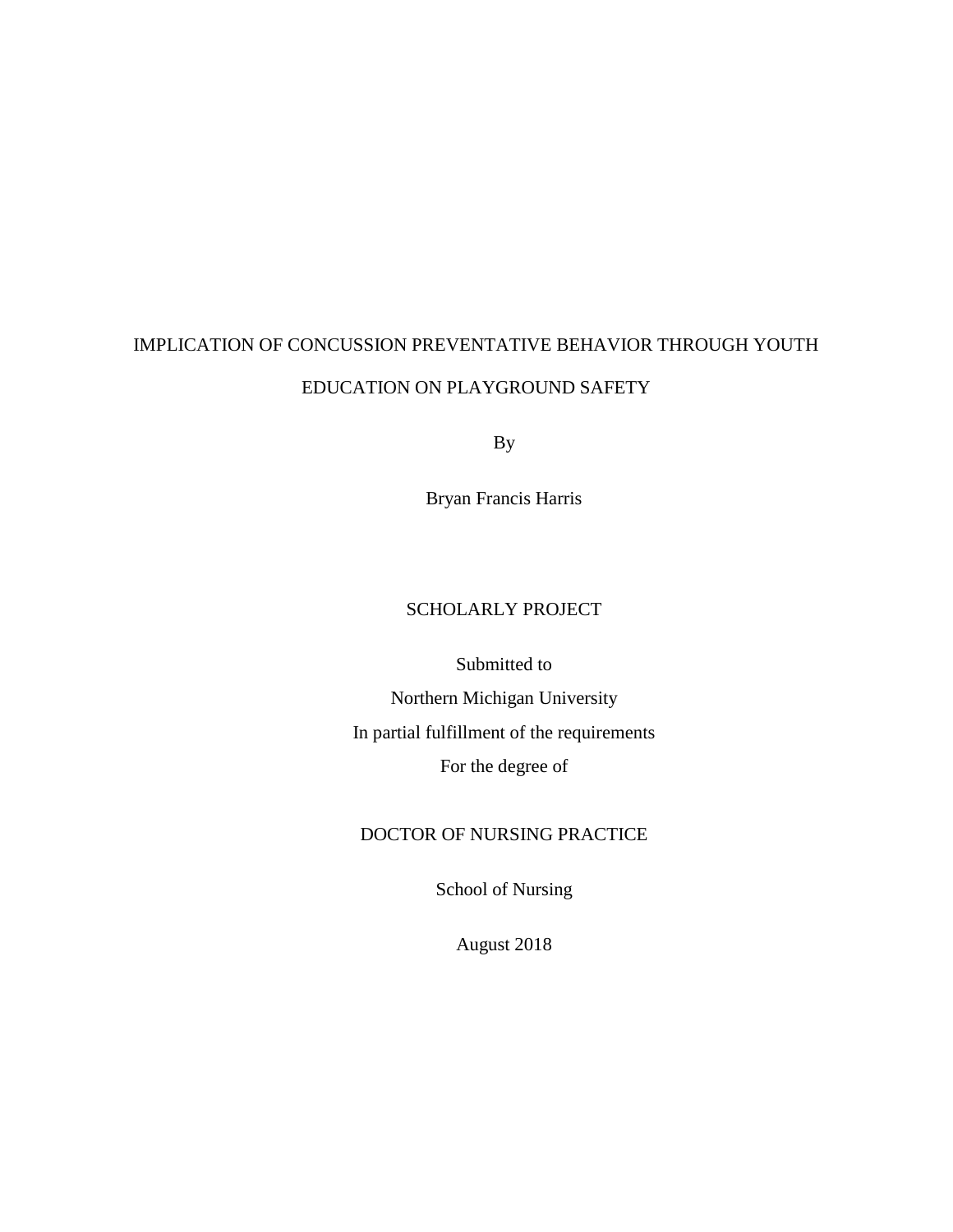### SIGNATURE APPROVAL FORM

# IMPLICATION OF CONCUSSION PREVENTATIVE BEHAVIOR THROUGH YOUTH EDUCATION ON PLAYGROUND SAFETY

This DNP Scholarly Project by Bryan Harris is recommended for approval by the student's Faculty Chair, Committee and Department Head in the School of Nursing

| Dr. Jane Campbell                                  | 8/12/18 |
|----------------------------------------------------|---------|
| Committee Chair: Dr. Jane Campbell, DNP, RN, NE-BC | Date    |
|                                                    |         |
| Dr. Melissa Romero                                 | 8/12/18 |
| First Reader: Dr. Melissa Romeo, PhD, FNP-BC       | Date    |
|                                                    |         |
| Michelle Johnson                                   | 8/12/18 |
| Second Reader: Michelle Johnson, MSN, RN, CNE      | Date    |
|                                                    |         |
| Dr. Kristi Robinia                                 | 8/12/18 |
| Department Head: Dr. Kristi Robinia, PhD, RN       | Date    |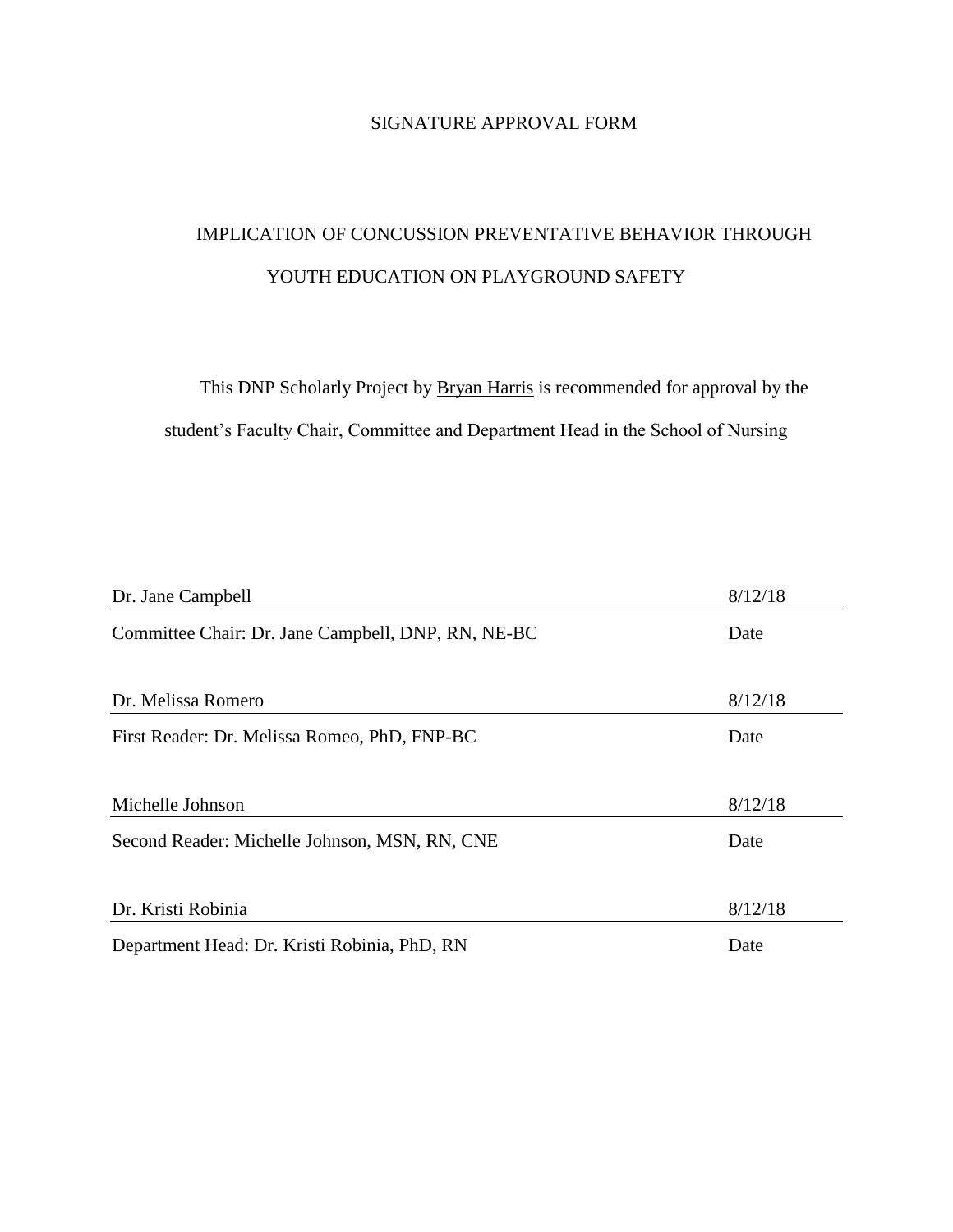#### ABSTRACT

# IMPLICATION OF CONCUSSION PREVENTATIVE BEHAVIOR THROUGH YOUTH EDUCATION ON PLAYGROUND SAFETY

#### By

#### Bryan Francis Harris

The concern with concussions has taken our society by storm as it relates to the health consequences either: acute, chronic, and/or later in life as a result of experiencing a single or multiple concussions. Research is thriving on concussion diagnosis, management, and treatment and will continue to do so in the years to come. Preventative measures in a variety of forms is the cornerstone for dealing with concussions at this time; with evidence showing formal educational programs are effective. Children as young as 6 years old have had concussion education, but finding a way to relate material to developmental stage can be a challenge. This scholarly project takes a preventative approach by educating fourth grade students at a rural elementary school on playground safety. ThinkFirst: National Injury Prevention Foundation, provides educational programs for first through eighth grade students on prevention of brain, spinal cord, and trauma injuries with the use of the Health Belief Model (HBM). The scholarly project was guided by both the fourth grade curriculum on playground safety from ThinkFirst and the HBM. Evaluation of the education provided to fourth grade students was done through a pre-test and post-test format with the use of a four point Likert scale to analyze a change in behavior. Demographic information was also analyzed. Further intentions with the scholarly project is for the students to transcend the behaviors learned on playground safety into everyday life.

i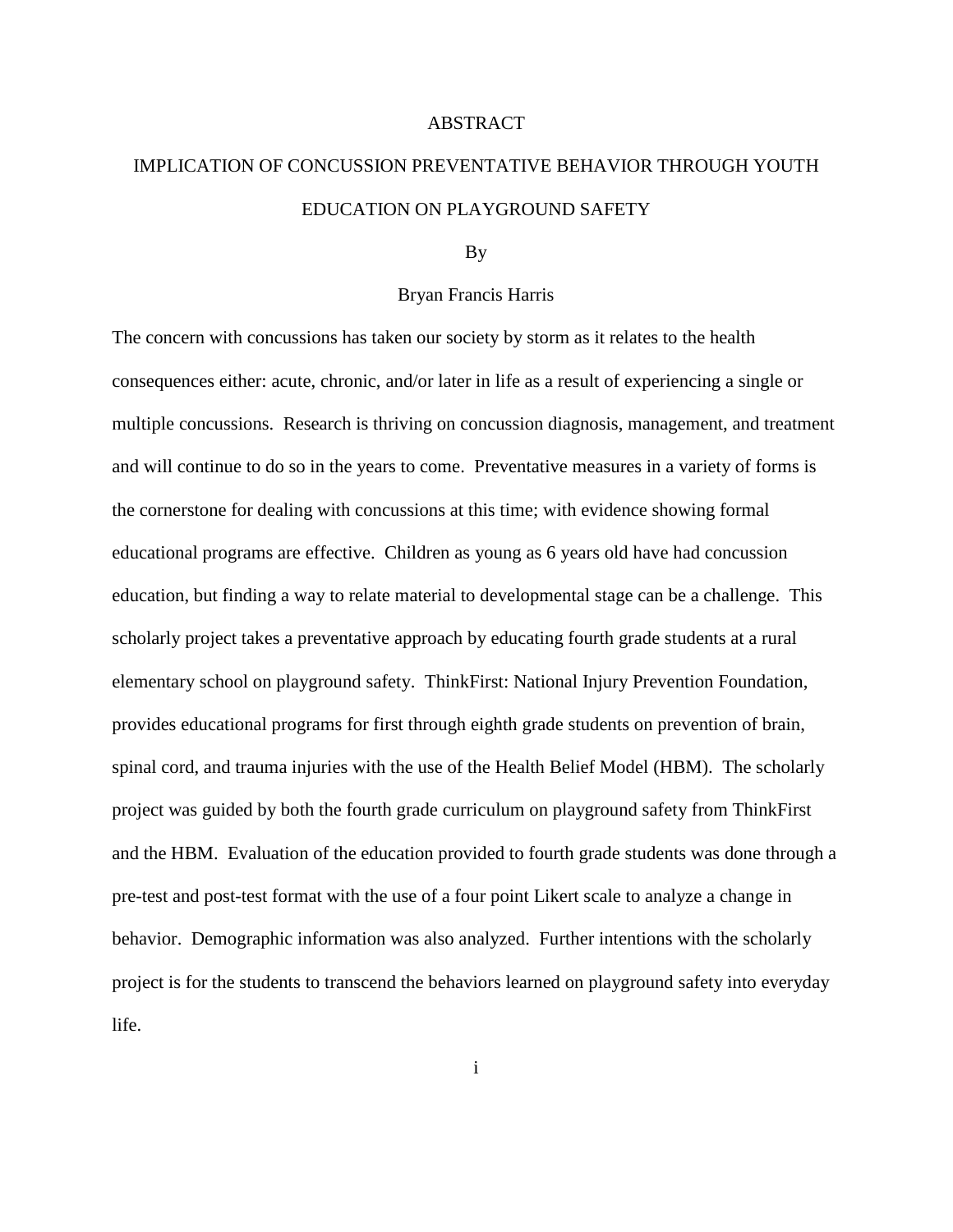Copyright by

## BRYAN FRANCIS HARRIS

August 2018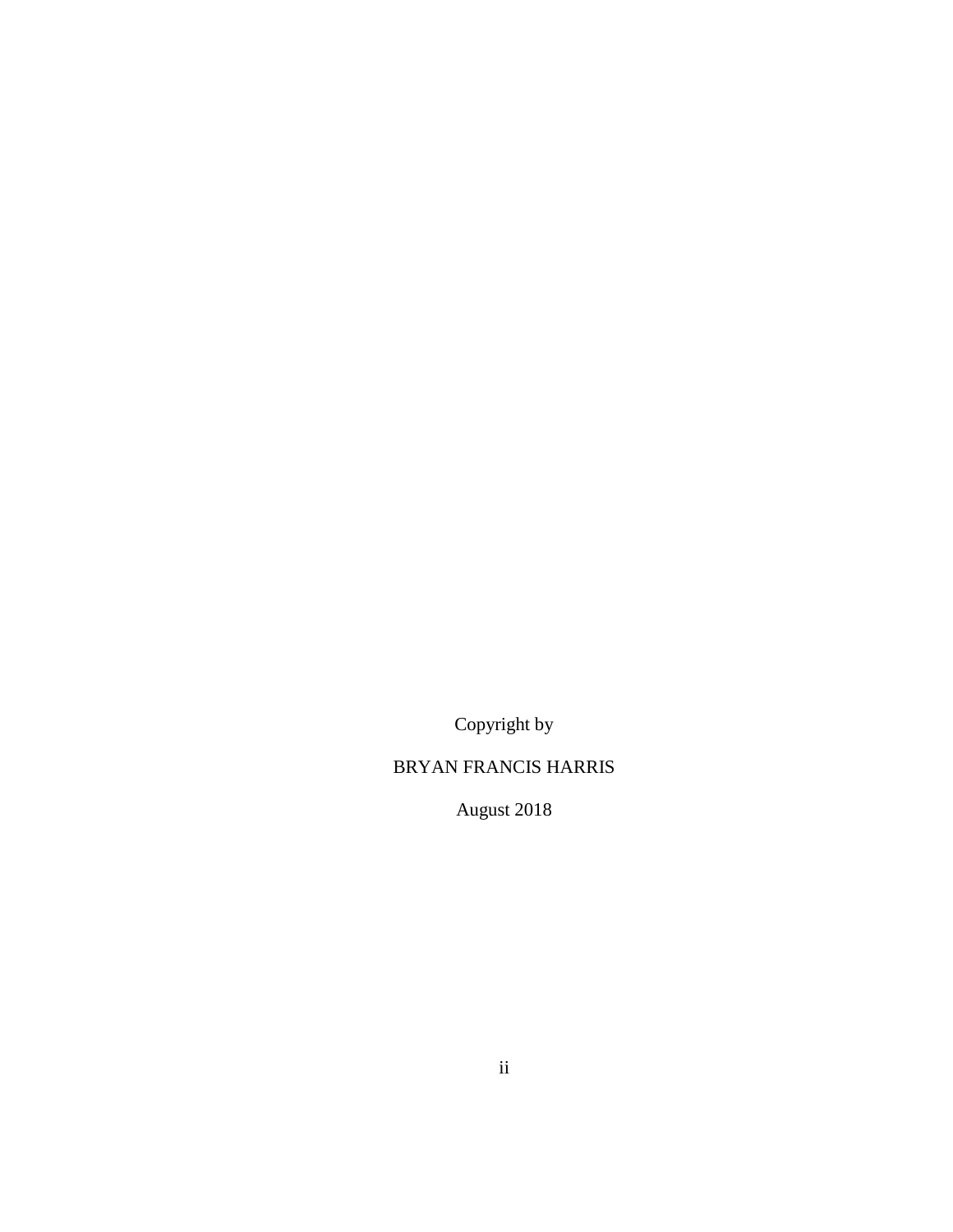#### DEDICATION

This project is dedicated to my family. Without their assistance, I would never have been able to achieve my dream of advancing my education. The past four years has been a struggle with trying to balance working full-time, school, and family. Though I made many sacrifices in my life, my family made just as many, if not more. I could never thank them enough for all they have done over the past four years. I hope deep down in their hearts they understand the time was right in my professional career to advance my degree.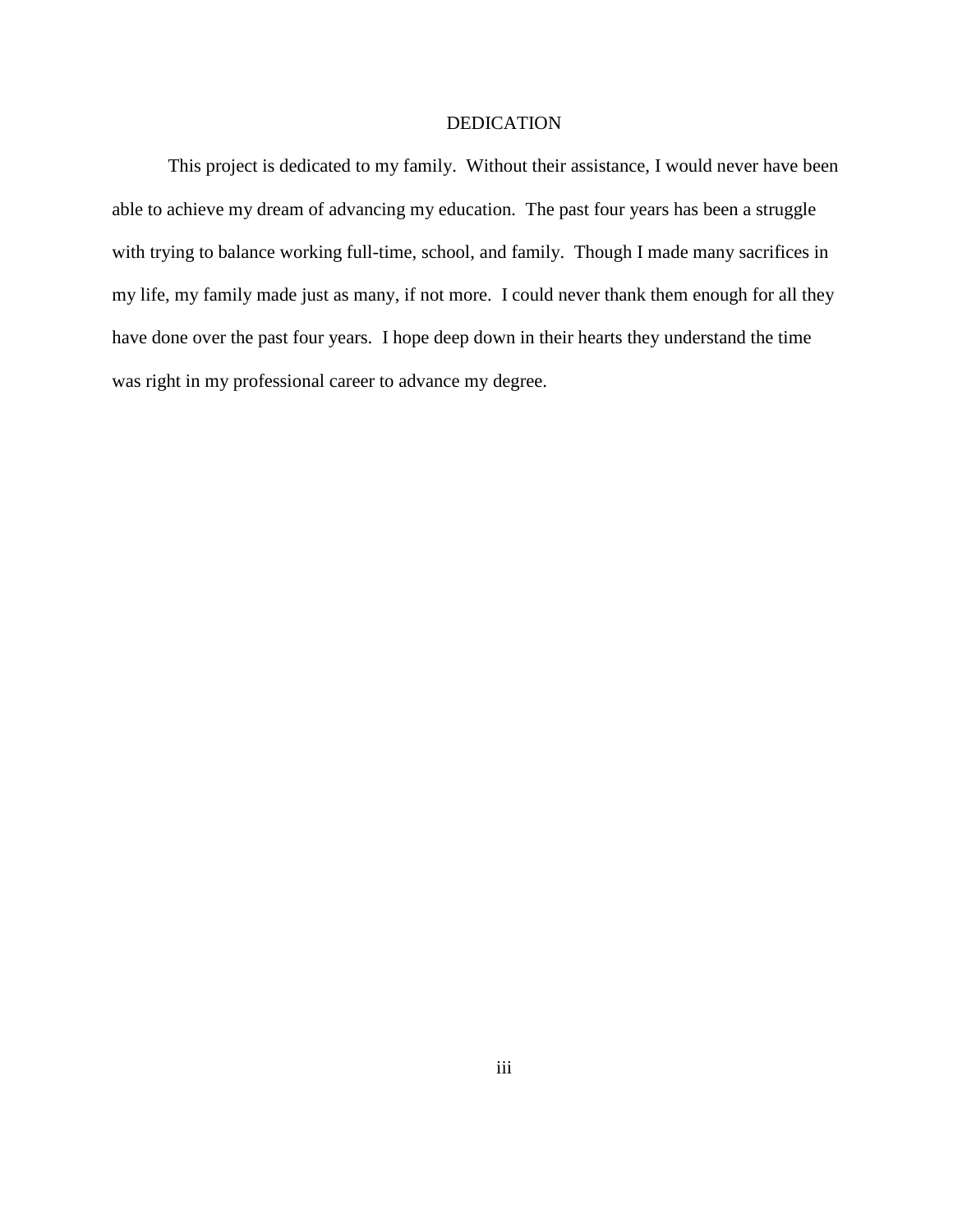#### ACKNOWLEDGEMENTS

I would like to acknowledge Dr. Jane Campbell for being the committee chair for the scholarly project. Her thoughts and input with the direction of the project was priceless. She has served as a mentor and a true asset for both my personal and professional growth. I could never truly thank her enough for her contributions throughout the years. I would also like to acknowledge Dr. Melissa Romero and Michelle Johnson for their time, input, and serving as readers for the scholarly project. I would also like to acknowledge Michael Strahan for his assistance with editing and APA formatting.

A special acknowledgment to Ryan Reichel who did an astonishing job in coordinating a multitude of activities with the rural elementary school in order for the scholarly project to take place. Ryan is a tremendous role model for youth as both a teacher and coach. The community which he serves has been beyond thankful for his contributions over the years and luckily enough will have the opportunity to enjoy his services for many years to come.

A special thanks to Debby Gerhardstein, Executive Director at ThinkFirst: National Injury Prevention Foundation who provided educational material and gave permission to utilize the student researcher developed pre- and post-tests for the scholarly project. A special thanks to Jake Rich for his time in helping with the data analysis of the scholarly project.

iv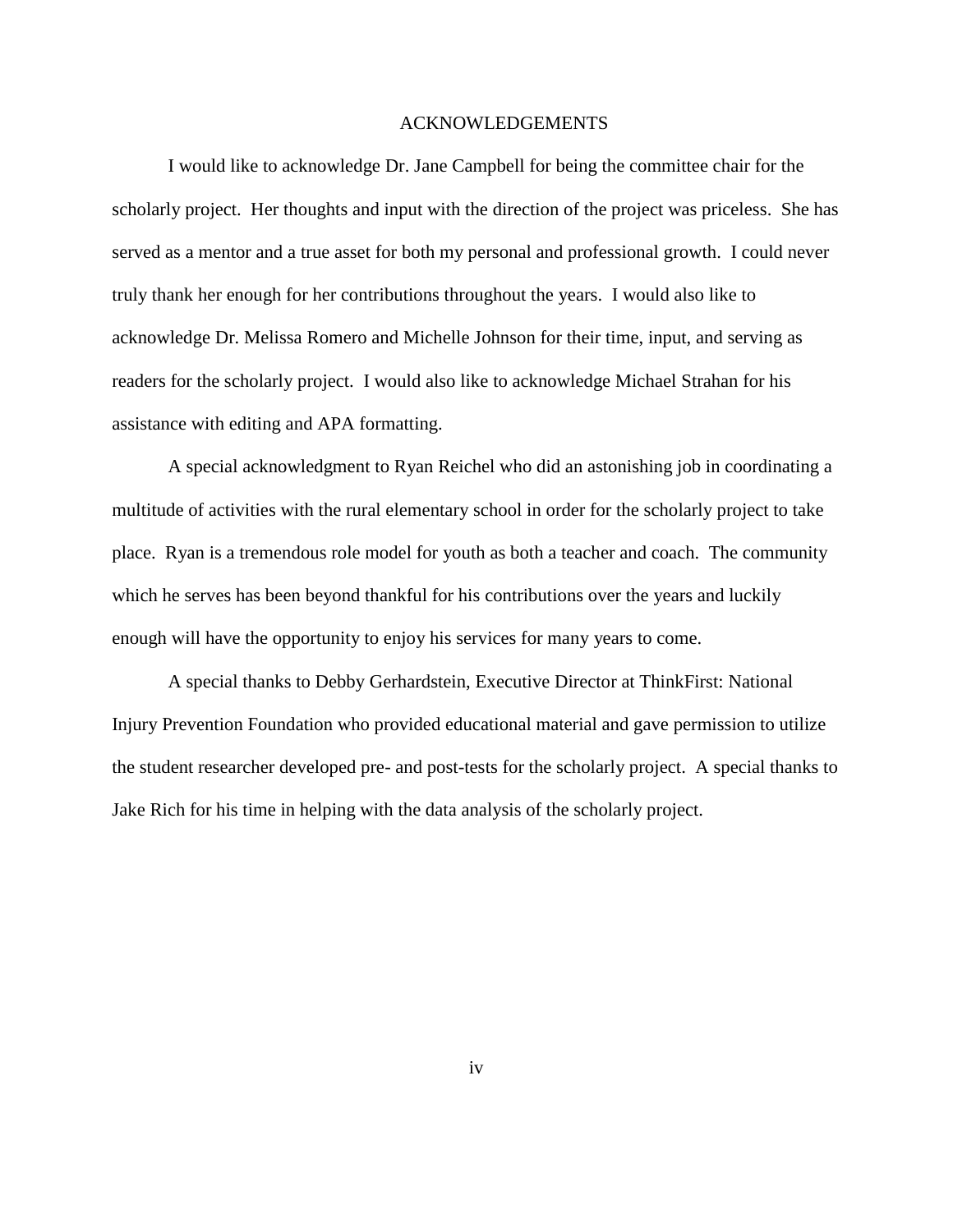### TABLE OF CONTENTS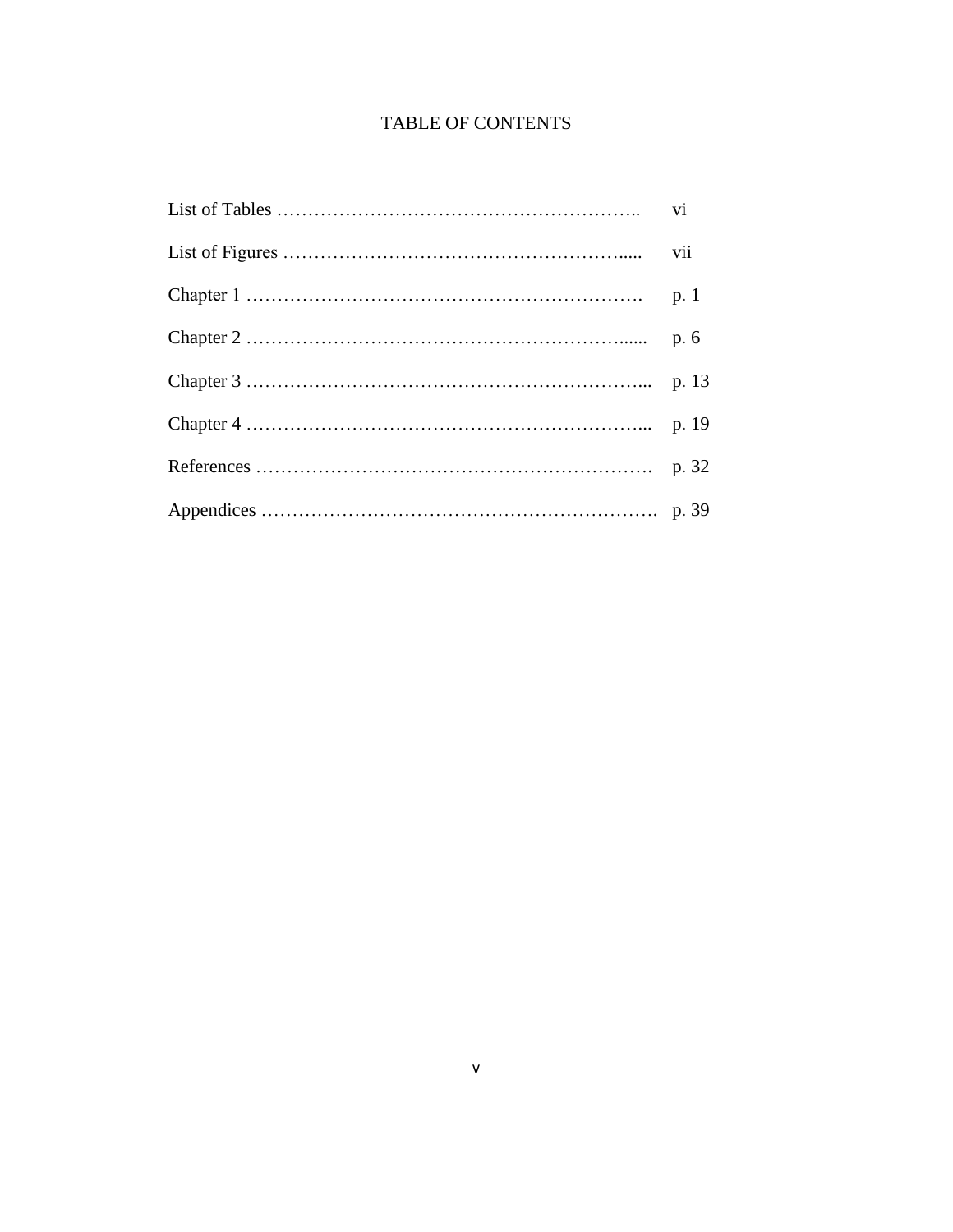### List of Tables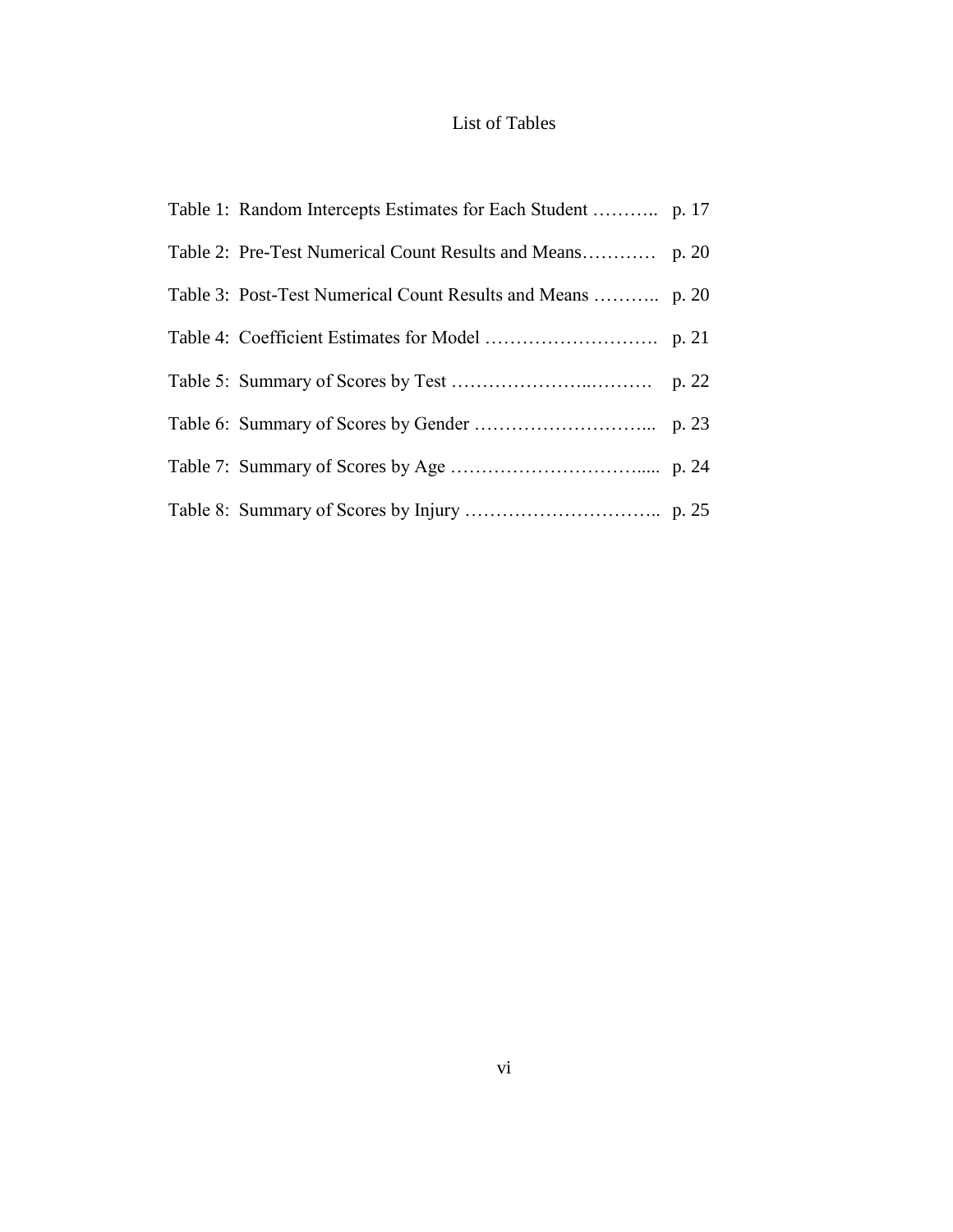# List of Figures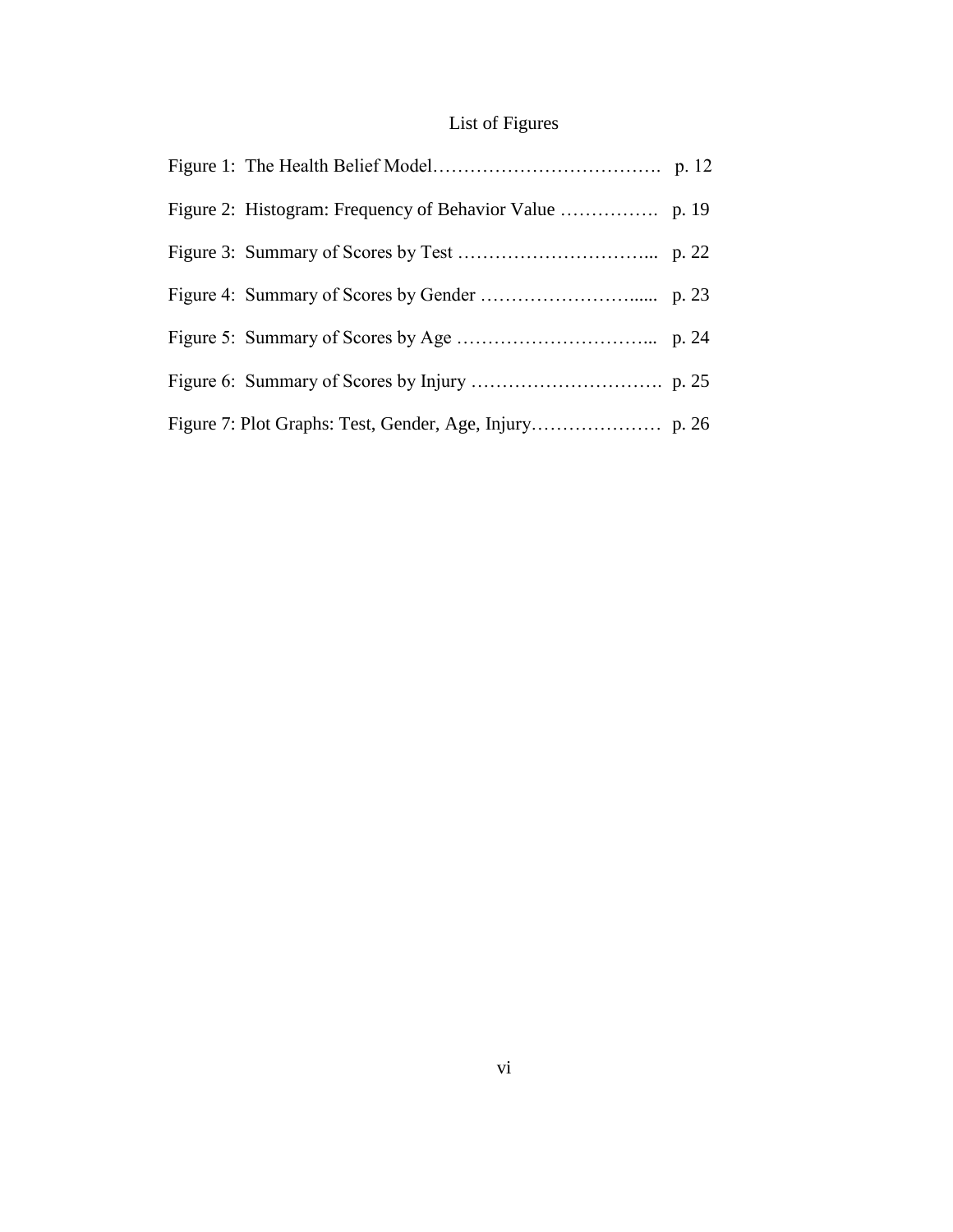#### **Chapter One**

#### **Introduction to Problem**

Over the past few years the concussion topic, especially sports related, has become a significant point of emphasis for multiple groups including the media which has further magnified the issue (Guskiewicz, Teel, & McCrea, 2014). The release of the movie *Concussion*  in 2015 starring Will Smith further promoted the long term health consequences one may suffer as a results of concussions (Wijdicks, 2016). Research in the past 20 years has advanced the diagnosis, management and treatment of concussions; however, further research and evidencebased intervention to reduce morbidity and long term consequences is needed (Levin & Diaz-Arrastia, 2015).

A concussion is defined as "a traumatically induced transient disturbance of brain function and involves a complex pathophysiological process" (Harmon et al., 2013, p. 15). The mechanism of action typically associated with a concussion is an acceleration to deceleration pattern with force being either linear or rotational resulting in changes at the neuron level (Mapstone, 2016). A metabolic cascade results from the injury causing an imbalance within the presynaptic and postsynaptic regions leading to a concussion (Mapstone, 2016).

 Approximately 3.8 million concussions occur in the United States each year (Harmon et al., 2013). From 2001 to 2012, the rate of emergency department visits for sports related concussions or traumatic brain injuries (TBI) with or without other injuries doubled for children under the age of 19 (Centers for Disease Control and Prevention [CDC], 2017c). A couple of factors may contribute to the increase in the incidence of concussions being reported. The first is a better understanding of concussions by athletes and those providing medical assistance during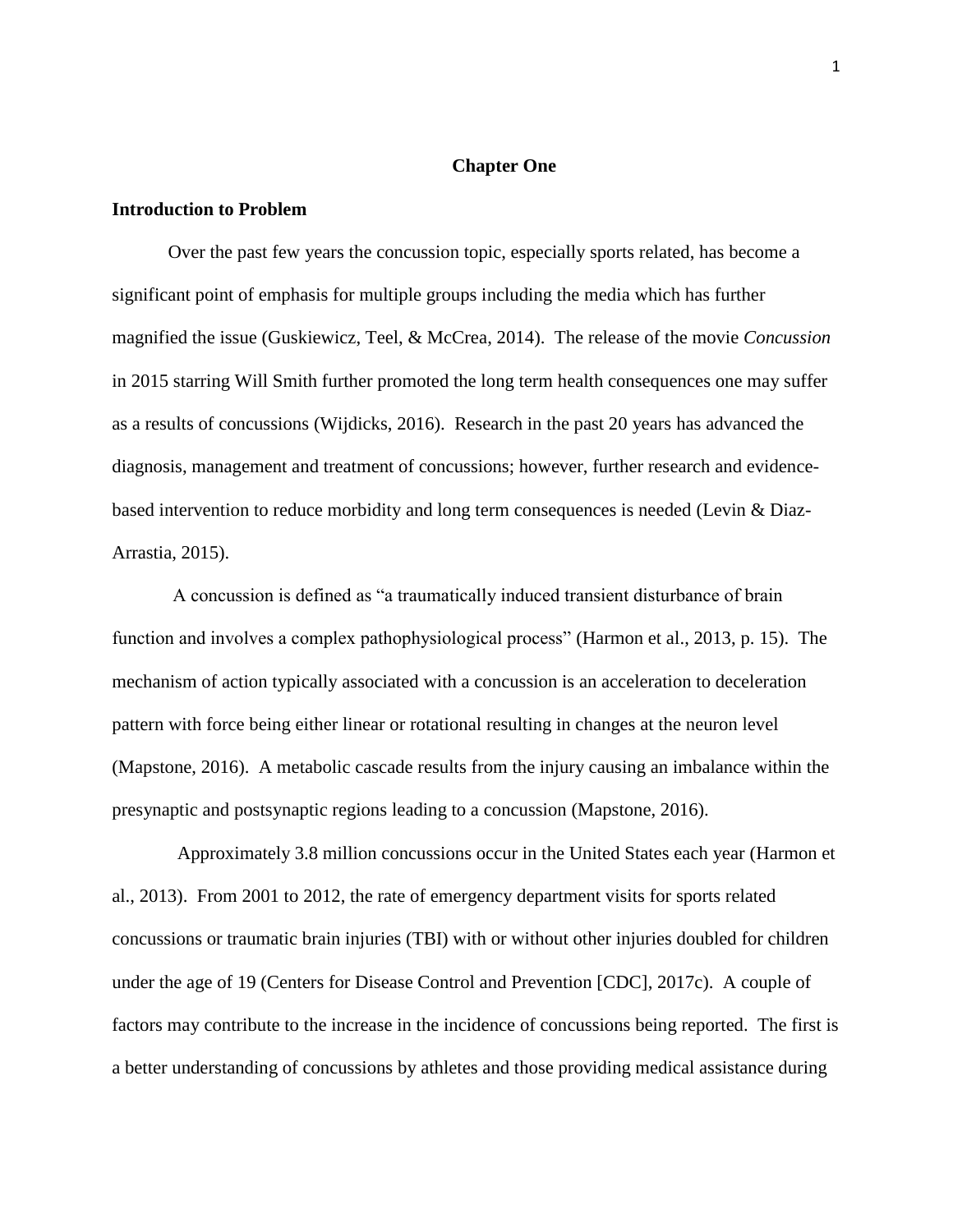athletic events (Bailes, 2009). The second is more reporting is being done on concussions (Bailes, 2009). Youth sports participation for ages six through 12 years of age on the other hand has gone down 8% in the past decade (Bogage, 2017).

More jaw dropping than the incidence of concussions reported are those that are not. "Although reports have varied, up to one half of sports concussions are not recognized, not deemed as serious injuries, or are not consistently identified to the athletic training staff" (Bailes, 2009, p. 509). According to the CDC's Proposed National Concussion Surveillance System, current data sources only capture 1 out of 9 concussions (CDC, 2017b). The most common reasons for not reporting an event was the perception that the injury was not that serious (Register-Mihalik et al., 2013). Other reasons for not reporting the injury include: not wanting to be removed from the game, fear of letting down teammates or coaches, lack of awareness that one was experiencing concussion symptoms, and belief that a "bell ringer" is not a concussion (Register-Mihalik et al., 2013).

The highest incidence of concussions occur in football, hockey, rugby, soccer, and basketball; but despite this generalization concussions do occur in all sports (Harmon et al., 2013). Similar sports with the same playing rules have found a higher incidence of concussions in females compared to their male counterparts (Harmon et al., 2013). One study involving a large public high school system with data collected over a two year period from 12 high school boys and girls sports found that girls had an equal amount or more concussions than their male counterparts and twice the risk for concussions in similar sports (Lincoln et al., 2011).

The Michigan High School Athletic Association (MHSAA) has taken a front running nationally for conducting concussion research. In the fall of 2015, the MHSAA began collecting comprehensive data from its schools on possible concussions (National Federation of State High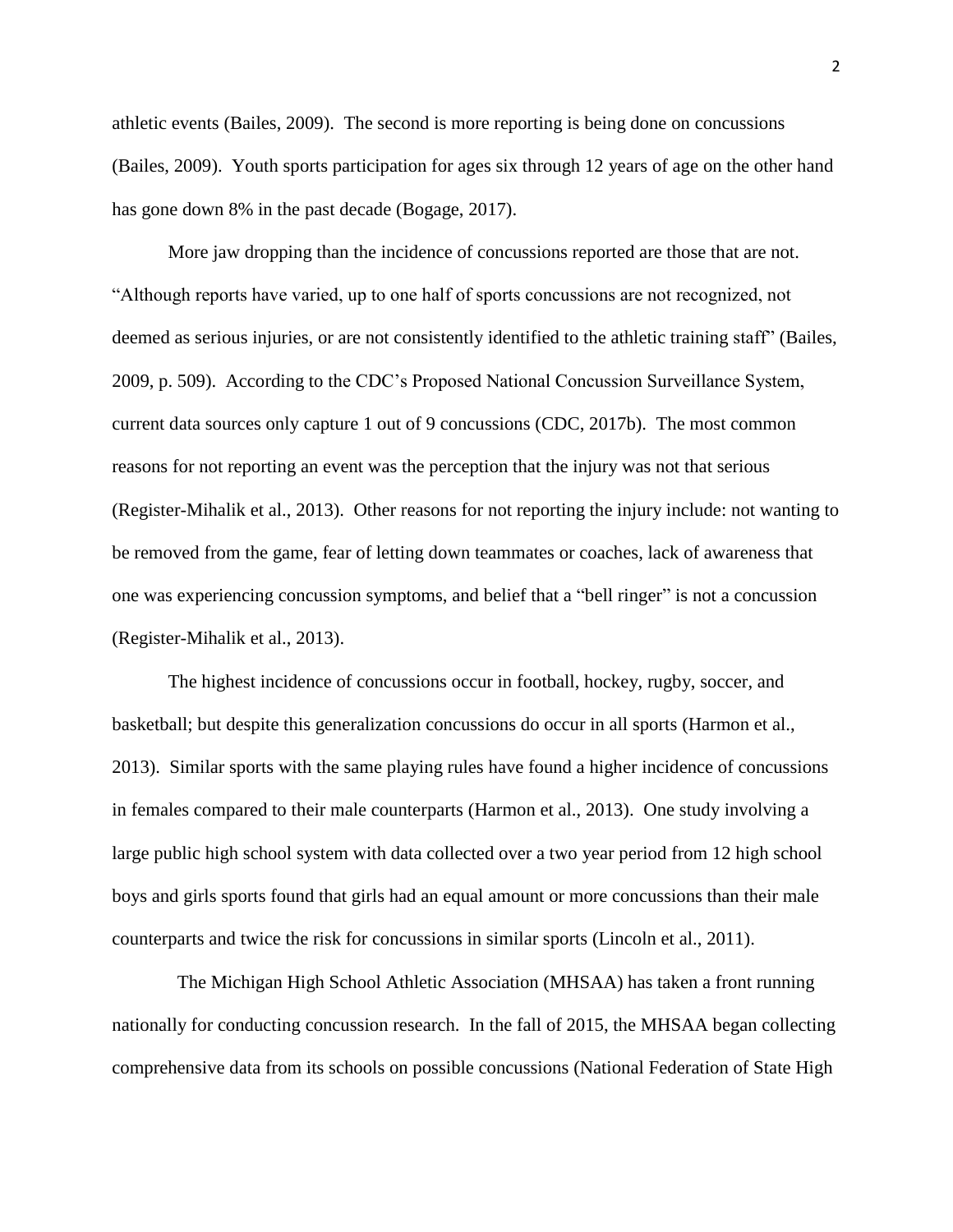School Associations [NFHS], 2015). The MHSAA was the first state within the association to collect concussion data over the duration of a whole sports season (NFHS, 2015). The MHSAA has since completed two full school years' worth of concussion data for 2015-16 and 2016-17 with 99% compliance by schools within the state (Michigan High School Athletic Association [MHSAA], 2018). Boys accounted for 67% and 66% of head injuries and a higher percentage of head injuries occurred at the varsity level (MHSAA, 2018). Football and ice hockey accounted for the highest percentage of head injuries, followed by girls' soccer and girls' basketball (MHSAA, 2018). Similar sports played by both boys and girls found significantly more head injuries to be suffered by girls (MHSAA, 2018).

Athletics has a big impact on the incidence of concussions and much of today's research links concussions with athletics; however, other areas of life also play major contributions. These include for examples: falls, accidents, motor vehicle crashes, being struck by an object and violence. Though not all concussions can be prevented, taking the appropriate action in order to prevent acute and/or chronic harm one may suffer from a concussion is warranted. A multitude of preventative measures can be used against concussions either directly or indirectly and include: education, awareness of surroundings, rules/laws/regulations, and safety equipment.

#### **Focus of Project**

The focus of this scholarly project was to implicate concussion prevention through behavior change by educating youth on playground safety. Premises of the project include: 1) having both boys and girls participate, and 2) focusing on preventative measures through a variety of playground safety methods. An elementary school in a rural Midwestern town was contacted for the project. The fourth grade was utilized as the appropriate age due to: 1) oldest age within the academic setting, 2) most likely to pay attention to educational material, 3) age of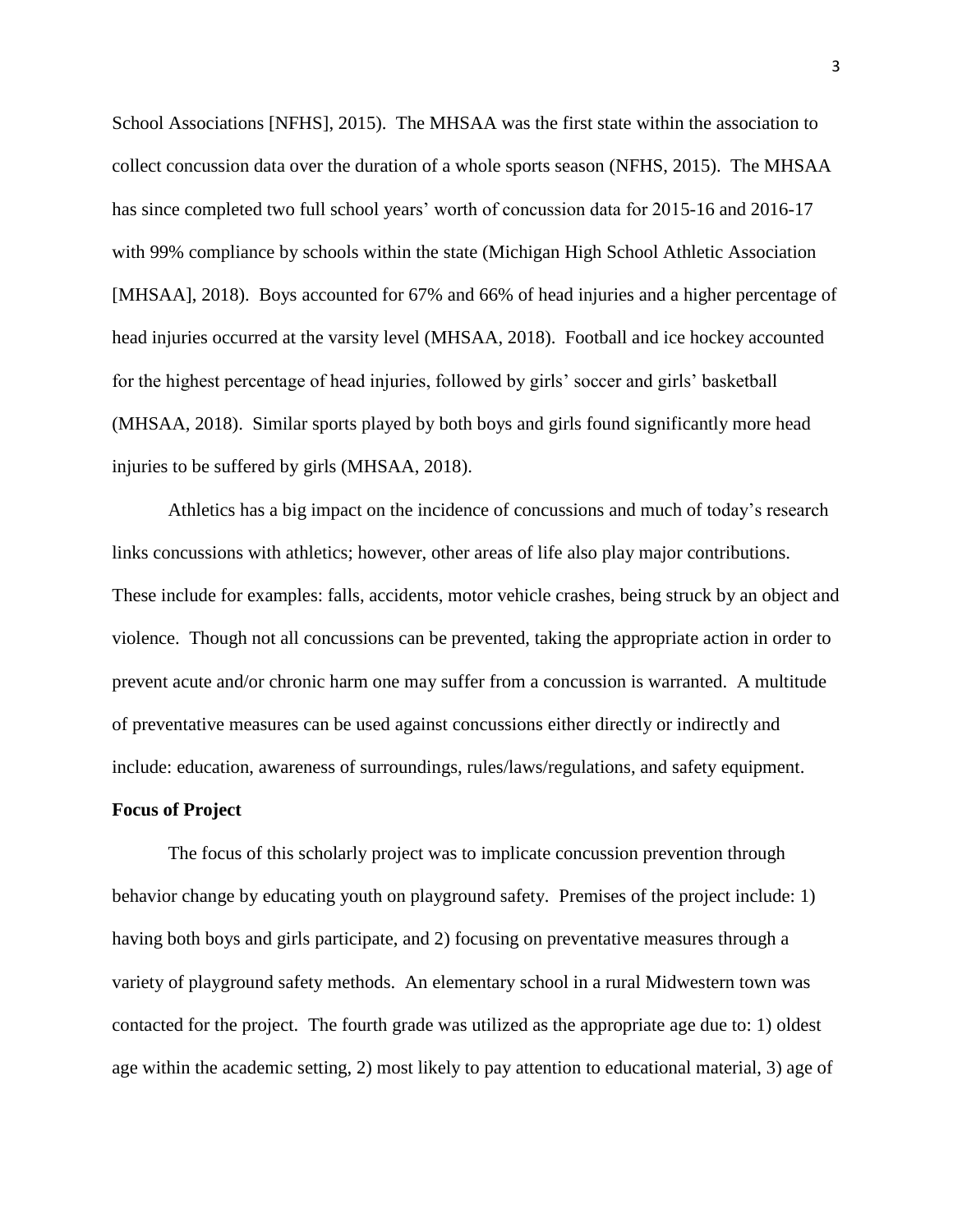expedited growth and development, and 4) age of less parental supervision and more independence.

ThinkFirst: National Injury Prevention Foundation (2015, ThinkFirst) was originally developed in 1986 with a mission "to prevent brain, spinal cord, and other traumatic injuries through education, research, and advocacy" (para. 1). Originally developed for teens, ThinkFirst has since developed educational programs that now cover first through eighth grade (ThinkFirst, 2015). Chapters exist throughout the United States and expansion has also occurred internationally (ThinkFirst, 2015). ThinkFirst has had an influence on public policy initiatives as well as the care, treatment, and rehabilitation for children's hospitals and medical universities (ThinkFirst, 2015).

Educational material used for the scholarly project was guided by ThinkFirst, by using the fourth grade playground safety curriculum. This information was provided by the Executive Director at ThinkFirst (see Appendix A). ThinkFirst (2015) utilizes the Health Belief Model (HBM) as the basis of their educational curriculum and stress the concept that: "in order to invoke behavior change, a person must recognize that something serious in the form of a disease or injury could happen to them, and that there is something relatively simple they can do to prevent it" (para. 6).

#### **Significance for Population**

Primary preventative measures are best suited for a younger age group. This population was at an age where less parental monitoring would occur in the years to come. They were also at an age where strength and mobility allows them to be further daring and unsafe by utilizing playground equipment in a manner that is not intended. The decision to practice being safe within a playground setting is of individual responsibility. It is critical to have the appropriate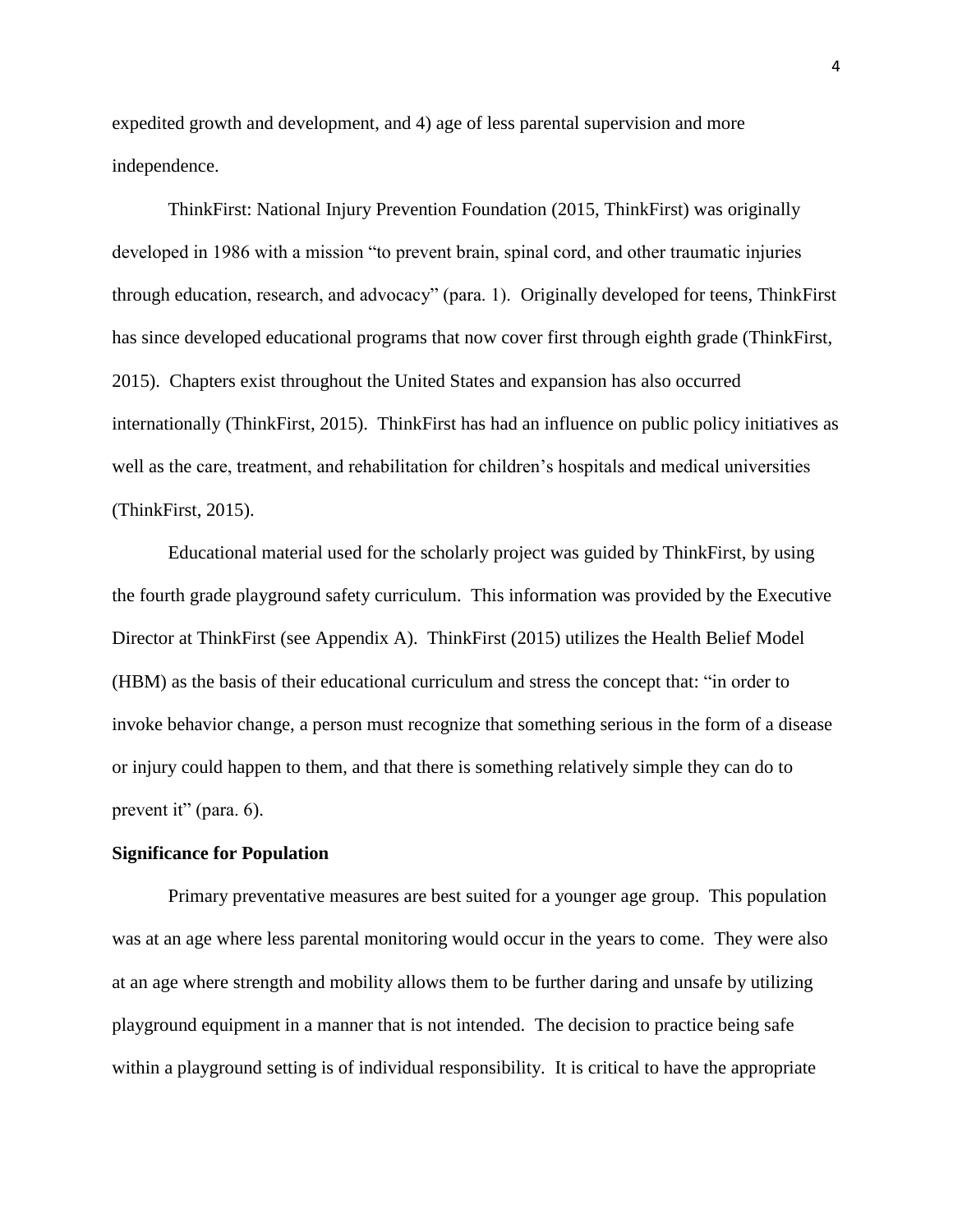knowledge to behave in a manner that keeps the individual as well as friends and/or classmates safe. Furthermore, our society has taken a proactive approach in concussion prevention. Behavior change through playground safety could transcend to further safety measures in all aspects of life; including concussion prevention that could extend throughout this populations youth and adolescents.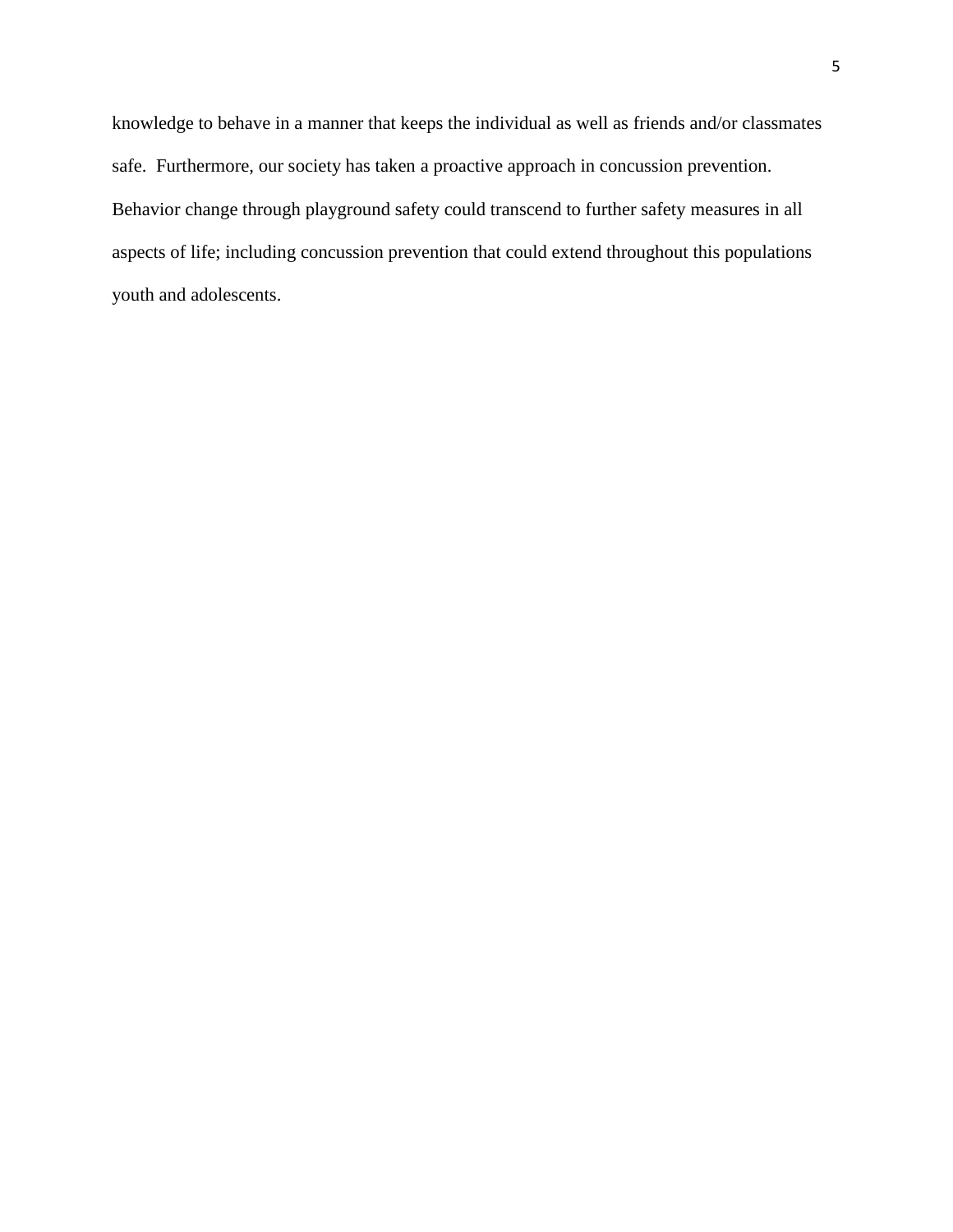#### **Chapter Two**

#### **Literature Review**

Screening for a concussion should include a comprehensive history, review of the mechanism of action as it relates to the injury, a thorough neurological examination, identifying symptoms, cognitive function, and balance (Mapstone, 2016). A multitude of diagnostic and screening tools are available and have been revised and improved over the years for a thorough assessment. Most recognizable is the Sports Concussion Assessment Tool (SCAT 3) or the child SCAT 3 with the latter screening used for children under 13 years old (Mapstone, 2016). These screening tools can be utilized in office settings, emergency departments, and on the sidelines of athletic events (Mapstone, 2016). Clinical criteria and an appropriate assessment of the patient can help determine those who need neurological imaging such as CT scan which is the preferred scanning method for acute mild traumatic brain injuries (Useche & Bermundez, 2018). MRI scanning should only be utilized if a CT scan demonstrates a normal scan but further neurological decline occurs (Useche & Bermundez, 2018). Just recently, the U.S. Food and Drug Administration (FDA) expedited the approval of a blood biomarker with hopes to provide a quick diagnosis for those who have experienced a head injury and avoid radiation exposure with unwarranted imaging (Costandi, 2018).

The signs and symptoms of a concussion can be categorized into four main headings: a) physical, b) cognitive, c) emotional, and d) sleep (CDC, 2017c; Harmon et al., 2013; Mapstone, 2016). In both males and females, headache is the most commonly reported symptom (Frommer et al., 2011). Male symptoms tend to be more cognitive related which includes amnesia, confusion, and disorientation; females on the contrary experience drowsiness and dizziness (Frommer et al., 2011). Acetaminophen is the recommended drug of choice for the treatment of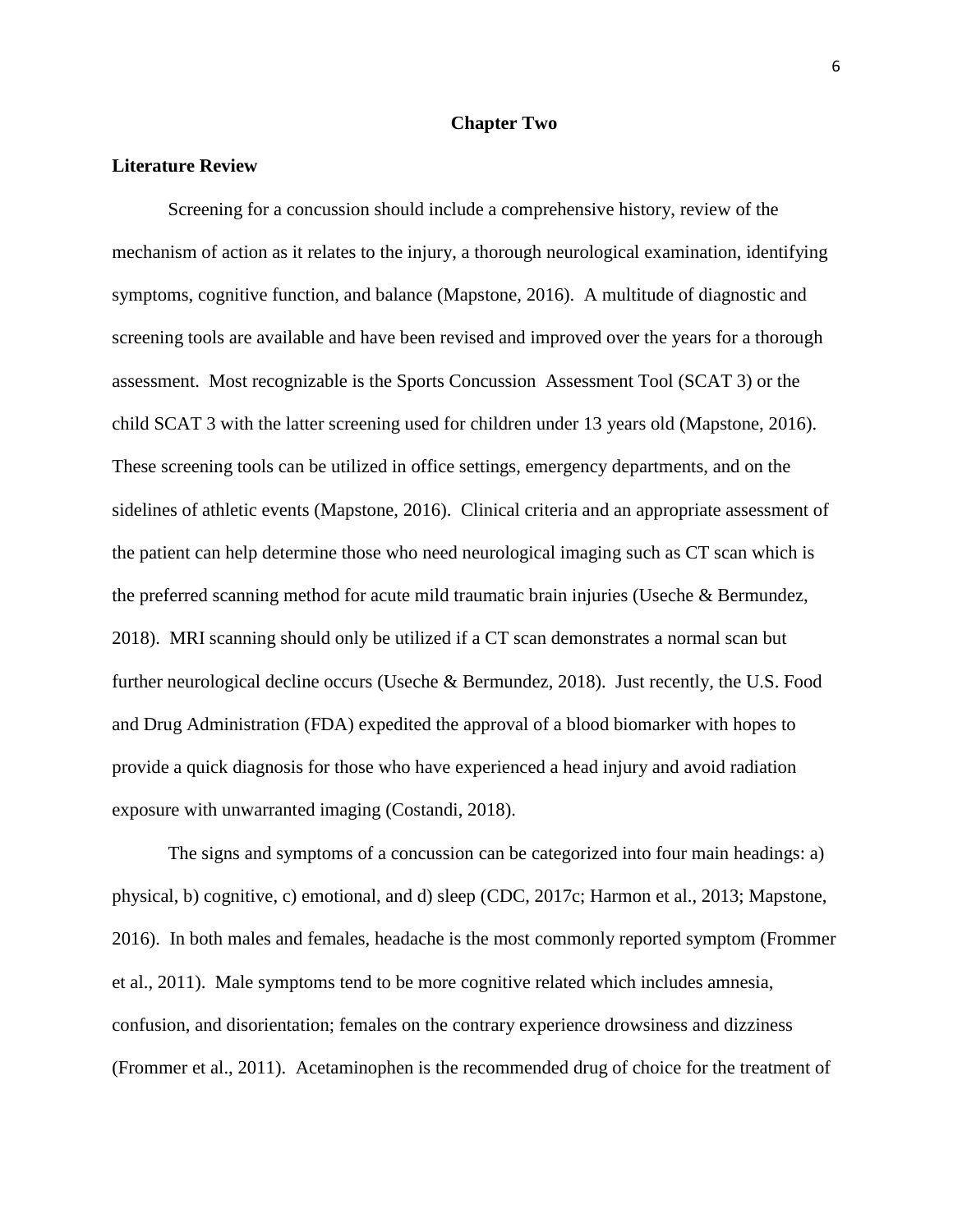post-concussion headaches (Petraglia, Maroon, & Bailes, 2012). Dizziness can be treated with medications such as meclizine and scopolamine (Petraglia et al., 2012)

Most concussions resolve in 7-10 days but in some cases the symptoms associated with a concussion may last weeks and even months (Harmon et al., 2013). Symptoms resolution between males and females is similar (Frommer et al., 2011). Children and adolescents take longer to recover from a concussion in comparison to adults thus requiring a more cautious approach with their management (Guskiewicz & Valovich McLeod, 2011; Mapstone, 2016). Individuals who have suffered multiple concussions have prolonged symptoms, a greater recovery time, and are at a higher risk for experiencing future concussions (Covassin, Moran, & Wilhelm, 2013). An increase in neurological vulnerability occurs with individuals who have suffered multiple traumatic brain injuries (Connery, Baker, Kirk, & Kirkwood, 2014). A lack of symptom resolution in 1-2 weeks may need referral to either a neurologist or concussion specialist (Mapstone, 2016).

Medical management for concussion usually includes close observation and both physical and cognitive rest with a focus on symptom management (Petraglia et al., 2012). The steps taken in order to return to play is a low level of physical exertion, followed by an increase in duration and intensity (Putukian & Kutcher, 2014). Physical contact activities may resume after the individual has returned to their baseline neurological function (Putukian & Kutcher, 2014). Complete symptom resolution is a crucial component in the medical management due to the possibility of second impact syndrome occurring before the prior concussion has resolved (Stovitz et al., 2017).

Concussion legislation exists in all 50 states and "each state has the jurisdiction to mandate a program for concussion education or to establish a minimum standard for the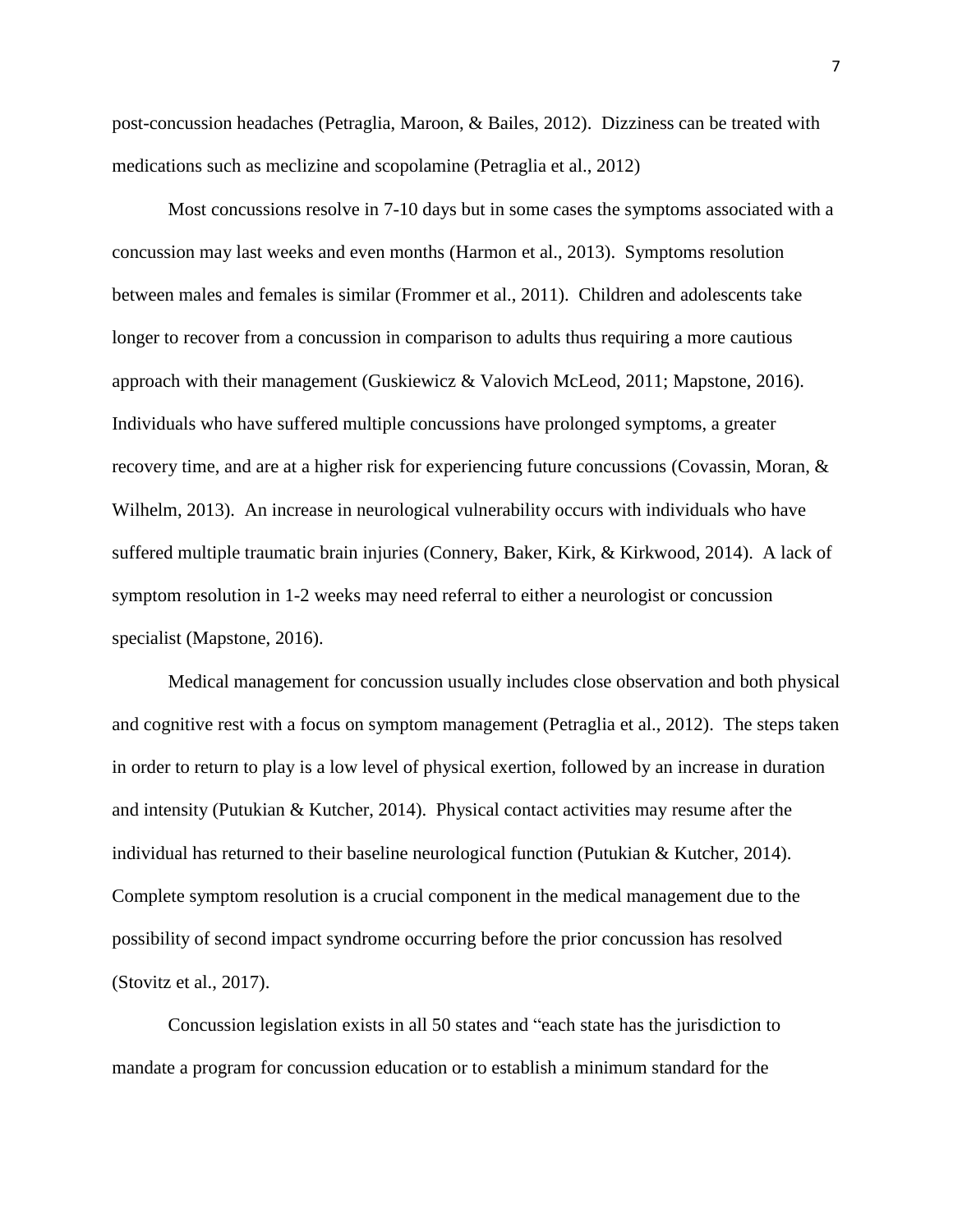instructions each school district must provide to its athletes, parents, and school officials" (Williamson et al., 2014, p. 132). Independent state legislation covers three areas: a) education, b) removal of a youth athlete from competition, and c) returning a youth athlete to practice or competition (National Conference of State Legislatures [NCSL], 2015). Michigan took the initiative on June 30th, 2013, to become the 39th State to implement a law regulating sports concussions and return to participation (Michigan Department of Health and Human Services [MDHHS], 2018).

Two bills passed in 2012 were part of the Michigan concussion law and include: a) Public Act 342, and b) Public Act 343 (MDHHS, 2018). Public Act 342 is an enrolled Senate bill and provides definitive terms including: health professional, athletic activity, concussion, organizing entity, school, and youth athlete (MDHHS, 2018). Public Act 343 covers the educational requirements by coaches, volunteers, and youth athletes (MDHHS, 2018). Educational material provided to Michigan student athletes is from the *CDC: Heads up Concussion* program (MDHHS, 2018). Public Act 343 also includes the removal of a youth athlete from activity if a concussion is suspected as well as the clearance process involved in returning the student athlete to play (MDHHS, 2018). In the State of Michigan, an appropriate assessment of suspected concussed student athlete must be provided by a healthcare professional or other qualified individuals before returning the student athlete back into the game (MDHHS, 2018). A student athlete with a diagnosis of a concussion must receive written clearance by a healthcare professional before returning to play (MDHHS, 2018). A current trend for Michigan student athletes is for baseline function testing be performed which includes: balance, memory, attention, concentration, reaction time, and a neuropsychological test with repeat testing performed every one to two years (MDHHS, 2018).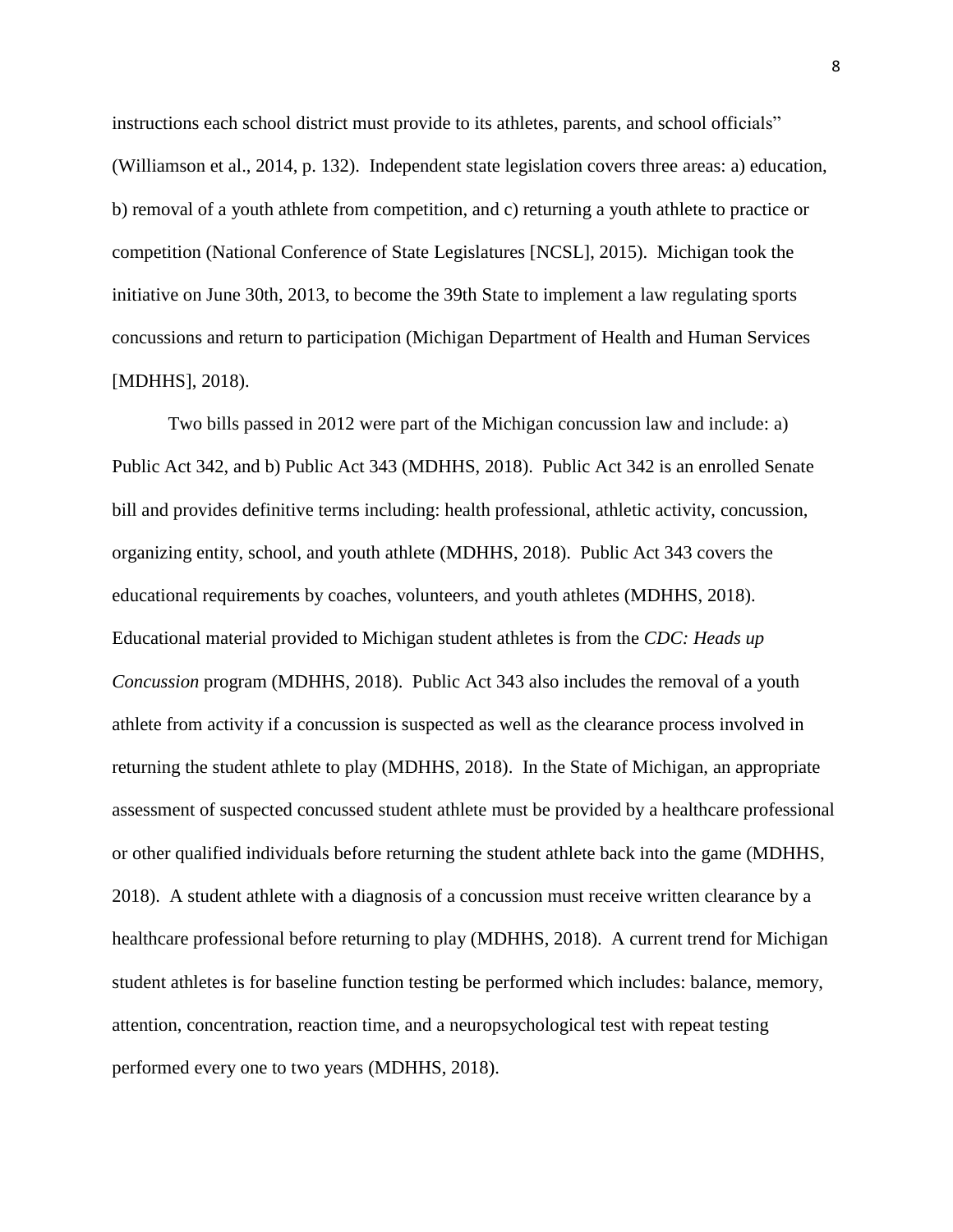Health implications later in life due to concussions has drawn a significant amount of concern in recent years. The disease Chronic Traumatic Encephalopathy (CTE) can be traced back to the 1920s when boxers were affected and given the terms punch drunk syndrome or dementia pugilistica (Boston University, CTE Center, n.d.-b). CTE is a progressive degenerative disease of the brain that may result from repetitive head impact, head trauma, and/or concussions (Boston University, CTE Center, n.d.-b; Harmon et al., 2013). Asymptomatic subconcussive hits to the head that do not cause concussion-like symptoms may also contribute to the development of CTE (Boston University, CTE Center, n.d.-b; McKee, Alosco, & Huber, 2016). Further belief in the development of CTE is that it may be attributed to the number of years a contact sport was played and not necessarily the amount of concussions suffered (McKee et al., 2016).

Changes in the brain can begin months, years, and even decades after head trauma was experienced (Boston University, CTE Center, n.d.-b). Symptoms usually manifest themselves after about a 15 year latency period of these changes (McKee et al., 2016). Symptoms include: memory loss, confusion, impaired judgment, impulse control problems, aggression, depression, suicidality, parkinsonism, and dementia (Boston University, CTE Center, n.d.-b; McKee et al., 2013). Concussion injuries have also been linked to the development of neurodegenerative disorders (McKee et al, 2013; Monaco & Tempel, 2015). Individuals with CTE in some cases have been found to have a dual diagnosis of a neurodegenerative disorder (McKee et al., 2013). The severity of CTE pathology, symptoms, and other associated neurodegenerative diseases correlate with playing at the highest level of competition (Mez et al., 2017). Psychological disorders have been found to be associated in those with a history of TBI (Kerr et al., 2014; Perry et al., 2016). Former professional athletes who had CTE symptoms and took their own lives were found to be clinically diagnosed with CTE on post mortem autopsies (Korngold, Farrell, &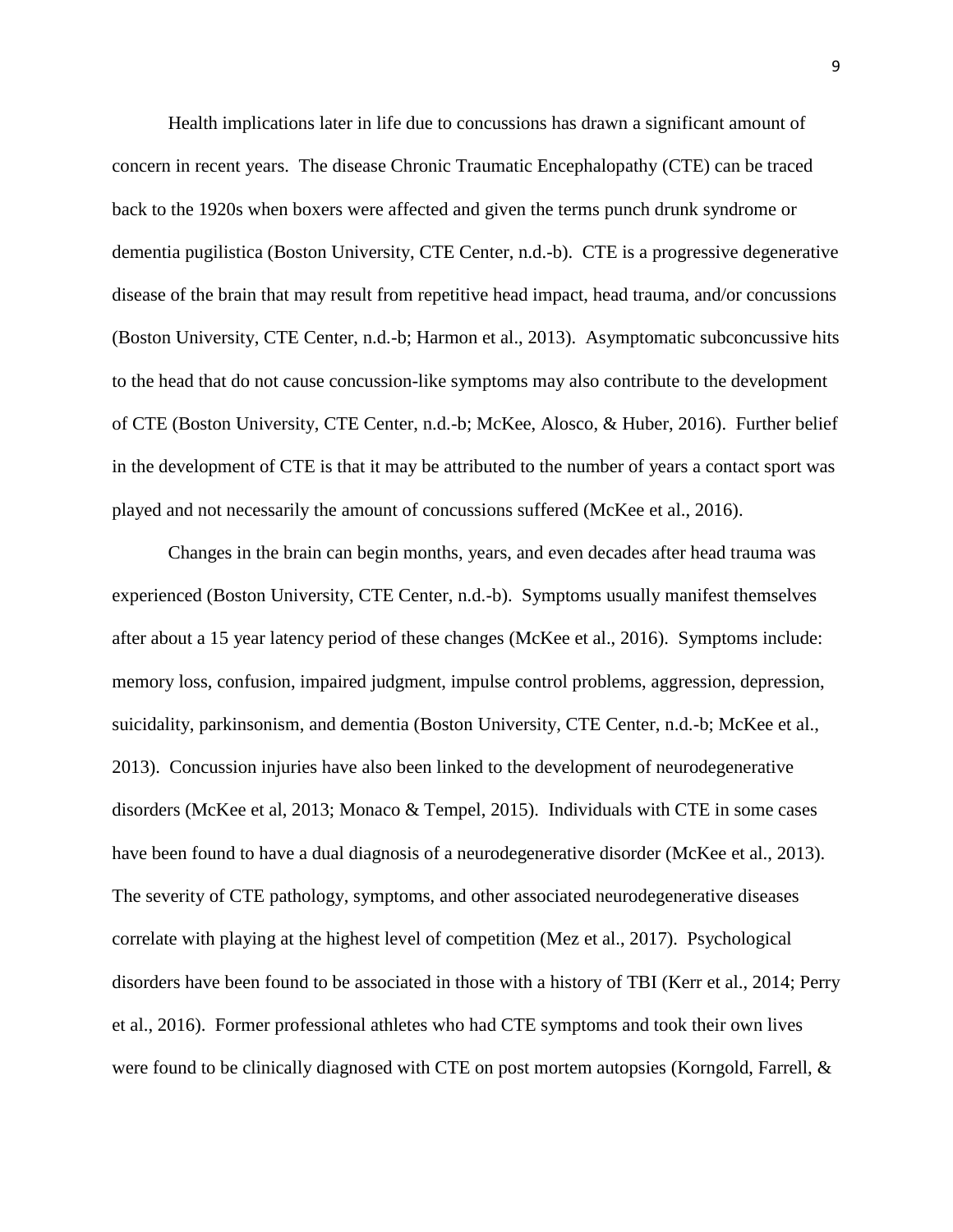Fozdar, 2013). "In contrast to the heightened public awareness of CTE, the actual science of CTE remains in its infancy with a great deal to be learned about its incidence, prevalence, risk factors, and diagnosis" (Montenigro et al., 2015, p. 314).

Preventative measures have been implicated to minimize the incidence of concussions. There is no set in stone educational approach or program to educate student athletes on concussions; however, evidence shows that formal educational programs are effective (Williamson et al., 2014). Recent attempts to educate youth on concussions has been utilized for children as young as 6-8 years old (Daugherty et al., 2018; Kroshus, Gillard, Haarbauer-Krupa, Goldman, & Bickham, 2016 ). Concussion education at this age can be a challenge due to matching concussion material with developmental stage (Kroshus et al., 2016).

Rules within particular sports have been modified for player safety (Harmon et al., 2013). Safe techniques such as tackling in football, checking in hockey, and heading the ball in soccer are required to be both taught and demonstrated prior to being used in game situations (Harmon et al., 2013). Strength training techniques with neck muscles may help reduce impact in contact sports where a helmet is required (Harmon et al., 2013). Sports where frequent contact occurs may limit the amount of contact practices in a particular time frame (Harmon et al., 2013). In the 2017 season, some National Football League (NFL) players were using a newly designed helmet called the Vicis Zero1; a flexible, four layer helmet that absorbs the shock and force from impact with hopes to reduce concussions (Garcia, 2017). Despite continued efforts and research, it is important for all those involved in athletics to understand that there is currently no athletic equipment that fully prevents concussions from occurring (Guskiewicz et al., 2014).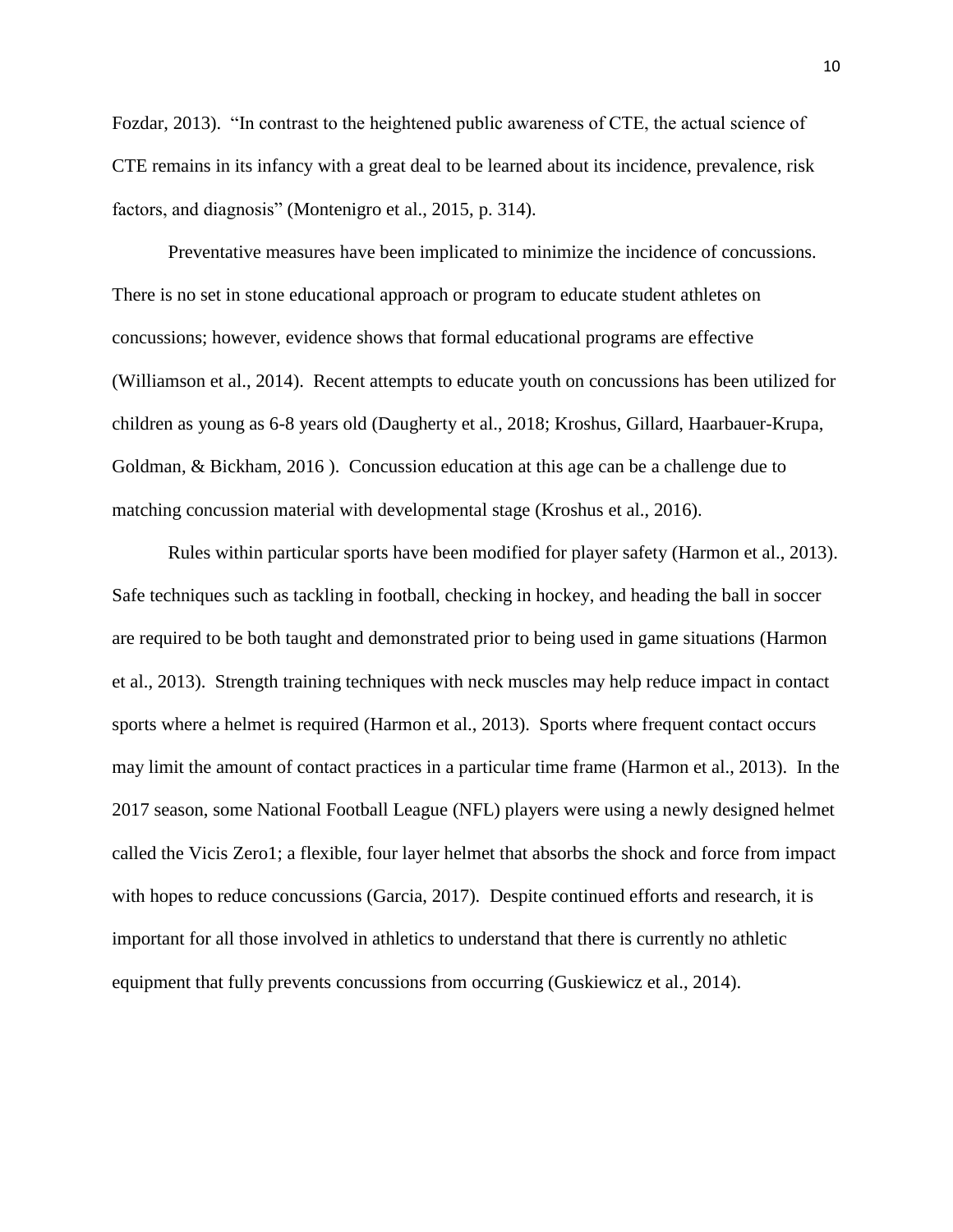#### **Theoretical Framework**

The HBM has been around since the 1950s and been utilized for a variety preventative health behaviors in regards to health promotion and health risk (Abraham & Sheeran, 2015). Demographic variables and psychological characteristics can play a role in health behavior patterns, but it is hypothesized that these patterns can be modified through educational interventions (Abraham & Sheeran, 2015). The HBM consists of two individualized areas: threat perception and behavioral evaluation (Abraham & Sheeran, 2015). Threat perception includes perceived susceptibility and perceived severity, whereas behavior evaluation consists of the perceived benefits and perceived barriers (Abraham & Sheeran, 2015). Cues to action acts as trigger and can activate the health behavior (Abraham & Sheeran, 2015). There is no clear linear direction amongst the components within the HBM and multiple factors can play a role in its success (Abraham & Sheeran, 2015). An evaluation including meta-analysis of HBM demonstrates its usefulness as it relates to "behavior change, intervention design, and evaluation" (Abraham & Sheeran, 2015, p. 58). The components of the HBM can be visualized on Figure 1. Permission to utilize the figure was granted by the author Pashal Sheeran, Ph.D. (See Appendix B).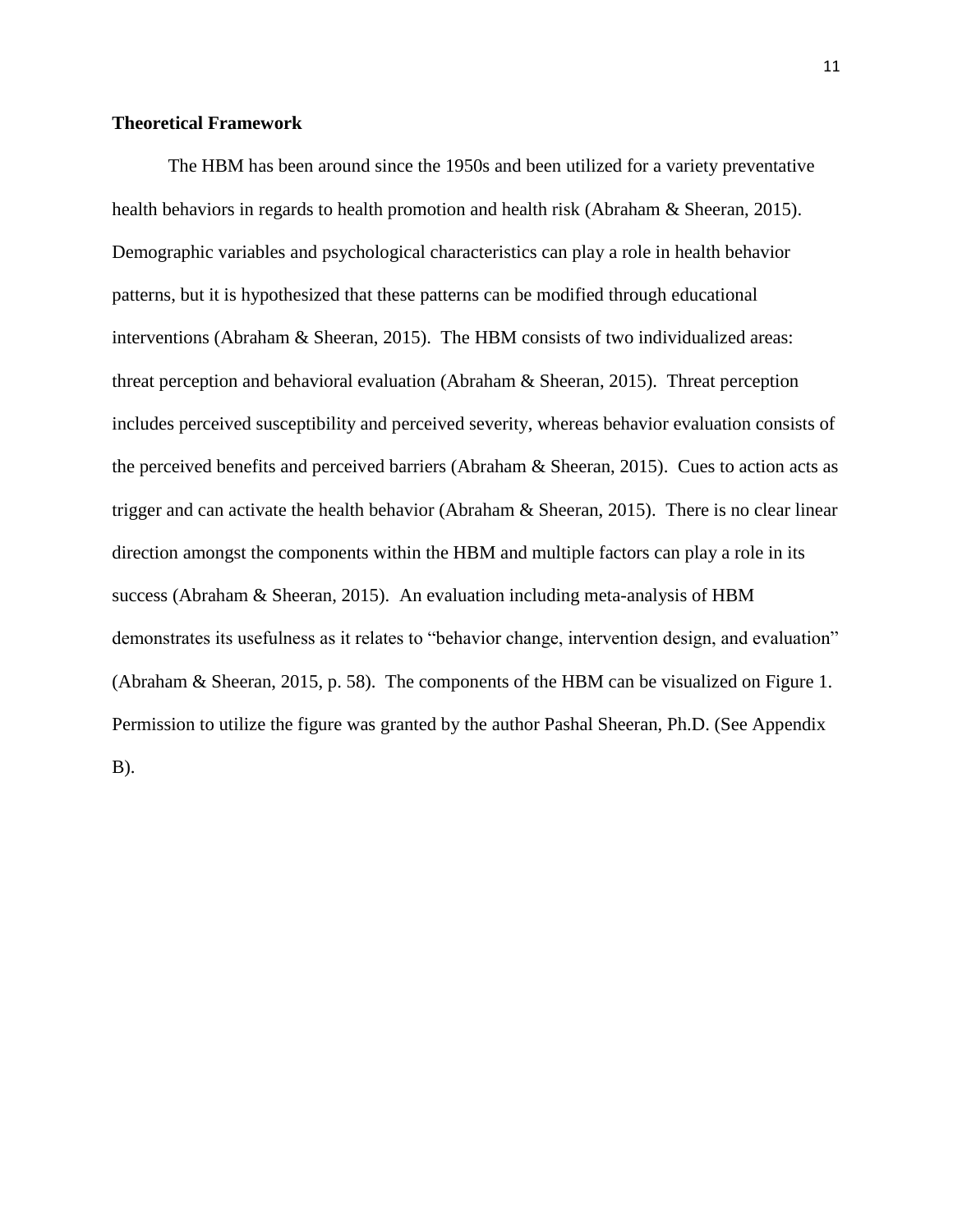



*Figure 1.* From "The Health Belief Model," by C. Abraham and P. Sheeran, in M. Conner & P. Norman (Eds.) *Predicting and Changing Health Behaviour: Research and Practice with Social Cognition Models* (3rd ed., p. 32), 2015 [\(https://www.researchgate.net/publication](https://www.researchgate.net/publication) /290193215\_The\_Health\_Belief\_Model). Copyright 2015 by Paschal Sheeran. Reprinted with permission.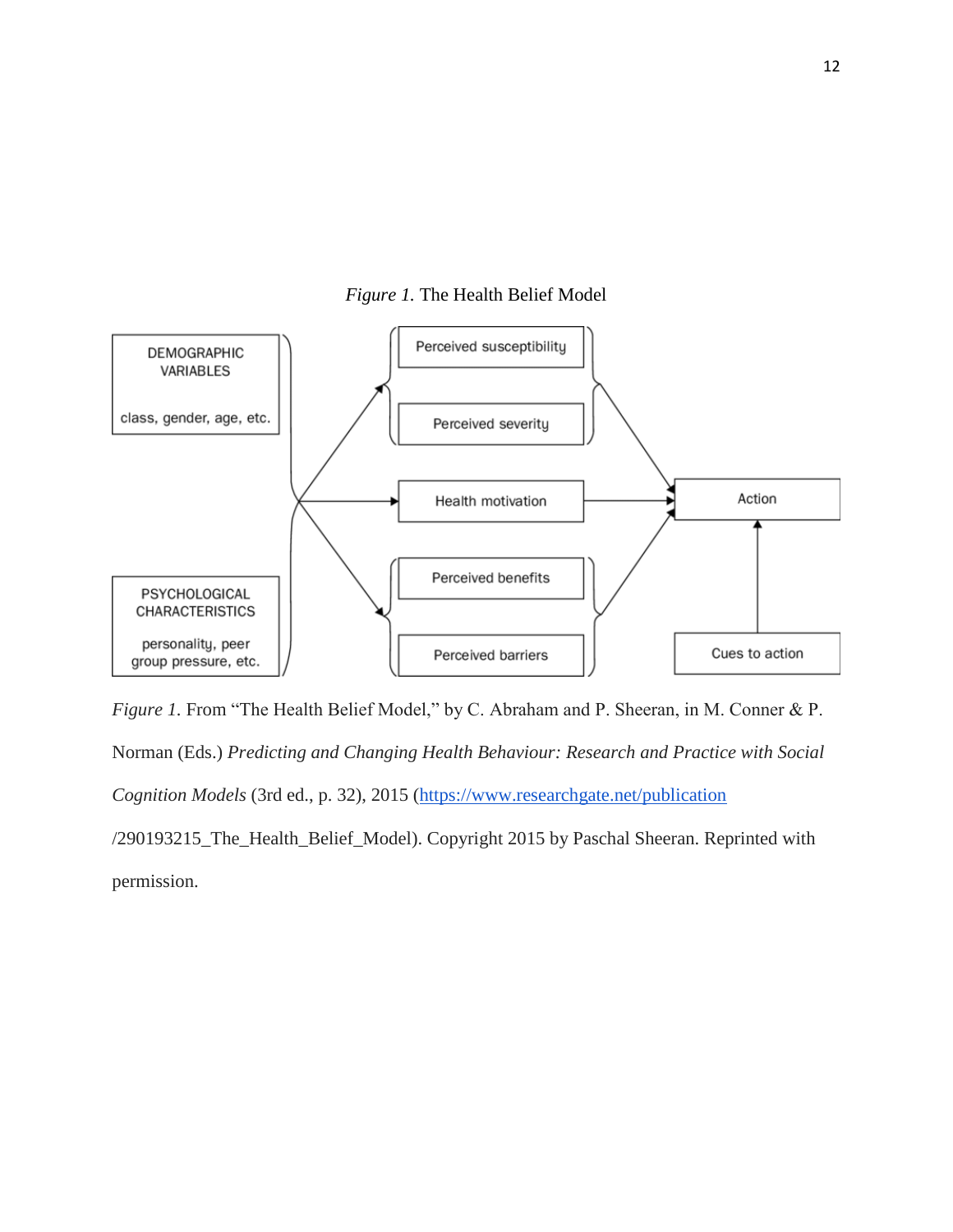#### **Chapter Three**

#### **Methods**

#### **Purpose and Sample**

The purpose of the scholarly project was for concussion prevention to occur through behavior change by educating youth on playground safety. Furthermore, lessons learned on playground safety could be used in multiple aspects of life in order to further promote safety initiatives, including concussion prevention. A rural physical education teacher was reached out to for the scholarly project. Responsibilities for the physical education teacher within the school district was to provide physical education for all the fourth grade students. Student recruitment for the scholarly project included a convenience sample of all the fourth grade students within the school district with an approximation of 40-50 students. By using the entire fourth grade population of 50 students and a confidence level of 95%, a sample size of 45 students was calculated.

#### **Project Approval**

IRB approval was granted through an administration review at the university on May 2, 2018 (see Appendix C). Further support of the scholarly project was provided by both the physical education teacher and elementary school principal.

#### **Instrument**

A pre-test and post-test was developed by the student researcher to evaluate a change in behavior based off the ThinkFirst: fourth grade playground safety curriculum (see Appendices D and E). The format and questions used in the pre- and post-test were similar. Demographic information included: age and gender. The pre-test asked if an injury occurred on the playground in the month of April and similarly the month was changed to May on the post-test.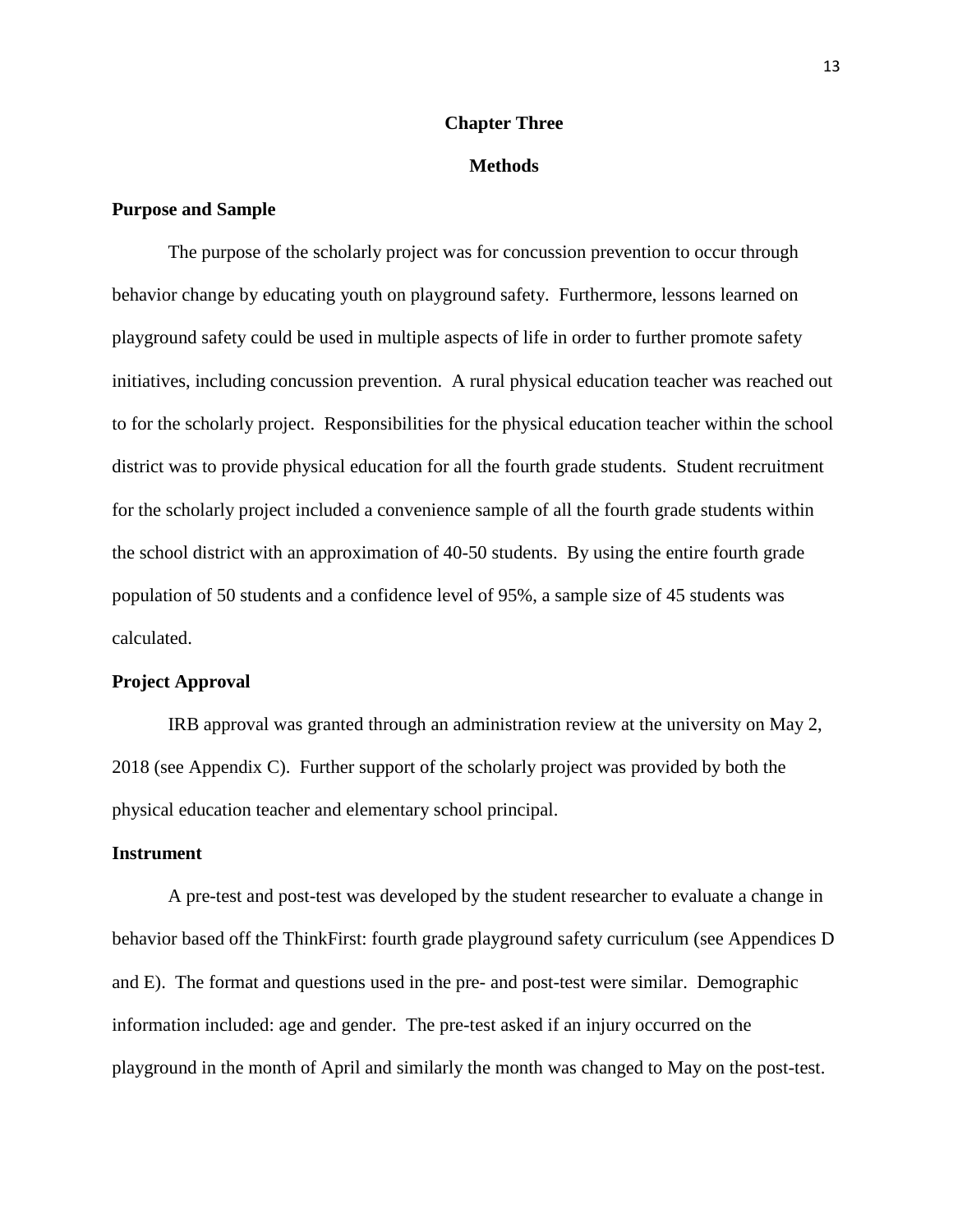A four-point Likert Scale was used to evaluate behavior and included: 1) Never; 2) Rarely; 3) Sometimes; and 4) Always. Questions asked on the pre- and post-test included: a) I wait my turn; b) I look out for others; c) I use playground equipment regardless of how safe it may be (broken, weather permitting); d) I let someone know if I hurt myself on the playground; e) I tell someone if I hurt my head; f) I let someone know if another kid is hurt. Approval to use the pre- and posttest was granted by the Executive Director at ThinkFirst (see Appendix A). The instrument was not tested for reliability or validity. Comprehension was evaluated with the utilization of two fourth grade students not involved with the scholarly project.

#### **Design**

A PowerPoint presentation guided by the ThinkFirst: fourth grade playground safety curriculum was developed. The areas covered in the presentation included: a) following age and height recommendations, b) being aware of surroundings when swinging objects, c) using good judgment, d) not using broken playground equipment, e) notifying an adult if playground equipment breaks, f) being cautious of wet or icy playground equipment, g) avoiding use if weather impacts playground safety in any way, h) using playground equipment as intended, i) avoiding jumping from heights, j) staying clear of classmates on swings and coming down slides, k) not rushing, l) taking turns, m) being respectful of fellow classmates, n) reporting injuries of self or other to an adult, o) notifying an adult immediately if you hurt your head. Graphics were taken from bing.com to help further enlighten the presentation. A 36" x 48" poster using the educational material and graphics from the PowerPoint was developed and gifted to the school.

Arrangements were made by the physical education teacher for a presentation to be done on May 11th, 2018. Students were brought into a computer lab from two separate fourth grade classes. Pre-tests were handed out to students along with a No.2 pencil. It was stressed to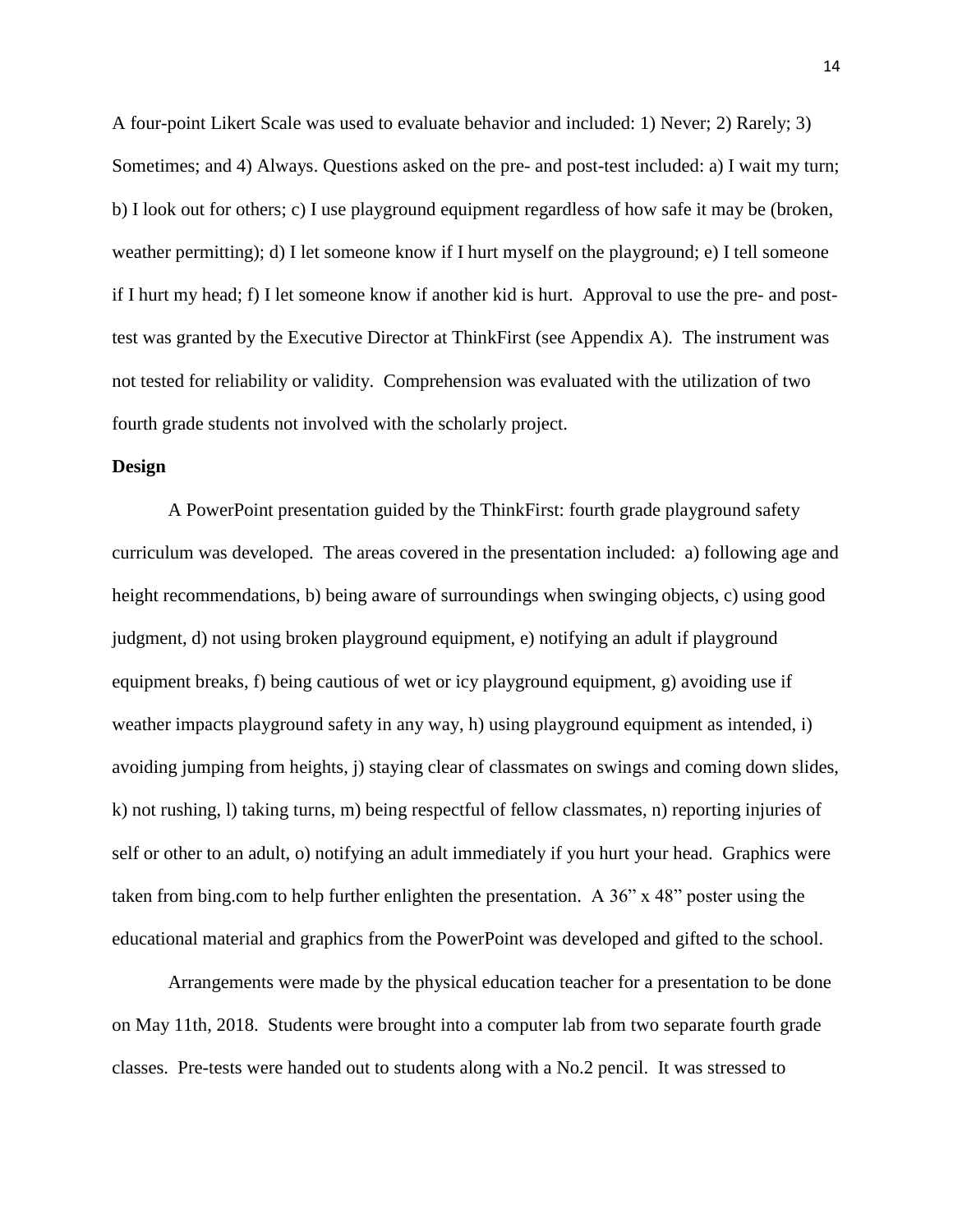students to be honest with their answers. Students were also told there was no right or wrong answers, but to choose their behavior that best supported each question. Assistance was provided with the pre-test as needed. Pre-tests were collected after approximately five minutes and prior to the educational presentation so behavioral responses could not be modified.

Students were asked prior to beginning the presentation on playground safety whether they had heard of a concussion. Every student in the class raised their hand. A brief discussion took place on concussions and preventing them from occurring. A projector was used in the computer classroom to help assist with the presentation on playground safety. The physical education teacher was present for the duration of the presentation. Students were allowed to ask questions and share experiences. Presentation time was approximately 25 minutes in duration. After the presentation, students were once again allowed to ask questions and share experiences. Prior to dismissing the students; it was stressed that the education on playground safety was a way of preventing concussions and that many of the components used from this presentation can be utilized in other areas of life.

The post-tests were handed out on June 6th, 2018 to students while they were in their regular classroom setting. Only students who participated the day playground safety education took place were allowed to fill out the post-test. It was stressed once again to the students to be honest with their answers. Students were also told there was no right or wrong answers, but to choose their behavior that best supported each question. Post-tests were collected individually after approximately five minutes.

#### **Data Analysis**

Results from the pre- and post-test were originally entered into Microsoft Excel (Version 15.0.5041.1001). It is to note that not all data was filled out by students on the pre- and post-test.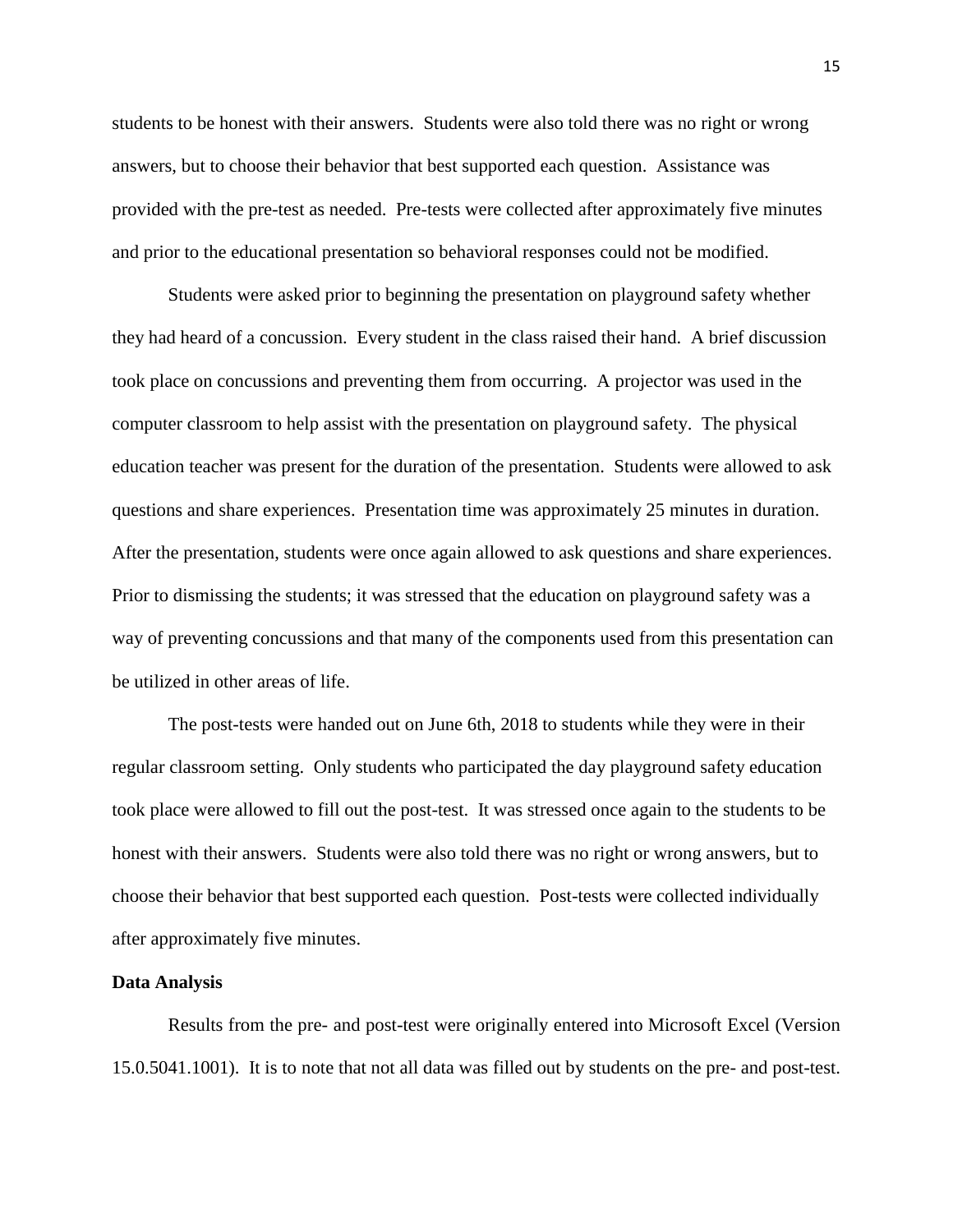Behavior evaluation was done by assigning a value to each behavior response (Never =1; Rarely  $=2$ ; Sometimes  $=3$ ; Always  $=4$ ). The behavior that addressed equipment usage needed to be rescaled in order to measure safety positively. In this case, the higher value would correspond to a safer behavior. The behavior scores were then combined across the six questions on both tests, providing a maximum of 12 observations per student. This allowed for a total of 404 observation to be analyzed.

Data analysis occurred through two different methods: exploratory data analysis and linear mixed model analysis. Exploratory data analysis was performed using graphics created in the ggplot2 package in R (Version 2.2.1). A linear mixed model is an extension of a linear regression allowing for analysis of a continuous response variable (behavior response) as a function of multiple explanatory variables (age, gender, injury, and test); thus giving the opportunity to combine multiple demographic variables and see their impact simultaneously. A higher chance of error would have resulted had multiple smaller unrelated tests been performed and grouped together. The liner mixed model avoids these potential errors.

An equation for the linear mixed model analysis was developed:

#### Score =  $4\hat{\cdot}$ .75  $-$  0.196Age + 0.294Injury $_{Injured}$  + 0.558Gender $_{Girl}$   $-$  0.040Test $_{Pre-test}$  + Student $_i$

which includes a random intercept depending on the student in order to control independence; demonstrated as  $i$  is the  $i<sup>th</sup>$  in the equation (see Table 1). Boy, not injured, and post-test were used as baselines and do not appear in the model.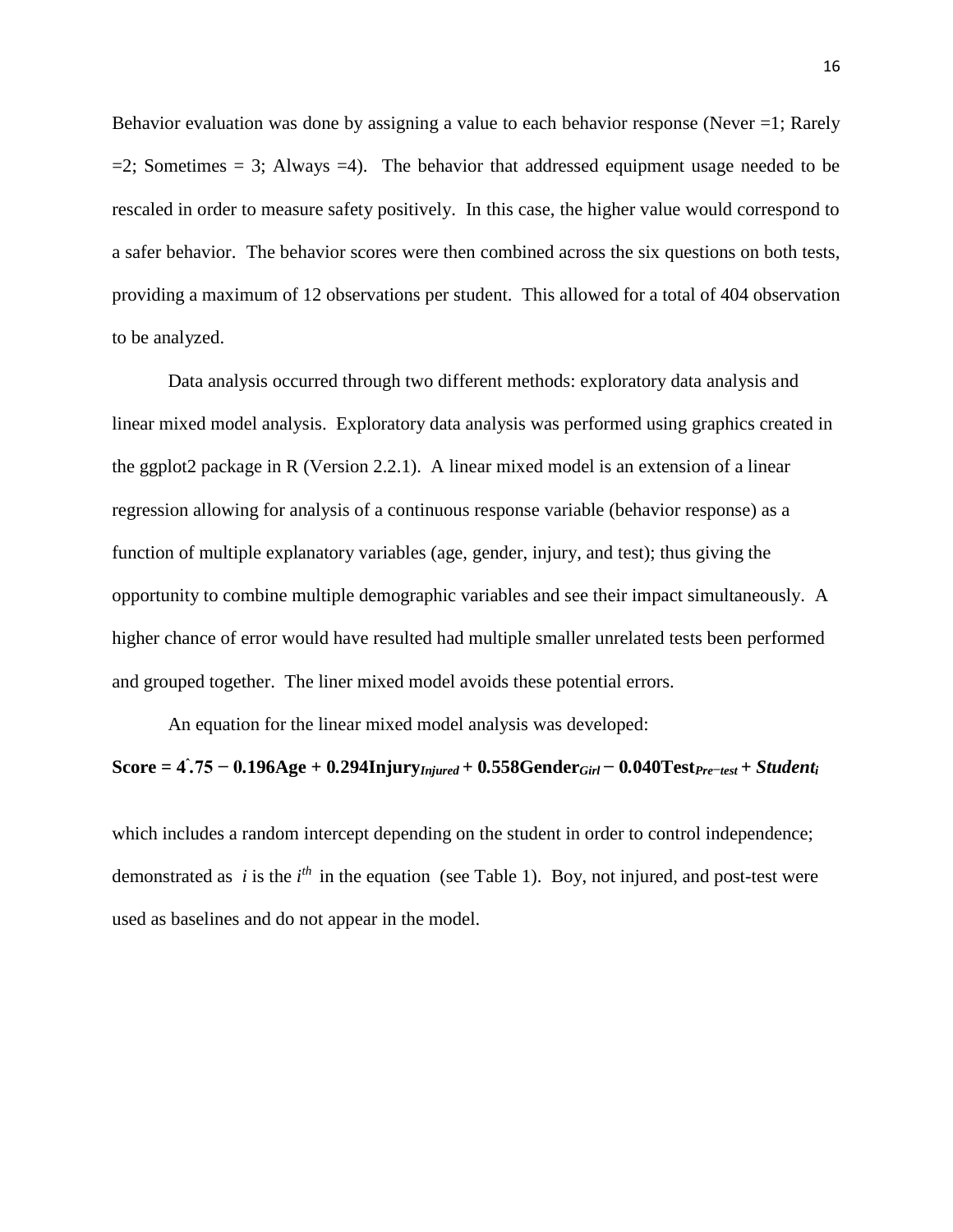|                | Student Intercept Estimate |
|----------------|----------------------------|
| 1              | 0.096464248                |
| $\overline{c}$ | 0.159575904                |
| 3              | 0.044226723                |
| 4              | -0.003790787               |
| 5              | 0.060185378                |
| 6              | 0.105561372                |
| 7              | 0.173940042                |
| 8              | $-0.110724864$             |
| 9              | 0.067034631                |
| 10             | -0.258814921               |
| 11             | $-0.024962219$             |
| 12             | $-0.145242747$             |
| 13             | $-0.042549647$             |
| 14             | -0.072264391               |
| 15             | -0.372793018               |
| 16             | $-0.067584463$             |
| 17             | 0.064587882                |
| 18             | $-0.042549647$             |
| 19             | 0.365211443                |
| 20             | 0.053006812                |
| 21             | -0.240189719               |
| 22             | 0.014264765                |
| 23             | 0.082964620                |
| 24             | 0.021447481                |
| 25             | -0.051488906               |
| 26             | $-0.006249814$             |
| 27             | 0.203398325                |
| 28             | 0.173940042                |
| 30             | 0.078087510                |
| 31             | -0.049390215               |
| 32             | 0.028085579                |
| 33             | -0.354890886               |
| 34             | $-0.026387540$             |
| 35             | $-0.017290415$             |
| 36             | 0.108854517                |
| 37             | 0.094228654                |
| 38             | -0.074222561               |
| 39             | $-0.101956961$             |
| 40             | 0.009891330                |
| 41             | 0.058386462                |

### *Random Intercepts Estimates for Each Student*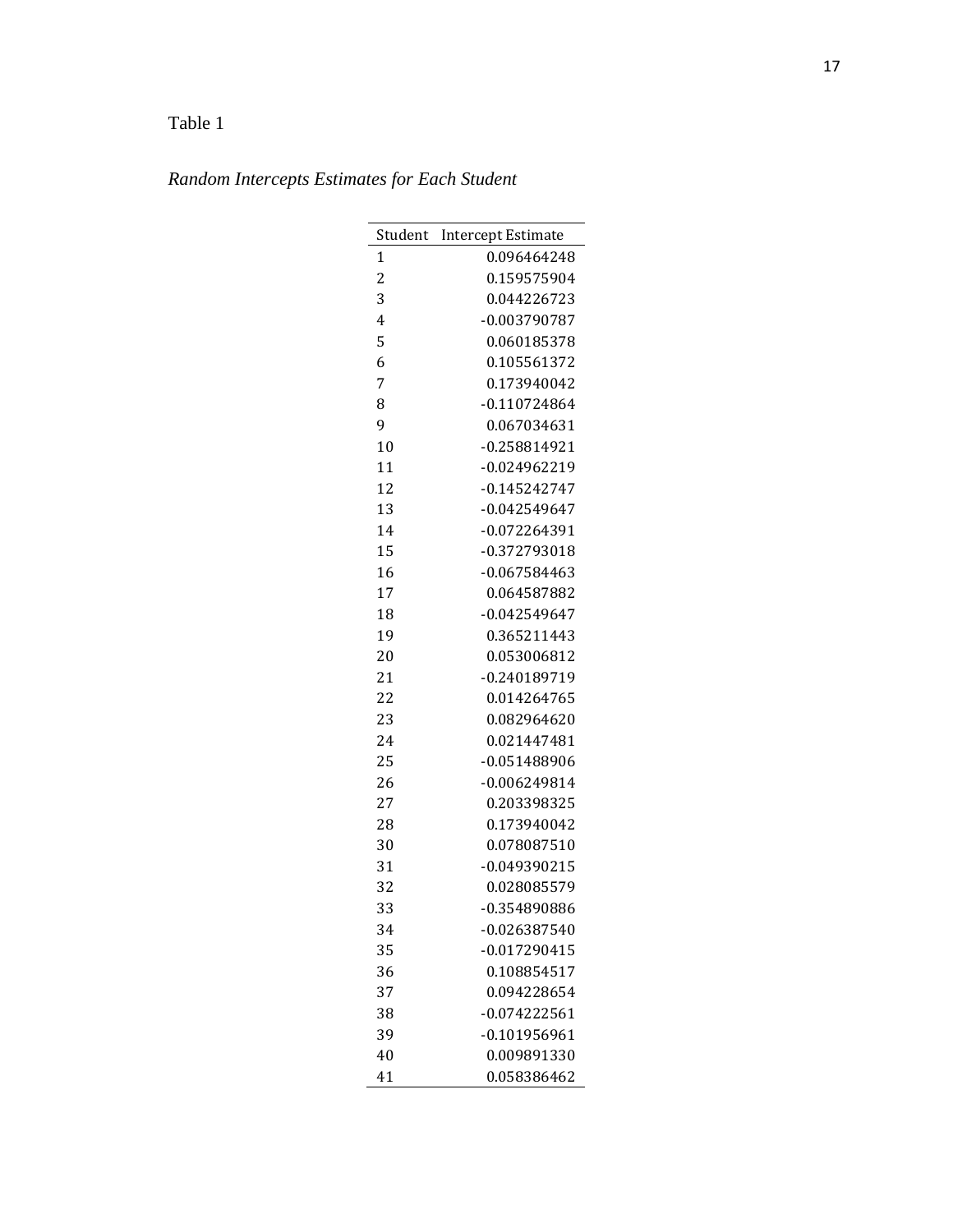The pre- and post-tests filled out by students participating in the scholarly project has remained in possession of the student researcher. The Microsoft Excel results from the pre- and post-tests were shared with a statistician who helped with data analysis. The statistician was aware of confidentiality as it relates to the scholarly project. Sharing of data occurred only between the student researcher and statistician. Research material from the scholarly project including the preand post-test filled out by students will remain in the student researchers possession where such materials are locked in a safe and will be destroyed after seven years.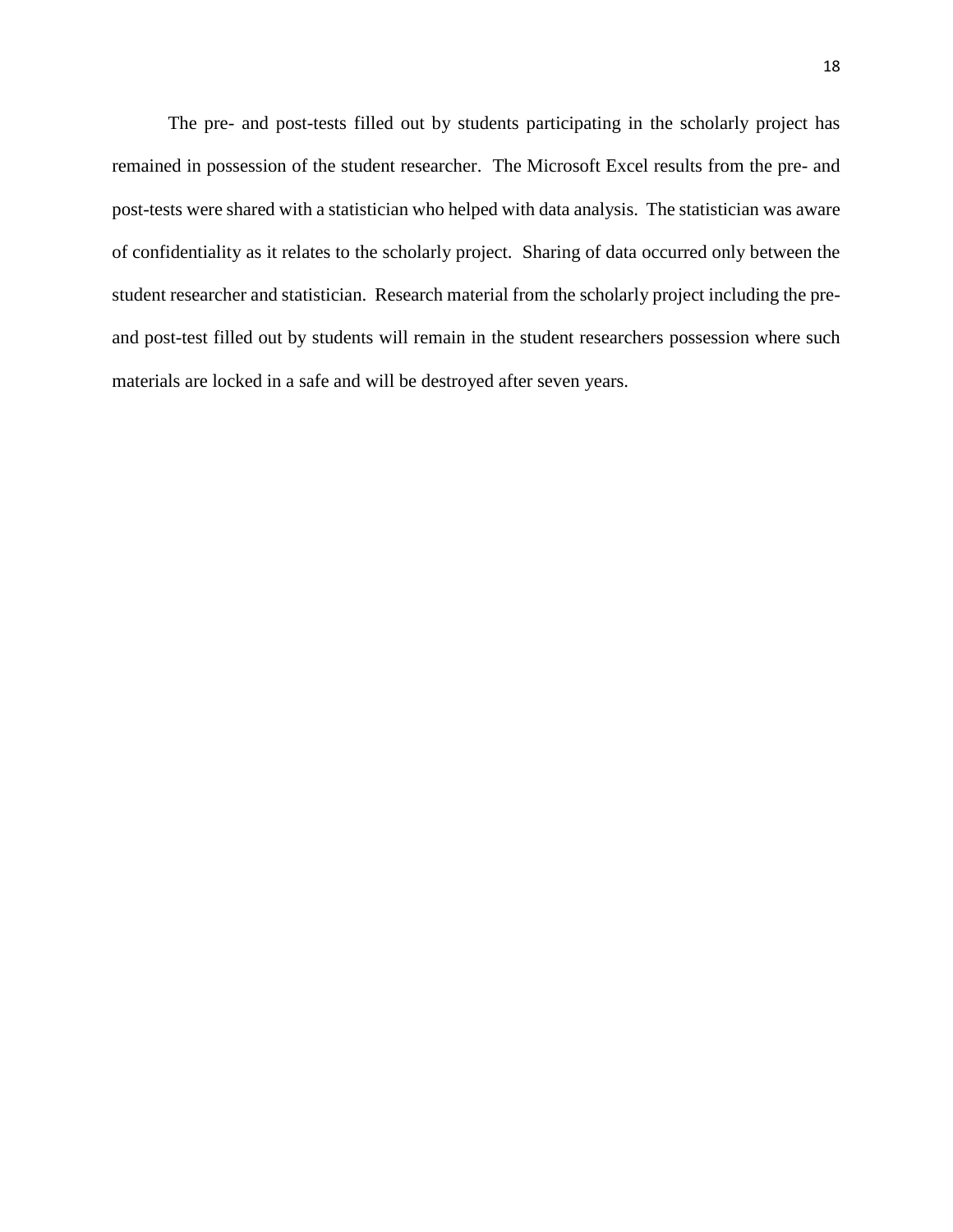#### **Chapter Four**

#### **Results**

A total of 41 fourth graders between the ages of nine and 11 years old participated in the scholarly project. There were 16 boys, 23 girls, and two no responses with the pre-test. The post-test consisted of 16 boys and 25 girls. There were 11 injuries on the playground in the month of April according to responses on the pre-test including nine girls (two: 9 year olds; seven: 10-year-olds) and two boys (one: 9 year old; one: 10 year old). The pre-test had 20 noninjury responses and 10 tests with no response. In the month of May, after playground education, the post-test demonstrated 12 injuries occurring; eight girls (one: 9 year old; seven: 10-year-olds) and four boys (all 10-years-old). There were 25 non-injury responses and four tests with no response. The frequency of each behavior occurring on the pre-and post-test was quantified and means calculated (See Figure 2 and Tables  $4 \& 5$ ). The mean scores shown for the question on equipment usage is the actual mean value before being flipped to a positive value.



*Figure 2.* Histogram: Frequency of Behavior Values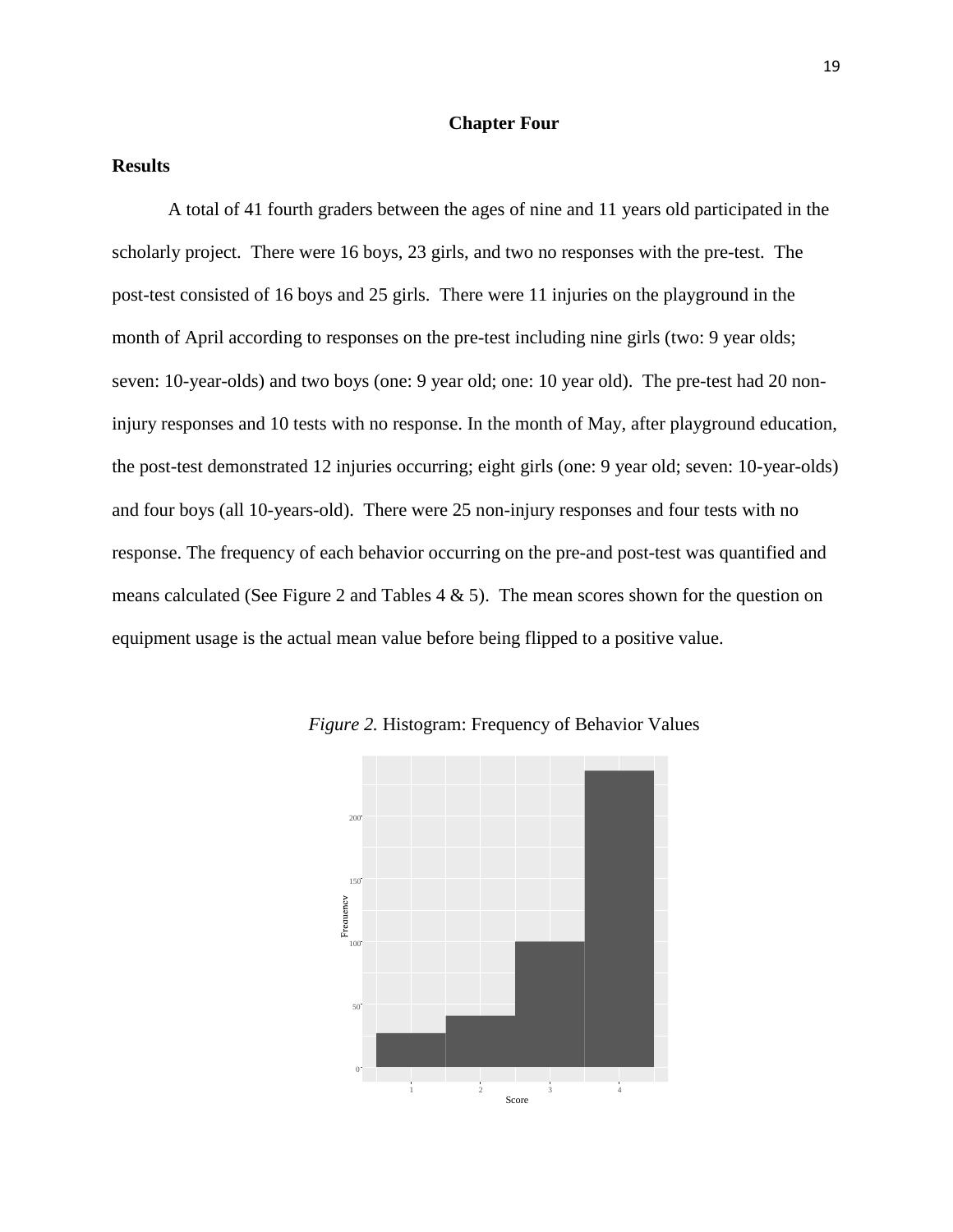|              | $Never=1$        | Rarely=2                | Sometimes=3      | Always=4 | <b>Total</b>     | Average      |
|--------------|------------------|-------------------------|------------------|----------|------------------|--------------|
|              |                  |                         |                  |          | <b>Responses</b> | <b>Score</b> |
| Wait Turn    | $\overline{2}$   | $\mathbf{3}$            | 19               | 16       | 40               | 3.23         |
| Look Out     | 1                | $\overline{2}$          | 9                | 28       | 40               | 3.6          |
| Others       |                  |                         |                  |          |                  |              |
| Use          | 6                | 18                      | $\boldsymbol{9}$ | 5        | 38               | 2.34         |
| Playground   |                  |                         |                  |          |                  |              |
| Equipment    |                  |                         |                  |          |                  |              |
| (Broken or   |                  |                         |                  |          |                  |              |
| Weather      |                  |                         |                  |          |                  |              |
| Impact)      |                  |                         |                  |          |                  |              |
| Let Know if  | 6                | $\overline{\mathbf{3}}$ | 12               | 19       | 40               | 3.1          |
| Hurt         |                  |                         |                  |          |                  |              |
| Let Know if  | 5                | $\overline{2}$          | 10               | 24       | 41               | 3.29         |
| Hurt Head    |                  |                         |                  |          |                  |              |
| Let Know if  | $\boldsymbol{0}$ | $\boldsymbol{0}$        | $\overline{7}$   | 34       | 41               | 3.83         |
| Someone Else |                  |                         |                  |          |                  |              |
| Hurt         |                  |                         |                  |          |                  |              |

## *Pre-Test Numerical Count Results and Means*

### Table 3

### *Post-Test Numerical Count Results and Means*

|              | $Never=1$      | Rarely=2                | Sometimes=3             | Always=4                | <b>Total</b>     | Average      |
|--------------|----------------|-------------------------|-------------------------|-------------------------|------------------|--------------|
|              |                |                         |                         |                         | <b>Responses</b> | <b>Score</b> |
| Wait Turn    |                | $\mathbf{3}$            | 16                      | 21                      | 41               | 3.4          |
| Look Out     | $\bf{0}$       | $\overline{\mathbf{3}}$ | $\overline{\mathbf{4}}$ | 34                      | 41               | 3.76         |
| Others       |                |                         |                         |                         |                  |              |
| Use          | 9              | 12                      | 16                      | $\overline{\mathbf{4}}$ | 41               | 2.37         |
| Playground   |                |                         |                         |                         |                  |              |
| Equipment    |                |                         |                         |                         |                  |              |
| (Broken or   |                |                         |                         |                         |                  |              |
| Weather      |                |                         |                         |                         |                  |              |
| Impact)      |                |                         |                         |                         |                  |              |
| Let Know if  | 8              | $\overline{\mathbf{4}}$ | 6                       | 22                      | 40               | 3.05         |
| Hurt         |                |                         |                         |                         |                  |              |
| Let Know if  | $\overline{2}$ | $\overline{\mathbf{4}}$ | 6                       | 29                      | 41               | 3.46         |
| Hurt Head    |                |                         |                         |                         |                  |              |
| Let Know if  | $\mathbf{0}$   | 3                       | 7                       | 31                      | 41               | 3.68         |
| Someone Else |                |                         |                         |                         |                  |              |
| Hurt         |                |                         |                         |                         |                  |              |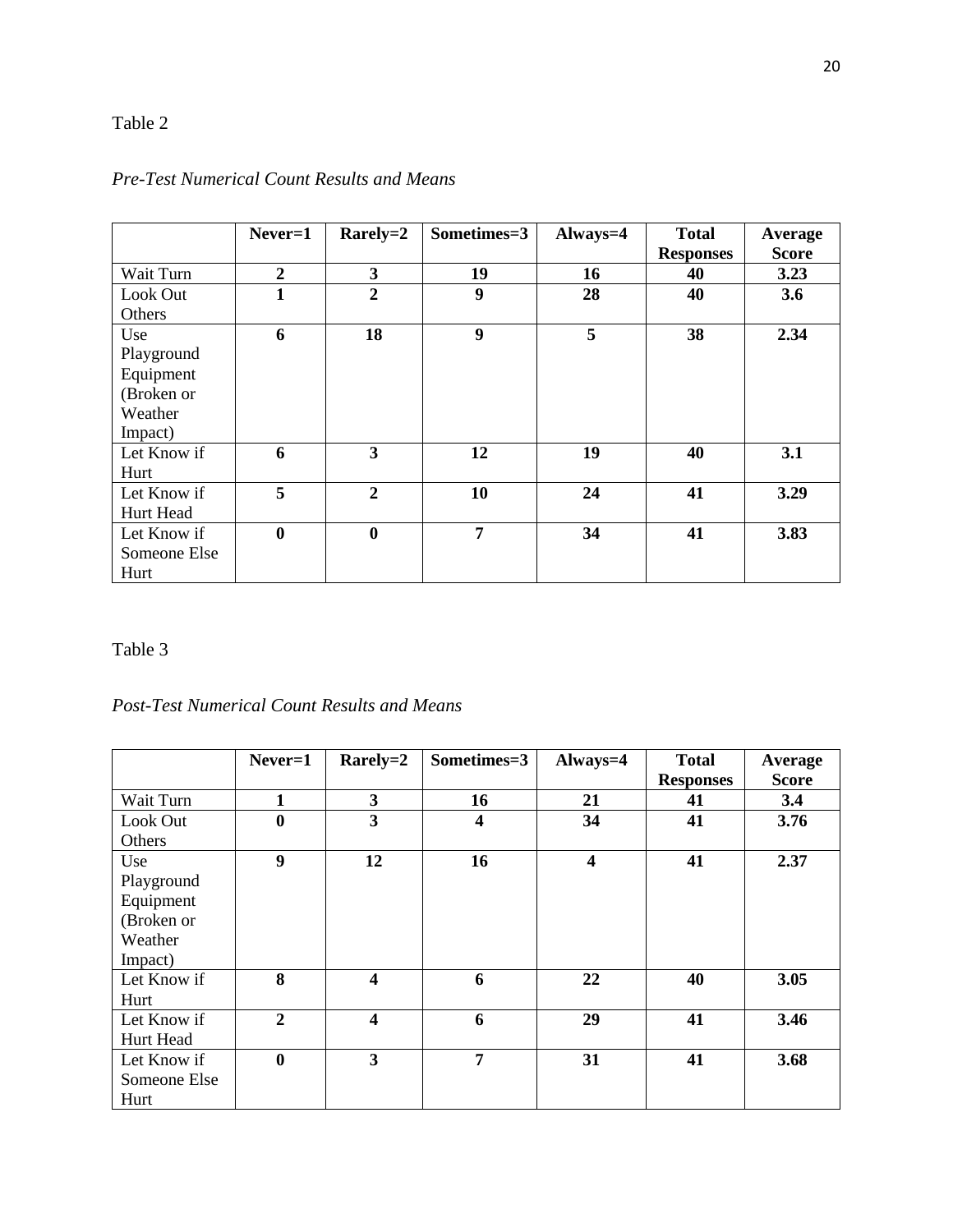Two main questions were sought with the scholarly project. The first question is whether there was a difference in scores between the pre- and post-test. The second question is whether there was a difference in scores amongst the variables: gender, age, and injury. Results from the linear mixed model are seen in Table 4. Estimate values in the table represent the difference in means between the variables being explored which are identified within the parentheses (not injured, girl, and pre-test) and their counterpart. The variable age in Table 4 represents 10 year olds. The p-value gives indication as to the strength of evidence with strong evidence occurring with a p-value of less than 0.05.

#### Table 4

| Variable             | Estimate (95% Conf. Int.)        | Std. Error | Deg. of Freedom | t-value  | $p$ -value |
|----------------------|----------------------------------|------------|-----------------|----------|------------|
| Intercept            | 4.7501 (2.738, 6.722)            | 1.00807    | 209.75          | 4.712    | < 0.000001 |
| Age                  | $-0.1962$ ( $-0.394$ , $0.006$ ) | 0.1012     | 221.87          | $-1.939$ | 0.0537     |
| Injury (Not Injured) | 0.29419(0.093, 0.496)            | 0.1038     | 161.45          | 2.833    | 0.0052     |
| Gender (Girl)        | 0.5581(0.358, 0.756)             | 0.1015     | 133.05          | 5.496    | < 0.000001 |
| Test (Pre-)          | $-0.0398(-0.209, 0.131)$         | 0.0868     | 398.97          | $-0.460$ | 0.6455     |

*Coefficient Estimates from Model*

Exploratory data analysis on the variables: test (Table 5, Figure 3); gender (Table 6, Figure 4); age (Table 7, Figure 5); and injury (Table 8, Figure 6) are represented on the following pages. The label "sample" found on the corresponding tables indicates the number of observations that occurred for the variable of interest. Figure 6 consists of four plots of the variables: test, gender, age and injury. The four plots provide a visualization on the difference in means between the variables.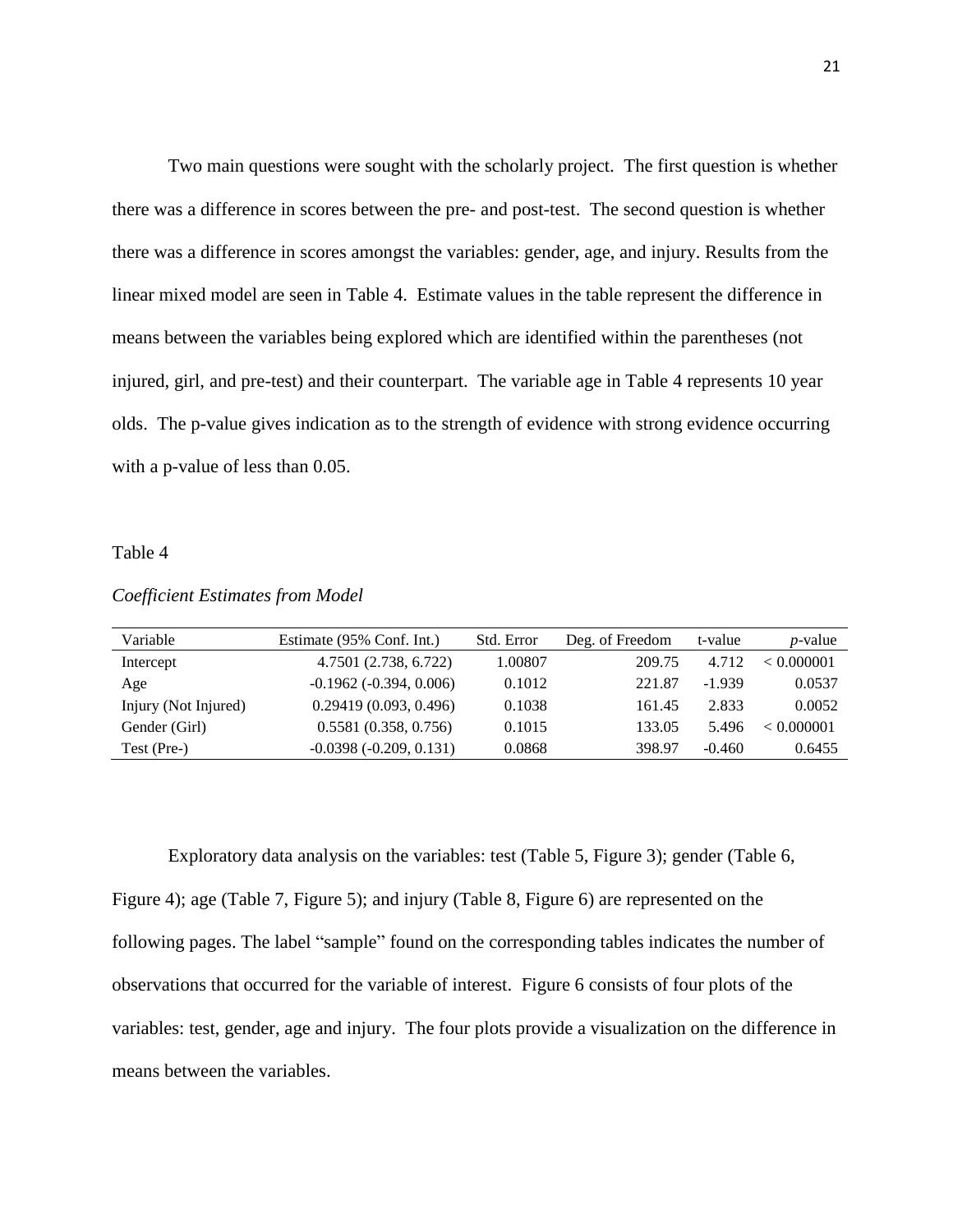# *Summary of Scores by Test*

| <b>Test Period</b> |          |      | Samp. Size Min. 1st Quartile Median Mean $(\pm SD)$ | 3rd O. | Max. |
|--------------------|----------|------|-----------------------------------------------------|--------|------|
| Pre-Test           | 183 1.00 | 3.00 | $4.00 \quad 3.339 \pm 0.90$                         | 4.00   | 4.00 |
| Post-Test          | 221 1.00 | 3.00 | $4.00 \quad 3.357 \pm 0.93$                         | 4.00   | 4.00 |



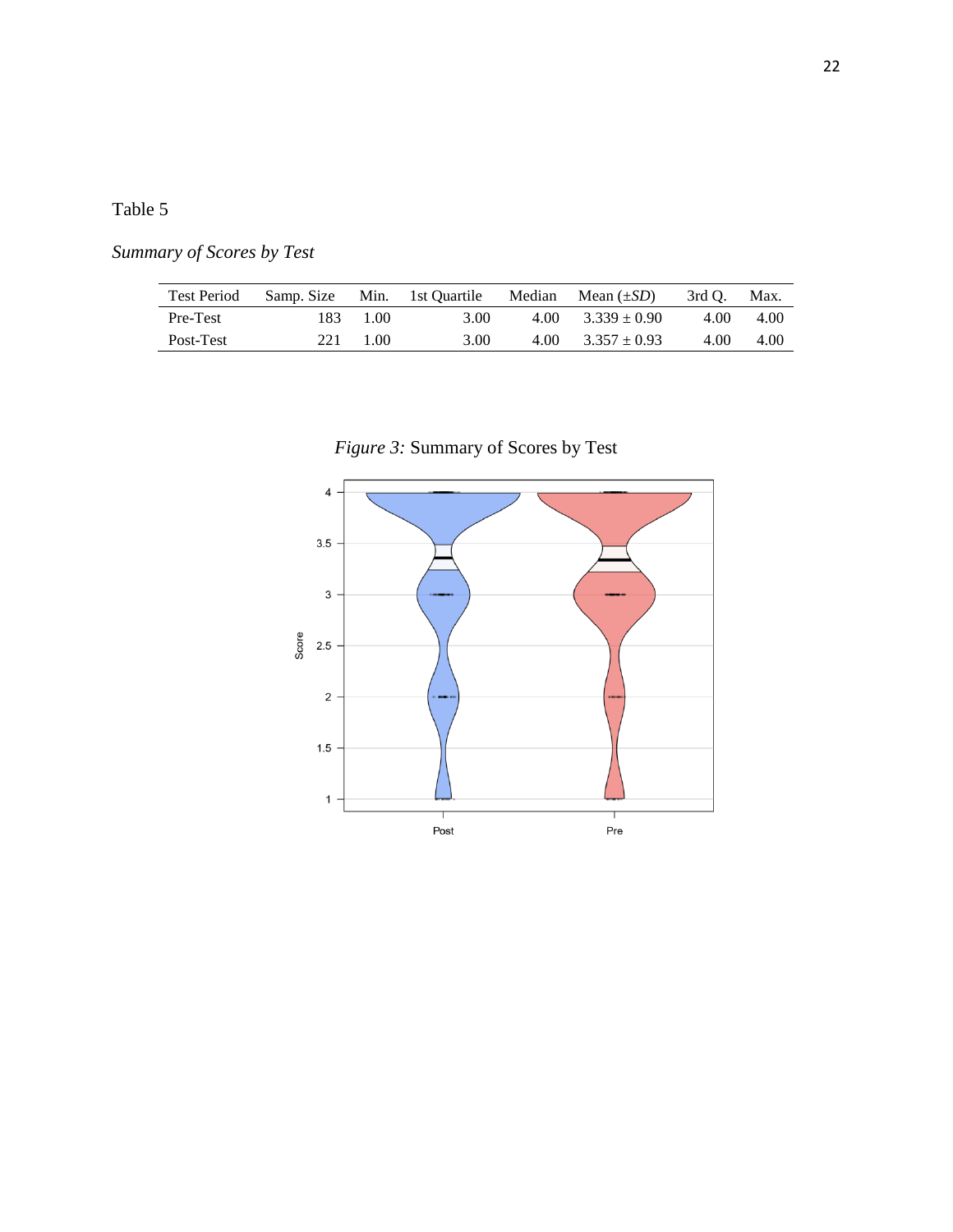## *Summary of Scores by Gender*

|            |          | Gender Samp Size Min. 1st Quartile Median Mean $(\pm SD)$ |                              | 3rd O. Max. |      |
|------------|----------|-----------------------------------------------------------|------------------------------|-------------|------|
| <b>Boy</b> | 162 1.00 | 2.00                                                      | $3.00 \quad 3.056 \pm 1.09$  | 4.00        | 4.00 |
| Girl       | 242 1.00 | 3.00                                                      | $4.00 \qquad 3.545 \pm 0.71$ | 4.00        | 4.00 |



*Figure 4.* Summary of Scores by Gender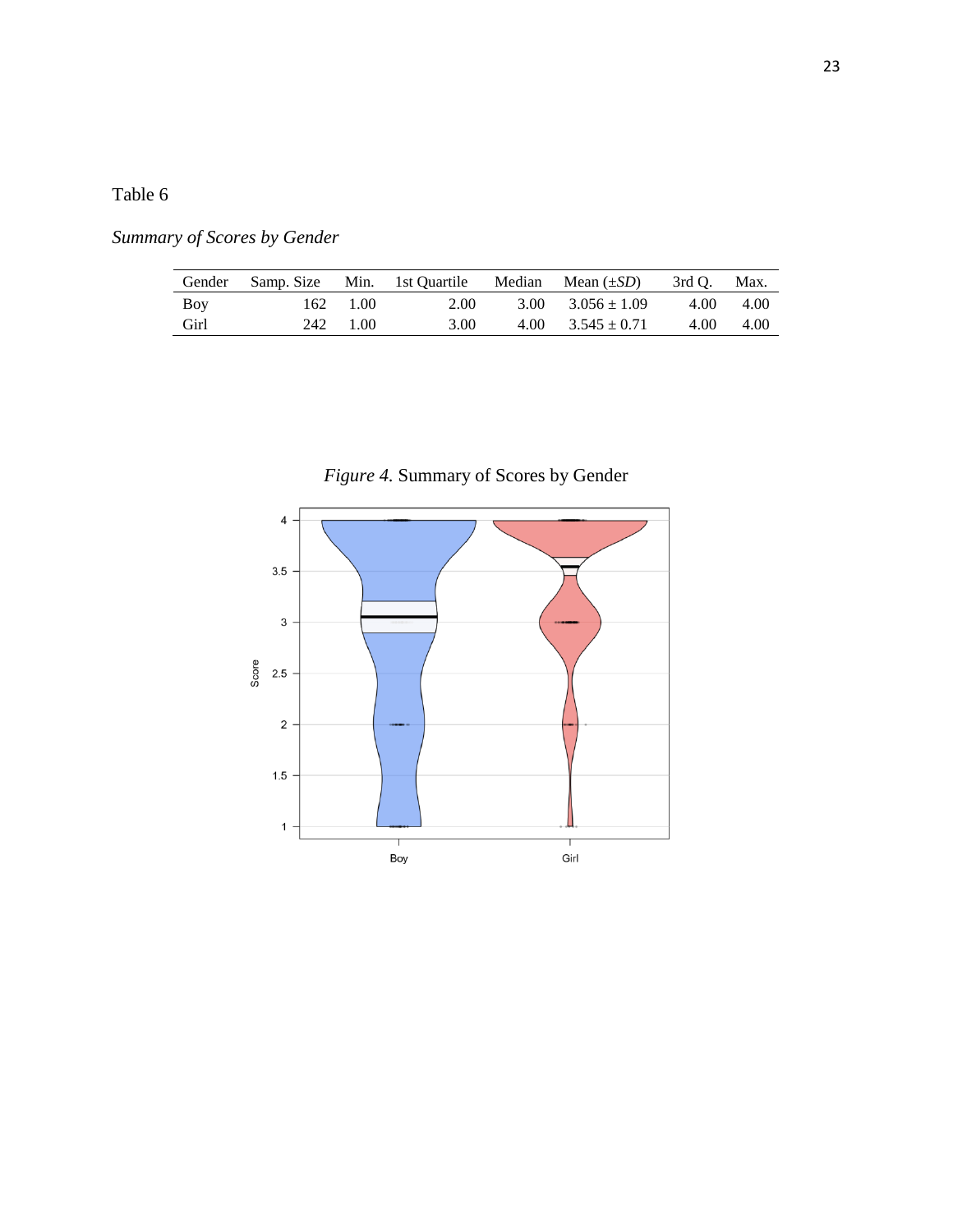# *Summary of Scores by Age*

| Age (in Years) | Samp. Size | Min.          | 1st Ouartile | Median | Mean $(\pm SD)$  | $3rdO$ . | Max. |
|----------------|------------|---------------|--------------|--------|------------------|----------|------|
|                | 108.       | 1.00          | 3.00         | 4.00   | $3.519 + 0.75$   | 4.00     | 4.00 |
| 10             | 290        | 1.00          | 3.00         | 4.00   | $3.279 + 0.96$   | 4.00     | 4.00 |
|                |            | $6\quad 2.00$ | 4.00         | 4.00   | $3.667 \pm 0.82$ | 4.00     | 4.00 |



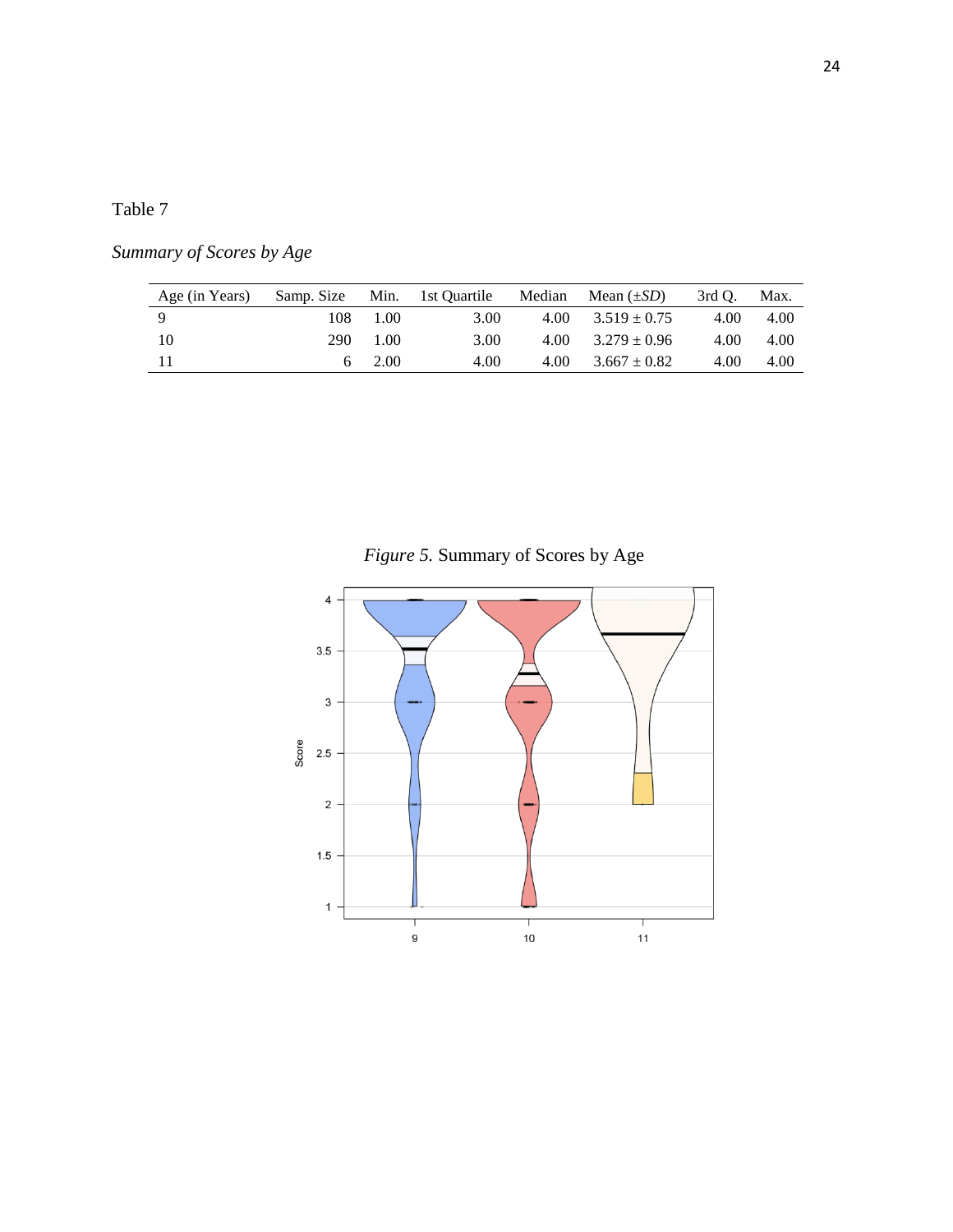# *Summary of Scores by Injury*

| Injury (in month of test) | Samp. Size | Min. | 1st Ouartile | Median | Mean $(\pm SD)$  | $3rdO$ . | Max. |
|---------------------------|------------|------|--------------|--------|------------------|----------|------|
| Injured                   | 135        | 1.00 | 3.00         | 4.00   | $3.193 \pm 0.99$ | 4.00     | 4.00 |
| Not Injured               | 269        | 1.00 | 3.00         | 4.00   | $3.428 + 0.86$   | 4.00     | 4.00 |



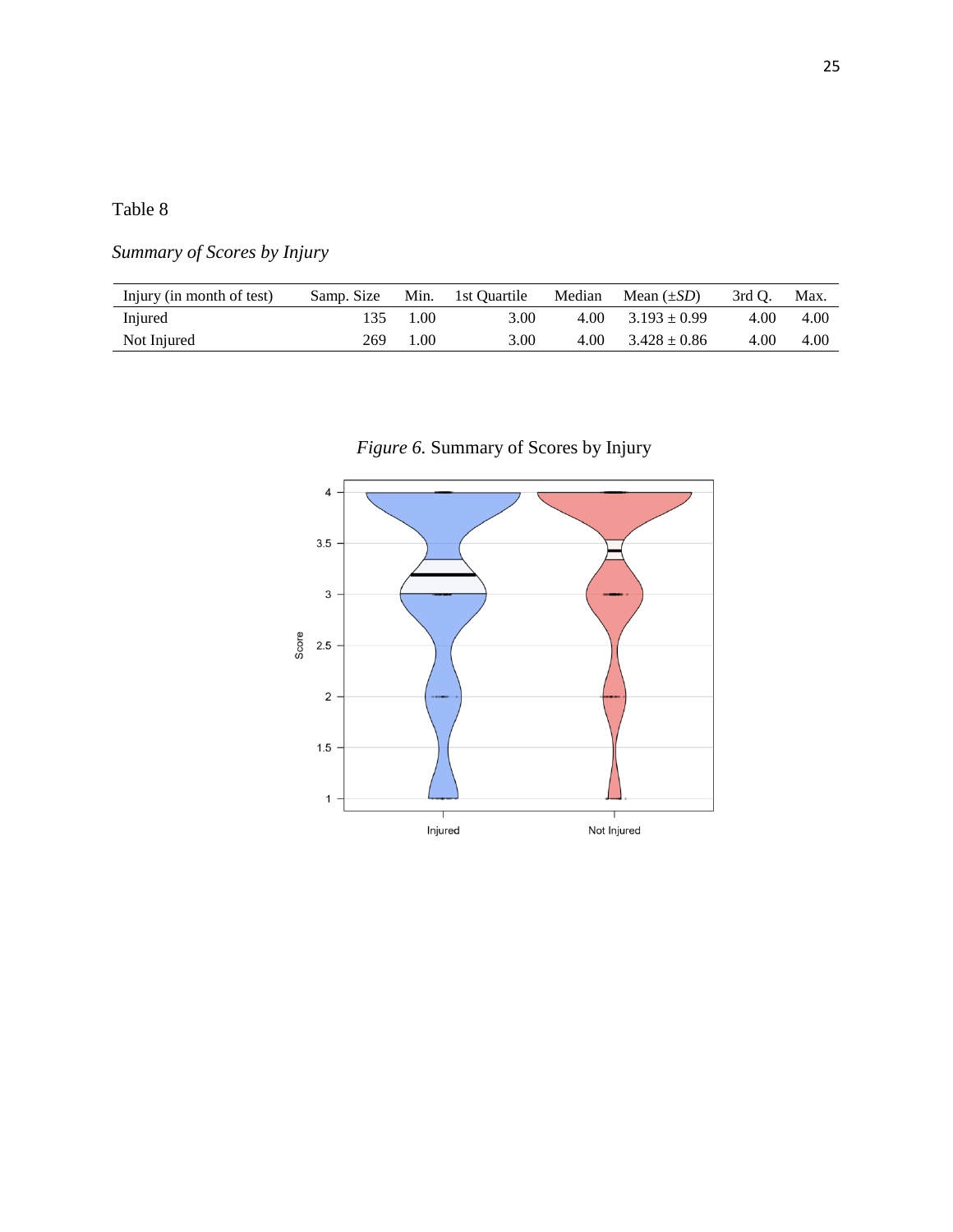*Figure 7.* Plot Graphs: Test, Gender, Age, Injury



Age effect plot

Injury effect plot

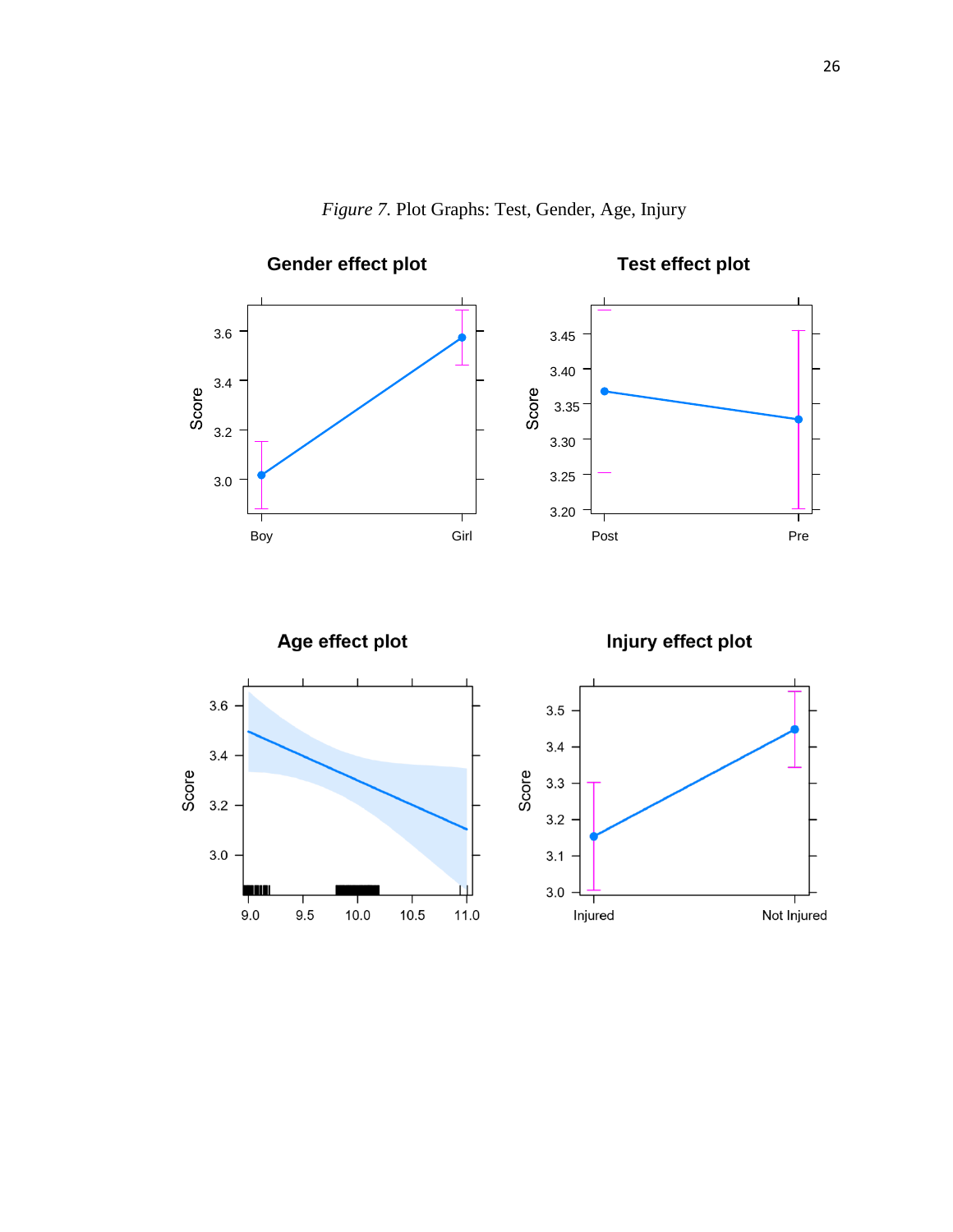#### **Discussion**

There was no significant differences in the mean scores between the pre- and post-tests. The post-test mean was higher than the pre-test mean which was expected with the scholarly project. With the pre-test having a high mean value, the overall impact of the post-test scores demonstrating a significant difference was limited. This goes to show the sample of students involved in the scholarly project were already choosing appropriate behaviors prior to providing education on playground safety. The physical education curriculum at the elementary school consists of a vast variety of activities; safety is of the highest priority. The school utilizes its large open area just off the school boundaries that consists of hiking/skiing trails and open field for activities. The students even have a day where they go and learn how to make safety shelters with material found in the adjacent woods should they ever become stranded. Safety is reiterated throughout their physical educational curriculum from early elementary school and throughout the duration of their academic time.

There was a significant difference in mean scores between girls and boys. Girls were found to score more than half a point higher on the behavior means in comparison to boys. This was an expected finding as boys at this age tend to be less cautious.

A significant difference also existed in mean scores between those who had an injury occur and those who were not injured. Students who identified themselves as having an injury occur were found to have a mean score of nearly three tenths of a point lower than those who were not injured. After reviewing the original data collected, this conclusion was surprising as most of the injuries occurred to girls; yet the overall means in comparing boys and girls show girls to score half a point higher. This would indicate that when excluding those girls who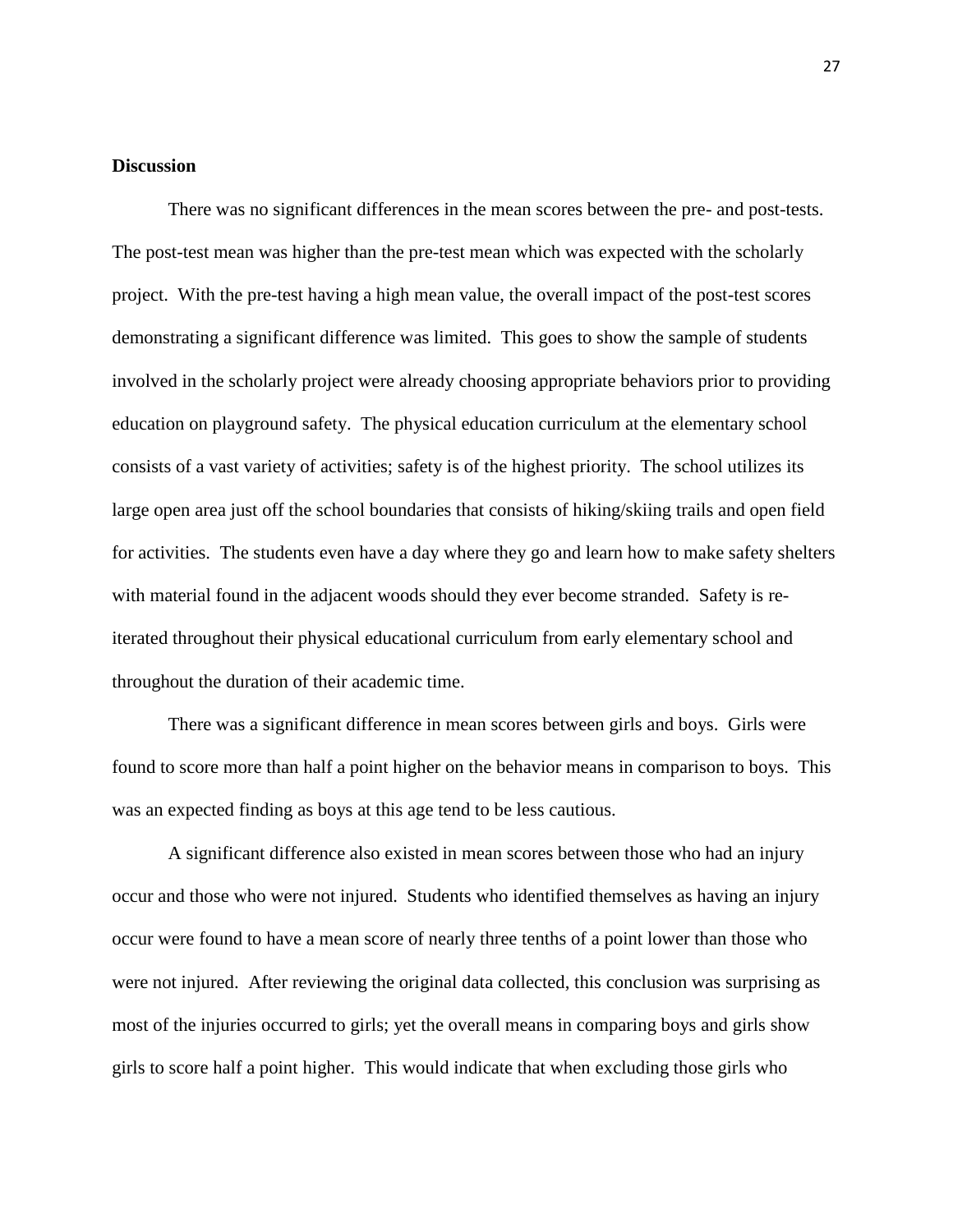indicated an injury occurring, there would be an even larger significant difference in mean scores with girls scoring higher than boys.

Moderate evidence shows the mean scores with age decrease by nearly a fifth of a point as age increases from nine to ten years old. This may demonstrate a transition period with youth towards a pre-adolescent stage where more risky behaviors may be chosen. For this school district, students transition from fourth grade elementary to fifth grade middle school. This would result in students interacting and possibly being influenced by older kids in the near future. Having preventative safety education for slightly older children based on the data trend of behavior means may be more beneficial.

#### **Limitations**

The scholarly project had 41 students participate. All of these students were from the fourth grade at rural elementary school. Recruitment of students was mandatory if the students attended school the day the playground education took place. The same occurred the day the post-test took place, despite it being mentioned that only the students who participated in the playground education were allowed to fill out the post-test. Though 41 students participated in filling out the pre- and post-test, some of the students may not have been the same as attendance was not taken to control the students involved.

The playground itself may have also had an influence on the behavioral responses. The elementary school the scholarly project took place at was actively looking to upgrade their playground equipment. Though the playground was intact and safe, having the scholarly project occur at a school with brand new playground equipment or one that had dysfunctional and broken playground equipment may have had different results. Sledding activities were also still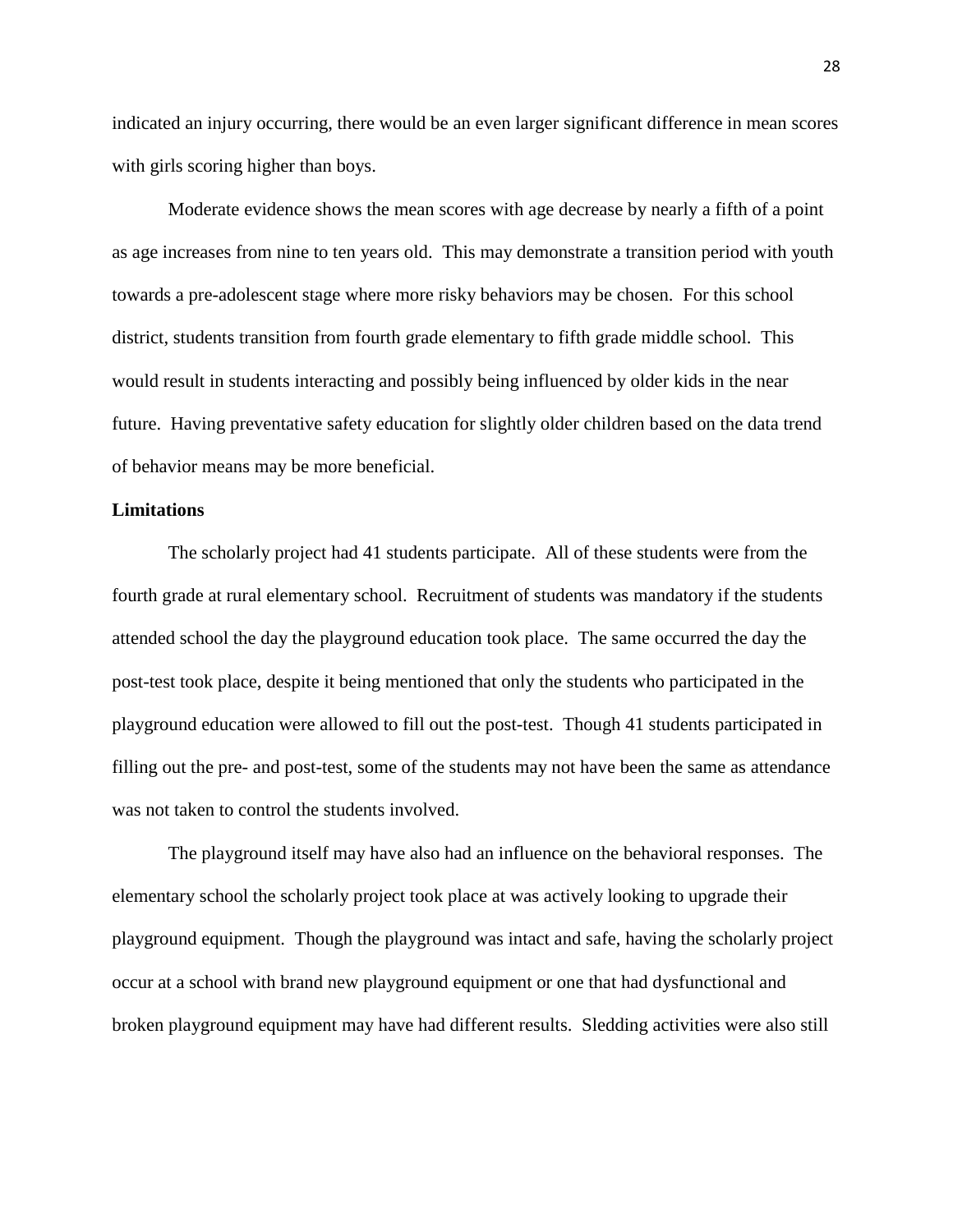occurring in the month of April and it was not mentioned if sledding was a different entity or included as part of the playground.

The environment which the playground education and the pre- and post-test occurred may have also impacted the outcome. The environment was not entirely controlled. Students were sitting by friends and conversing during the aforementioned aspects of the scholarly project. Behavioral responses could have been modified by picking/copying responses as there was no isolation. The scholarly project was performed in a manner that was quick and feasible in order to limit the amount of time students were removed from their normal school activities.

Missing information was found on both the pre- and post-tests. This occurred with all aspects of the tests including: behavior, gender, age, and injury. For example, it was expected that the amount of injuries would have decreased after playground education was provided; however, this was not the case. There were 11 identified injuries on the pre-test and 12 injuries on the post-test. The pre-test had ten no responses and the post-test four no responses to the injury question. Another reason to expect a decrease in playground injuries was due to the weather. The month of April had a snowstorm, melting snow, and ice whereas the playground was clear in the month of May. The true impact of the unanswered questions on the pre- and post-tests as it relates to the results of this scholarly projects is unknown.

The pre- and post-test was developed by the student researcher based off the material within the ThinkFirst: fourth grade playground safety curriculum. Questions addressing behavior were developed in order to correlate with the ThinkFirst fourth grade playground safety material as well as the attributes specific to the students involved in the scholarly project. Testing for validity and reliability did not occur prior to the implementation of the pre- and posttest.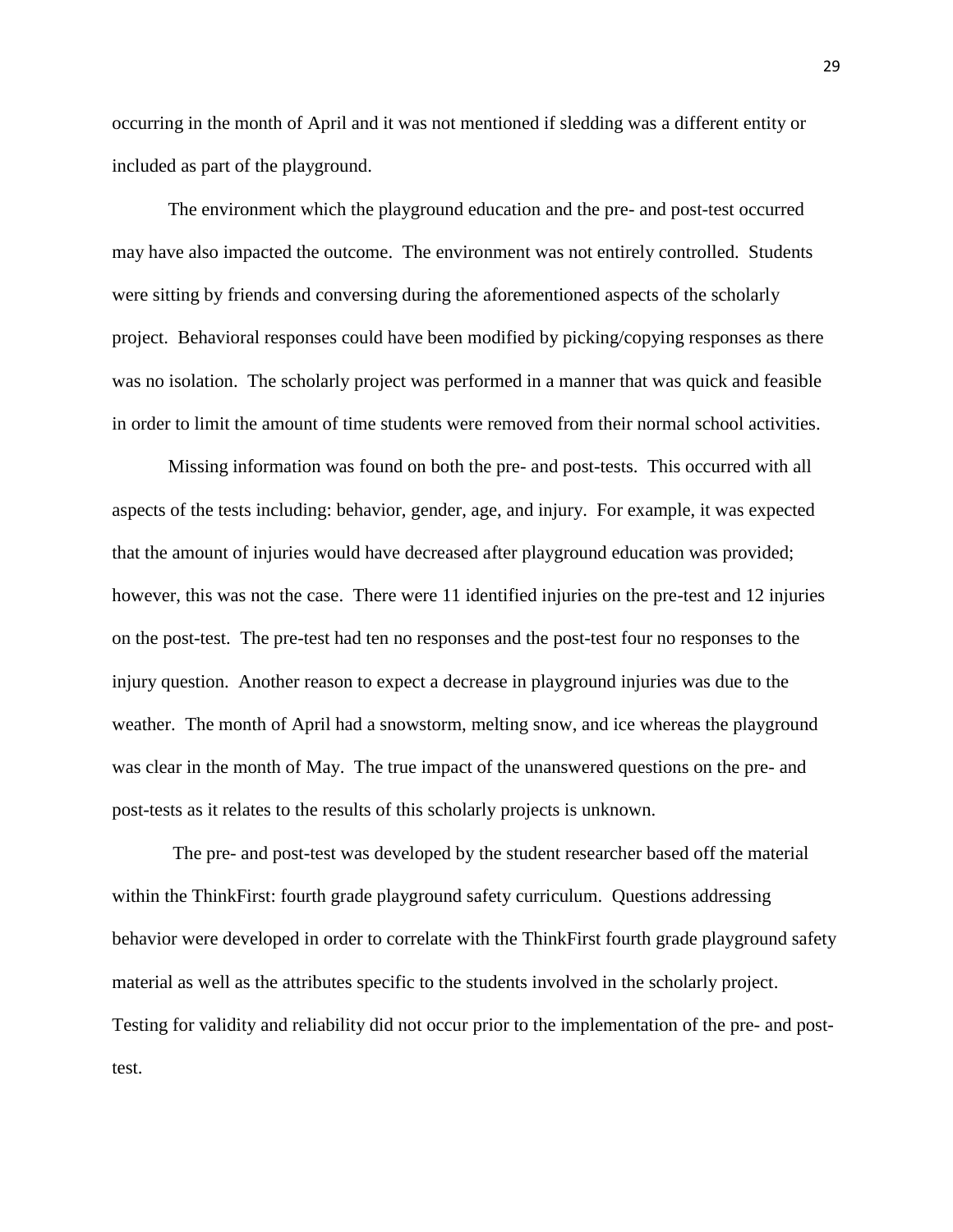#### **Future Implications**

Though much of the research on concussions uses a sports analogy to a certain perspective, concussions occur in other facets of life. The treatment of a concussion regardless of the cause or severity is the same (Mapstone, 2016). First and foremost, "a period of physical and cognitive rest is the cornerstone of acute treatment" (Putukian & Kutcher, 2014, p. 567). Despite this generalization, the process in itself remains individualized, varies, and is dependent on the nature and burden of the injury as well as the degree of neurological dysfunction (Putukian & Kutcher, 2014). It is suggested that young athletes be removed from play for several days after they are symptoms free (Guskiewicz & Valovich McLeod, 2011).

Concussion legislations remains independent to each state with a focus on education, removal, and return to play (NCSL, 2015). Though these law are in effect to help protect youth athletes, "state concussion laws are sometimes difficult to enforce and therefore do not outline penalties for individuals and institutions failing to comply" (Guskiewicz, Teel, & McCrea, 2014, p. S116). In one instance in North Carolina, a portion of legislation to be ratified included a section where parents would be allowed to give written clearance for their child to return to play (Bieler, 2017). This passage drew such controversy nationally that it was removed (Bieler, 2017).

The true ramifications from those who have suffered concussions is yet to be seen. Boston University in collaboration with VA Boston Healthcare System and Concussion Legacy Foundation, hopes to advance their research in order to provide a diagnostic test for CTE in living individuals and further understand the risk factors such as length of play, age of first exposure, and the role environmental and genetic factors play in the development of CTE; with an ultimate goal of finding a treatment (Boston University, CTE Center, n.d.-a). CTE is not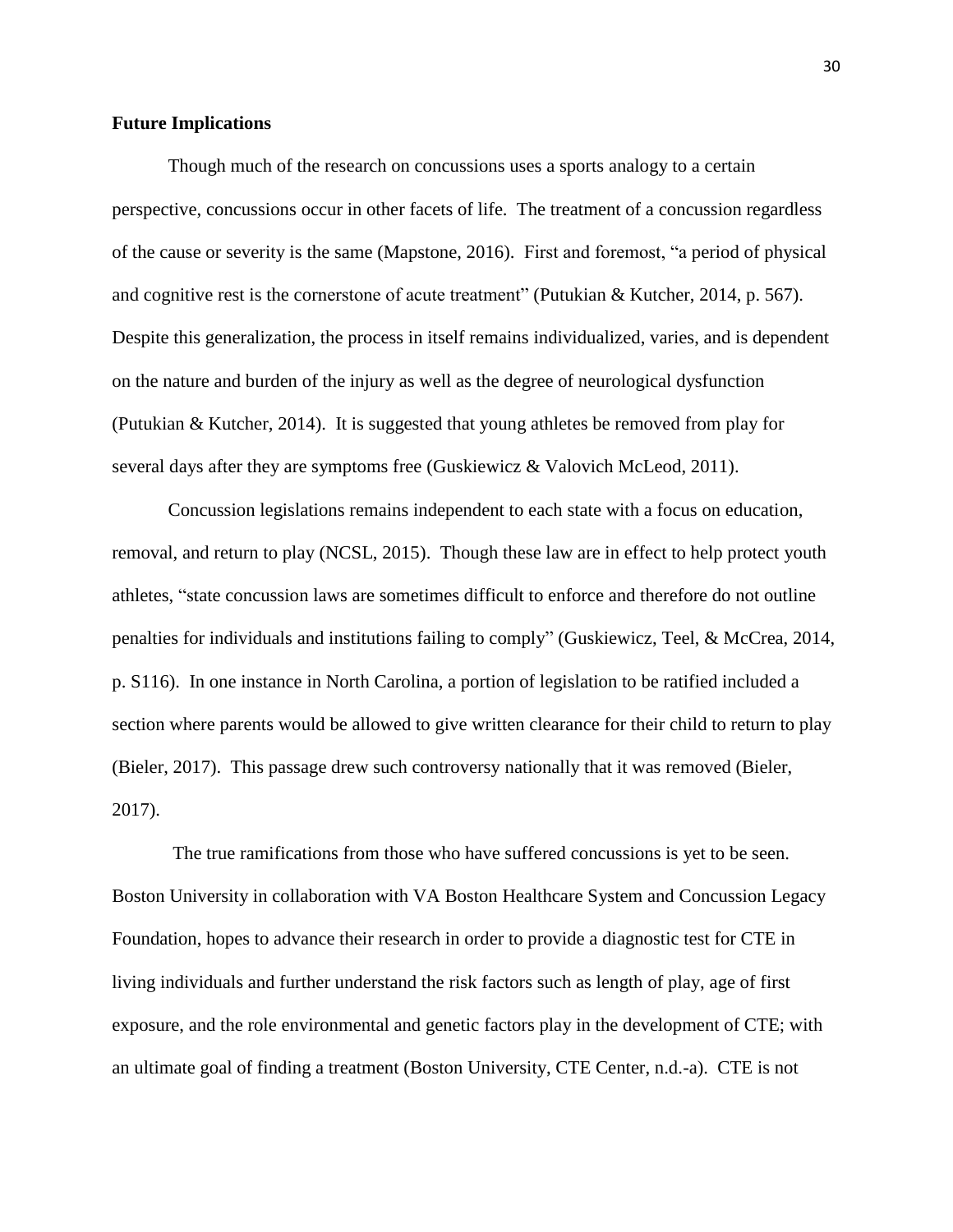limited to professional athletes; it has also been found in athletes who did not play sports after high school or college (Boston University, CTE Center, n.d.-b).

As a society, great strides have occurred over recent years to make concussions a serious issue, marketing its severity nationally and even globally. It is crucial to treat any possible concussion as a serious issue. In doing so, there may be the need to stand up against the pressure applied by the concussed athlete, parents, and even the local community to allow the student athlete back into play prematurely; thus risking further acute and/or chronic injury. A decision to remove a child from a sport if concussions become an issue should not be a difficult decision. Unfortunately, many parents see the athletic gateway as an avenue to receive a scholarship to college or even highly less likely make a living. A whole life exists outside of the timeframe of youth, adolescents, and young adulthood, though for many it may not seem this way.

A certain degree of individual responsibility plays a role in decreasing the incidence and/or severity of a concussion. Contributing to this individualized persona is the decisions being made and the behaviors being acted upon. Not all concussions will be prevented, but taking the necessary steps in order to prevent concussions when readily available is one's own responsibility. The goal with this scholarly project was for students to be educated to behave in a manner that kept themselves and/or classmates safe. By reducing the incidence of injuries occurring through behavior modification the incidence of concussions in essence would be decreased. The lessons learned on playground education would hopefully transcend to other aspects of daily life. From a primary preventative standpoint, choosing a population that was young and capable of comprehending the information relayed was crucial. One can only hope that in the years to come, lessons learned from this scholarly project will be reinforced and the appropriate behavior be utilized.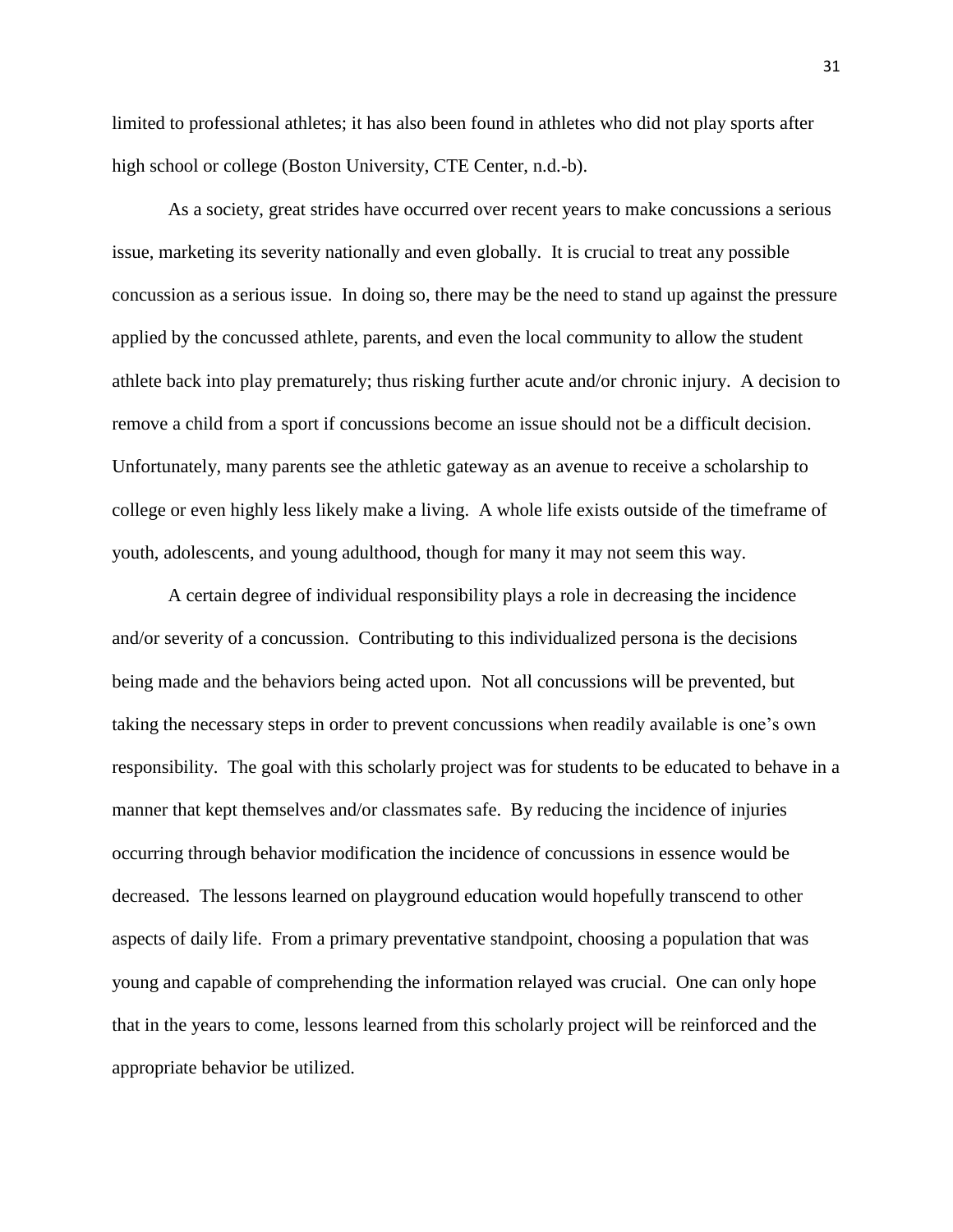#### References

- Abraham, C., & Sheeran, P. (2015). The health belief model. In M. Conner & P. Norman (Eds.) *Predicting and changing health behaviour: Research and practice with social cognition models* (3rd ed., pp. 30-69). Retrieved from https://www.researchgate.net/publication /290193215\_The\_Health\_Belief\_Model
- Bailes, J. E. (2009). Sports-related concussion: What do we know in 2009—A neurosurgeon's perspective. *Journal of the International Neuropsychological Society*, *15*(04), 509–511. https://doi.org/10.1017/S1355617709090936
- Bieler, D. (2017, February 28). North Carolina bill would have allowed parents of concussed kids to authorize return to play. *The Washington Post*. Retrieved from https://www.washingtonpost.com
- Bogage, J. (2017, September 6). Youth sports study: Declining participation, rising costs and unqualified coaches. *The Washington Post.* Retrieved from https://www.washingtonpost.com
- Boston University, CTE Center. (n.d.-a). Brain donation. Retrieved February 4, 2018, from http://www.bu.edu/cte/brain-donation-registry/
- Boston University, CTE Center. (n.d.-b). Frequently asked questions about CTE. Retrieved February 4, 2018, from http://www.bu.edu/cte/about/frequently-asked-questions/
- Centers for Disease Control and Prevention. (2017a). Traumatic brain injury and concussion: National concussion surveillance system. Retrieved January 19, 2018, from https://www.cdc.gov/traumaticbraininjury/ncss/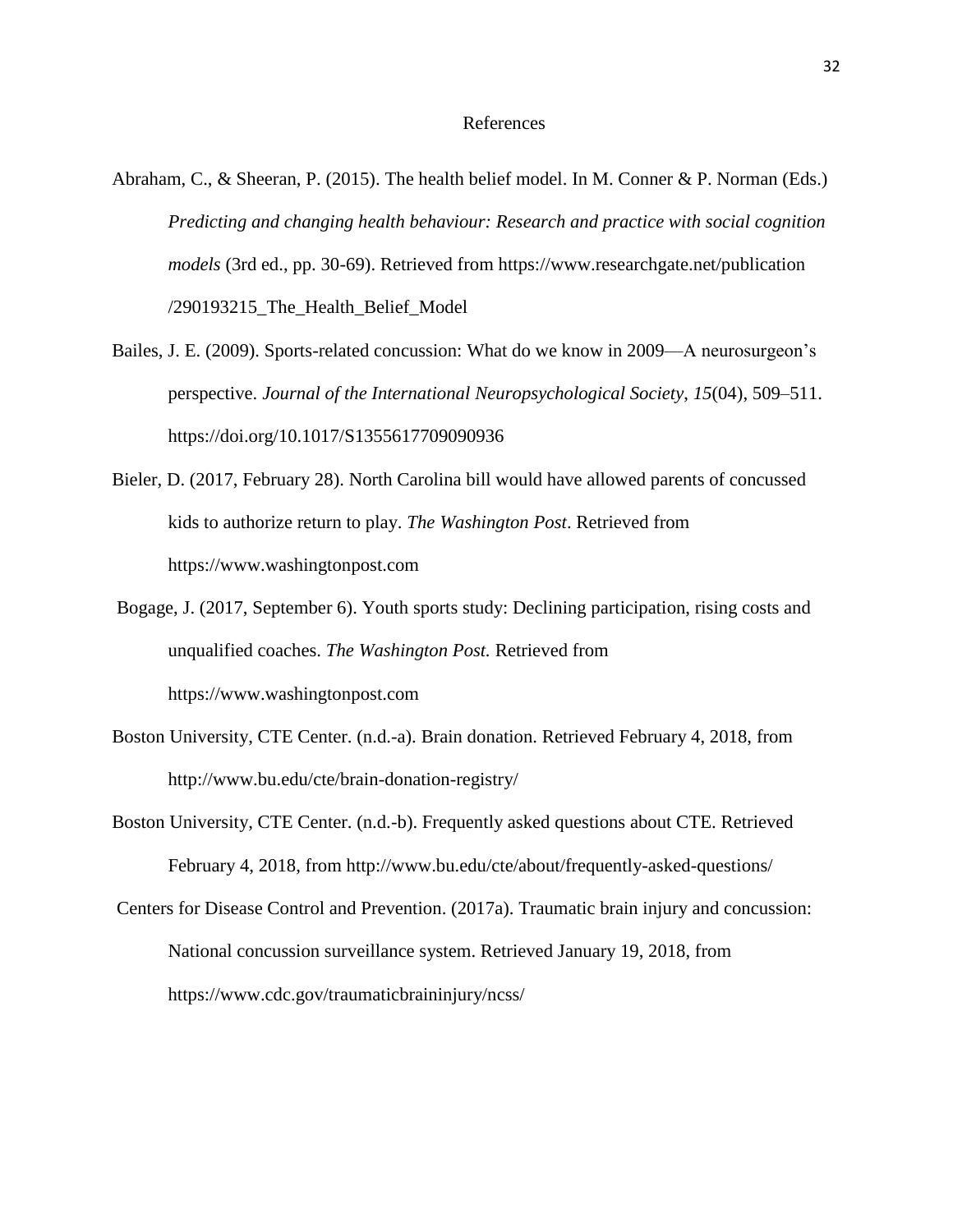Centers for Disease Control and Prevention. (2017b). Traumatic brain injury and concussion: Signs and symptoms. Retrieved January 19, 2018, from https://www.cdc.gov/traumaticbraininjury/symptoms.html

- Centers for Disease Control and Prevention. (2017c). Traumatic brain injury and concussion: TBI: Get the facts. Retrieved January 19, 2018, from https://www.cdc.gov/traumaticbraininjury/get\_the\_facts.html
- Connery, A. K., Baker, D. A., Kirk, J. W., & Kirkwood, M. W. (2014). The effects of multiple mild traumatic brain injuries on acute injury presentation and neuropsychological recovery in children. *Neurosurgery*, *75*(1), 31–36. https://doi.org/ 10.1227/NEU.0000000000000346
- Costandi, M. (2018, Feb.18). FDA okays first concussion blood test—but some experts are wary. *Scientific American.* Retrieved from https://www.scientificamerican.com
- Covassin, T., Moran, R., & Wilhelm, K. (2013). Concussion symptoms and neurocognitive performance of high school and college athletes who incur multiple concussions. *The American Journal of Sports Medicine*, *41*(12), 2885–2889.

https://doi.org/10.1177/0363546513499230

- Daugherty, J., Miles, I., Sarmiento, K., Sansone, C., Kroshus, E., & Bethea, B. (2018). A description and evaluation of the concussion education application HEADS UP rocket blades. *Health Promotion Practice*. Advance online publication. https://doi.org/10.1177/1524839918764670
- Frommer, L. J., Gurka, K. K., Cross, K. M., Ingersoll, C. D., Comstock, R. D., & Saliba, S. A. (2011). Sex differences in concussion symptoms of high school athletes. *Journal of Athletic Training*, *46*(1), 76–84. https://doi.org/10.4085/1062-6050-46.1.76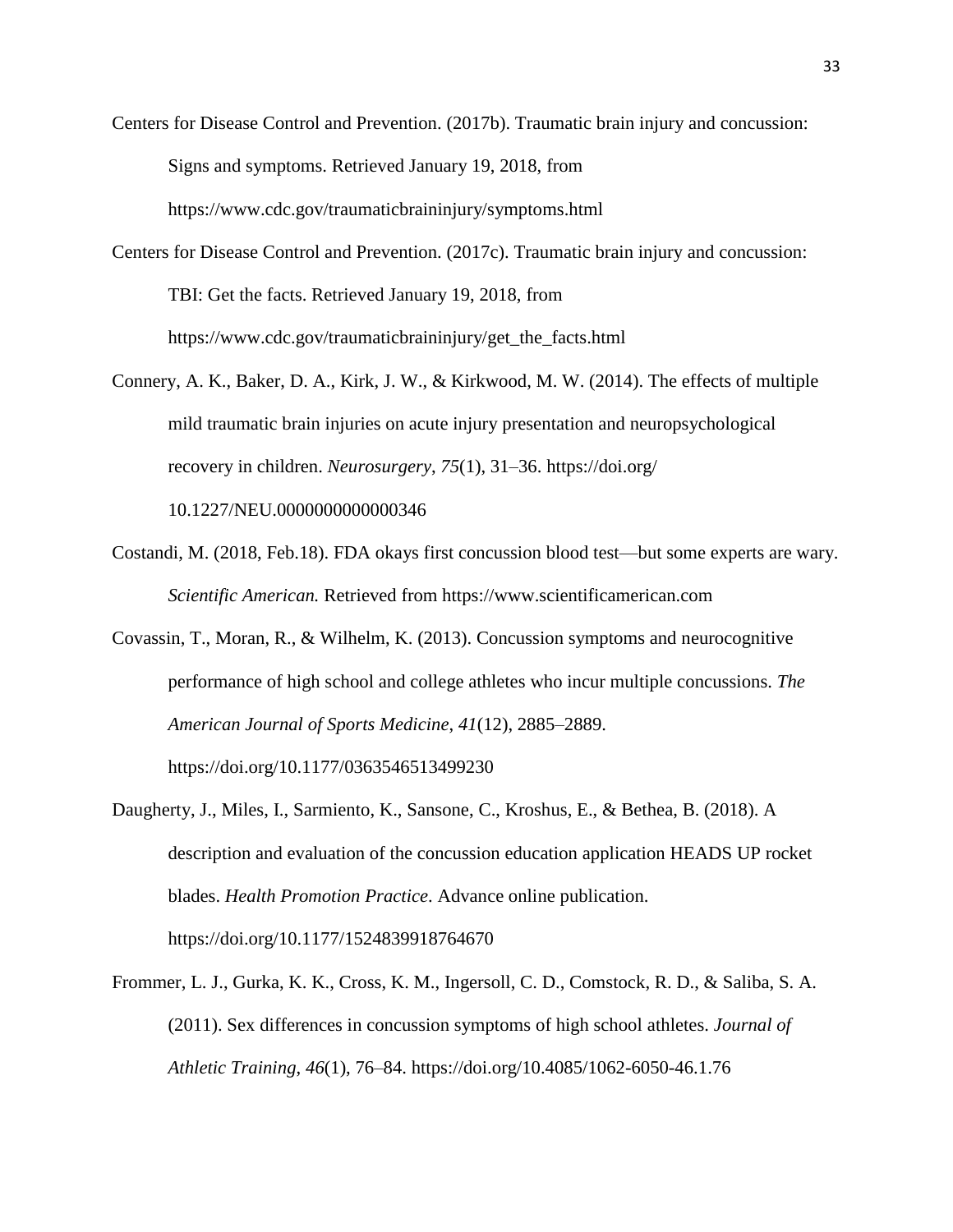- Garcia, A. (2017, September 16). *Vicis Zero1 NFL helmet aims to reduce head injuries* [Video file]. CNN. Retrieved from http://money.cnn.com/2017/09/16/news/companies /vicis-nfl-helmet-concussions-safety/index.html
- Guskiewicz, K. M., & Valovich McLeod, T. C. (2011). Pediatric sports-related concussion. *PM&R*, *3*(4), 353–364. https://doi.org/10.1016/j.pmrj.2010.12.006
- Guskiewicz, K., Teel, E., & McCrea, M. (2014). Concussion: Key stakeholders and multidisciplinary participation in making sports safe. *Neurosurgery*, *75*(Suppl. 4), S113– S118. https://doi.org/10.1227/NEU.000000000000494
- Harmon, K. G., Drezner, J. A., Gammons, M., Guskiewicz, K. M., Halstead, M., Herring, S. A., … Roberts, W. O. (2013). American Medical Society for Sports Medicine position statement: Concussion in sport. *British Journal of Sports Medicine*, *47*(1), 15–26. https://doi.org/10.1136/bjsports-2012-091941
- Kerr, Z. Y., Evenson, K. R., Rosamond, W. D., Mihalik, J. P., Guskiewicz, K. M., & Marshall, S. W. (2014). Association between concussion and mental health in former collegiate athletes. *Injury Epidemiology*, *1*(1), 1-10. https://doi.org/10.1186/s40621-014-0028-x
- Korngold, C., Farrell, H. M., & Fozdar, M. (2013). The National Football League and chronic traumatic encephalopathy: Legal implications. *Journal of the American Academy of Psychiatry and the Law Online*, *41*(3), 430–436. Retrieved from http://www.jaapl.org
- Kroshus, E., Gillard, D., Haarbauer‐Krupa, J., Goldman, R. E., & Bickham, D. S. (2016). Talking with young children about concussions: An exploratory study. *Child: Care, Health and Development*, *43*(5), 758–767. https://doi.org/10.1111/cch.12433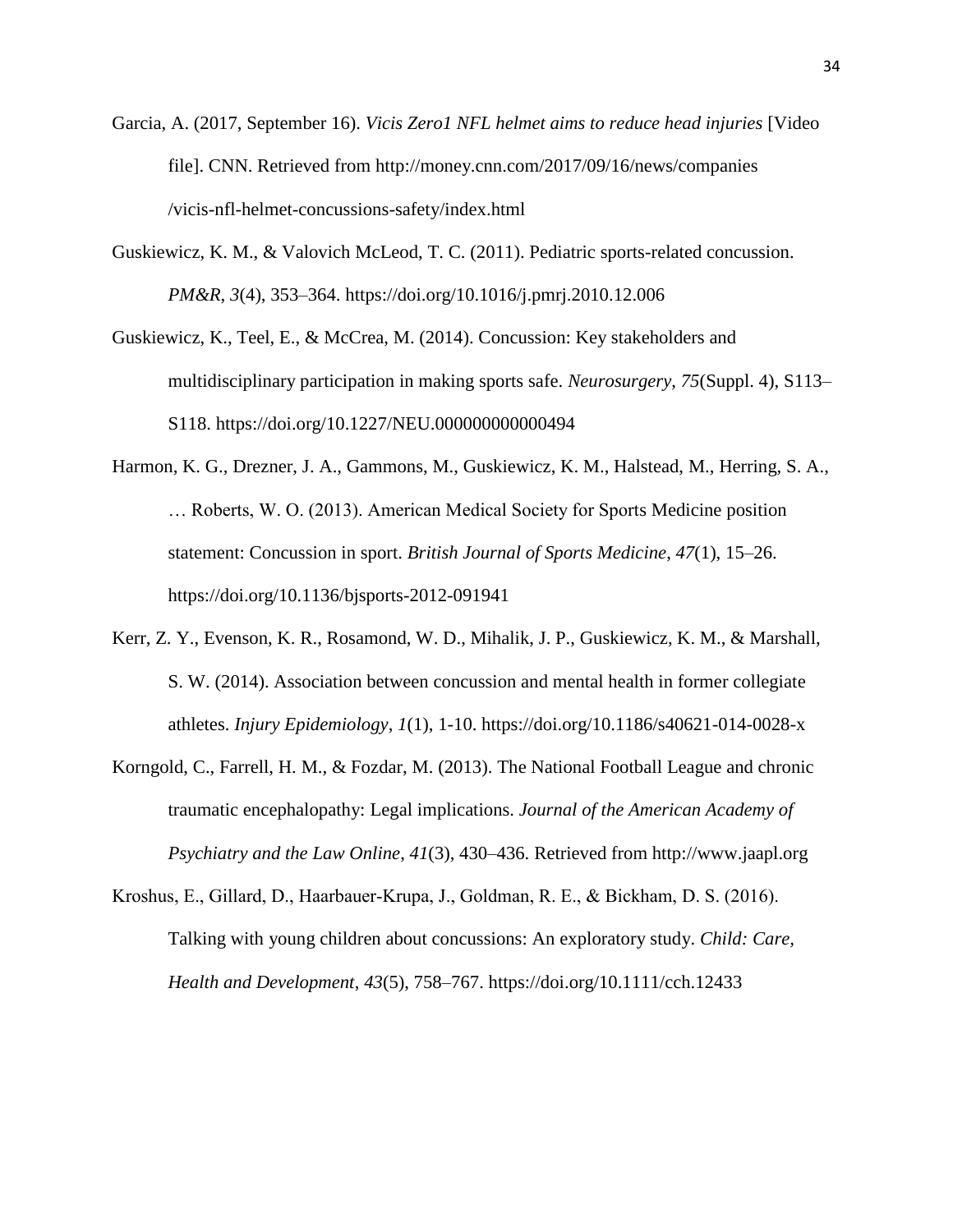- Levin, H. S., & Diaz-Arrastia, R. R. (2015). Diagnosis, prognosis, and clinical management of mild traumatic brain injury. *The Lancet Neurology, 14*(5), 506–517. https://doi.org/10.1016/S1474-4422(15)00002-2
- Lincoln, A. E., Caswell, S. V., Almquist, J. L., Dunn, R. E., Norris, J. B., & Hinton, R. Y. (2011). Trends in concussion incidence in high school sports: A prospective 11-year study. *The American Journal of Sports Medicine*, *39*(5), 958–963. http://doi/ 10.1177/0363546510392326.
- Mapstone, P. (2016). Sport-related concussion in youth: A curriculum for advanced practice nurses. *The Journal for Nurse Practitioners*, *12*(4), 250–257. https://doi.org/10.1016 /j.nurpra.2015.11.004
- McKee, A. C., Alosco, M. L., & Huber, B. R. (2016). Repetitive head impacts and chronic traumatic encephalopathy. *Neurosurgery Clinics of North America*, *27*(4), 529–535. https://doi.org/10.1016/j.nec.2016.05.009
- McKee, A. C., Stein, T. D., Nowinski, C. J., Stern, R. A., Daneshvar, D. H., Alvarez, V. E., … Cantu, R. C. (2013). The spectrum of disease in chronic traumatic encephalopathy. *Brain*, *136*(1), 43–64. https://doi.org/10.1093/brain/aws307
- Mez, J., Daneshvar, D. H., Kiernan, P. T., Abdolmohammadi, B., Alvarez, V. E., Huber, B. R., … McKee, A. C. (2017). Clinicopathological evaluation of chronic traumatic encephalopathy in players of American football. *JAMA*, *318*(4), 360–370. https://doi.org/10.1001/jama.2017.8334
- Michigan Department of Health and Human Services. (2018). Michigan sports concussion law. Retrieved February 15, 2016, from http://www.michigan.gov/mdhhs/0,5885,7-339- 71548\_54783\_63943---,00.html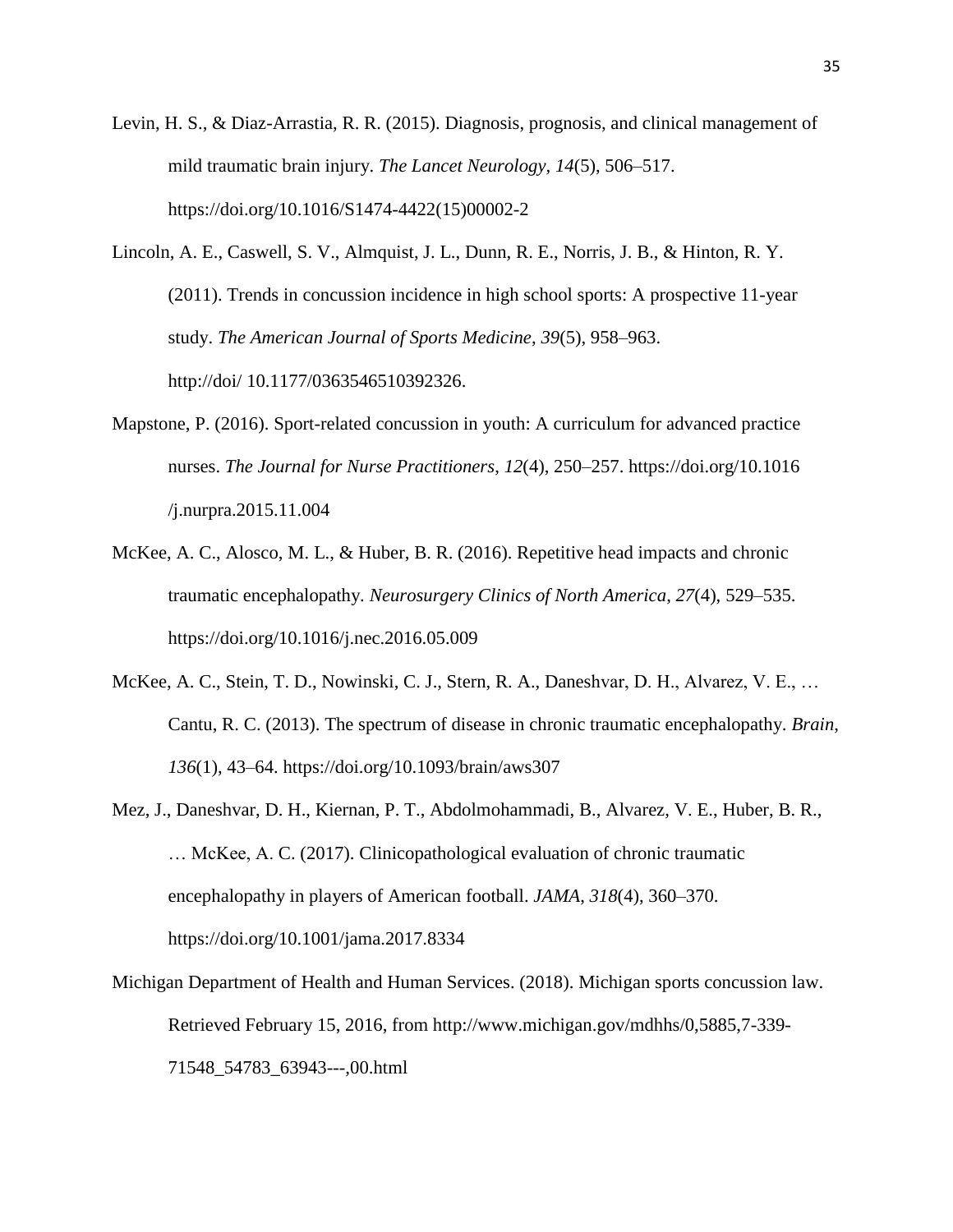Michigan High School Athletic Association. (2018). MHSAA announces concussion report findings for 2016-17 school year [Press release]. Retrieved from https://www.mhsaa.com /News/Press-Releases/articleType/ArticleView/articleId/6321

/MHSAA-Announces-Concussion-Report-Findings-for-2016-17-School-Year

- Monaco, E. A., III, & Tempel, Z. (2015). Concussion related to white matter abnormalities and cognitive dysfunction in aging athletes. *Neurosurgery*, *76*(4), N10–N11. https://doi.org /10.1227/NEU.0000000000000700
- Montenigro, P. H., Corp, D. T., Stein, T. D., Cantu, R. C., & Stern, R. A. (2015). Chronic traumatic encephalopathy: Historical origins and current perspective. *Annual Review of Clinical Psychology*, *11*(1), 309–330. https://doi.org/10.1146 /annurev-clinpsy-032814-112814
- National Conference of State Legislatures. (2015). Traumatic brain injuries among youth athletes. Retrieved April 19, 2016, from http://www.ncsl.org/research/health/traumaticbrain-injuries-among-youth-athletes.aspx
- National Federation of State High School Associations. (2016). Michigan collects concussion data from member schools. Retrieved February 15, 2016, from https://www.nfhs.org/articles/michigan-collects-concussion-data-from-member-schools/
- Perry, D. C., Sturm, V. E., Peterson, M. J., Pieper, C. F., Bullock, T., Boeve, B. F., … Welsh-Bohmer, K. A. (2016). Association of traumatic brain injury with subsequent neurological and psychiatric disease: A meta-analysis. *Journal of Neurosurgery*, *124*(2), 511–526. https://doi.org/10.3171/2015.2.JNS14503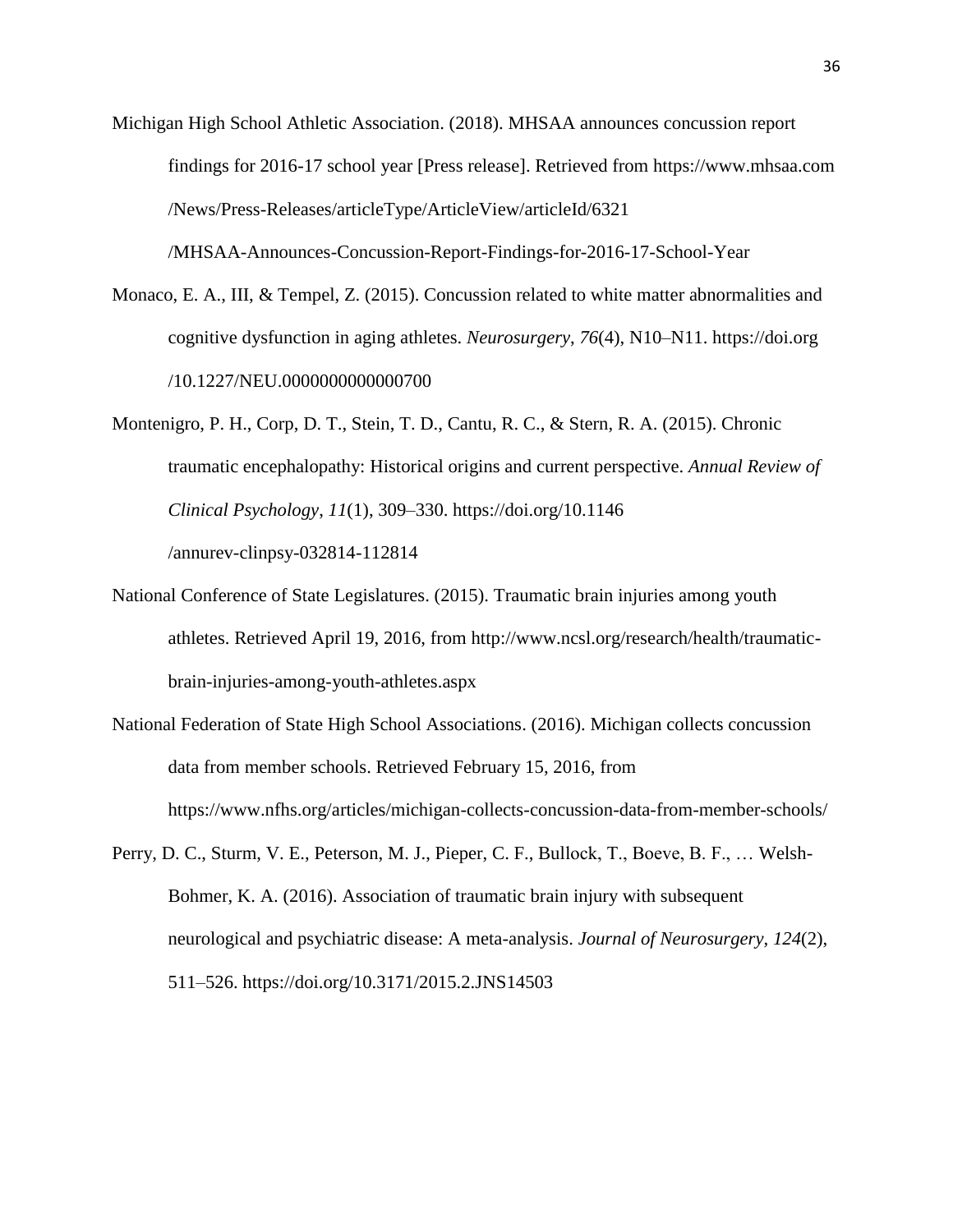- Petraglia, A. L., Maroon, J. C., & Bailes, J. E. (2012). From the field of play to the field of combat: A review of the pharmacological management of concussion. *Neurosurgery*, *70*(6), 1520–1533. https://doi.org/10.1227/NEU.0b013e31824cebe8
- Putukian, M., & Kutcher, J. (2014). Current concepts in the treatment of sports concussions. *Neurosurgery*, *75*(Suppl. 4), S64–S70. https://doi.org/10.1227/NEU.0000000000000492
- Register-Mihalik, J. K., Guskiewicz, K. M., McLeod, T. C. V., Linnan, L. A., Mueller, F. O., & Marshall, S. W. (2013). Knowledge, attitude, and concussion-reporting behaviors among high school athletes: A preliminary study. *Journal of Athletic Training*, *48*(5), 645–653. https://doi.org/10.4085/1062-6050-48.3.20
- Stovitz, S. D., Weseman, J. D., Hooks, M. C., Schmidt, R. J., Koffel, J. B., & Patricios, J. S. (2017). What definition is used to describe second impact syndrome in sports? A systematic and critical review. *Current Sports Medicine Reports*, *16*(1), 50–55. https://doi.org/10.1249/JSR.0000000000000326
- ThinkFirst: National Injury Prevention Foundation. (2015). Our history. Retrieved April 15, 2018, from http://thinkfirst.org/our-history
- Useche. J. N., & Bermundez, S. (2018). Conventional computed tomography and magnetic resonance in brain concussion. *Neuroimaging Clinics of North America*, *28*(1), 15–29. https://doi/10.1016/j.nic.2017.09.006
- Wijdicks, E. (2016). Clashing helmets, a thousand cuts: Why concussion is an important movie. *Neurology Today*, *16*(2), 33-34. https://doi.org/10.1097/01.NT.0000480661.87308.76
- Williamson, R. W., Gerhardstein, D., Cardenas, J., Michael, D. B., Theodore, N., & Rosseau, N. (2014). Concussion 101: The current state of concussion education programs.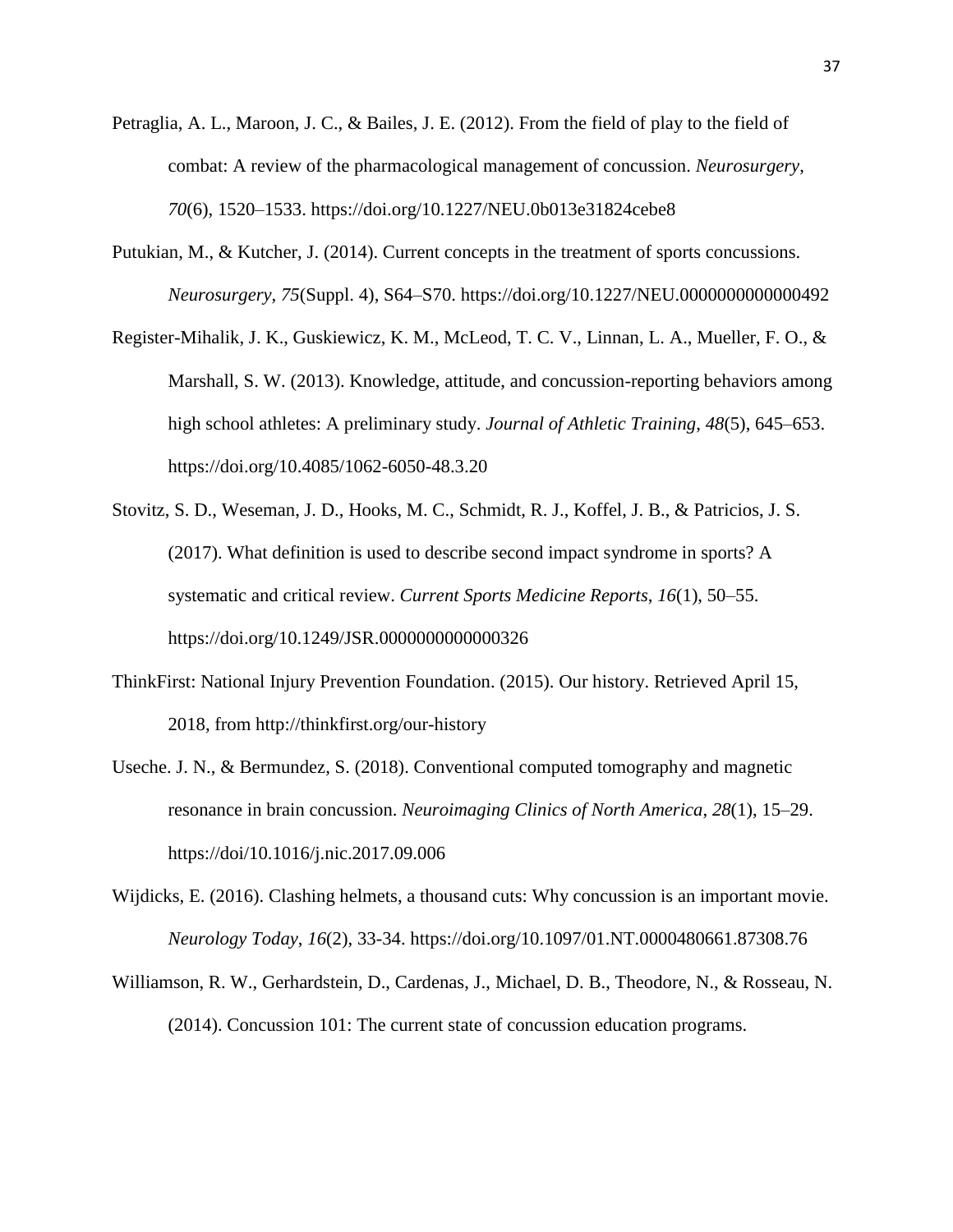*Neurosurgery*, *75*(Suppl. 4), S131–S135. https://doi.org/10.1227

## /NEU.0000000000000482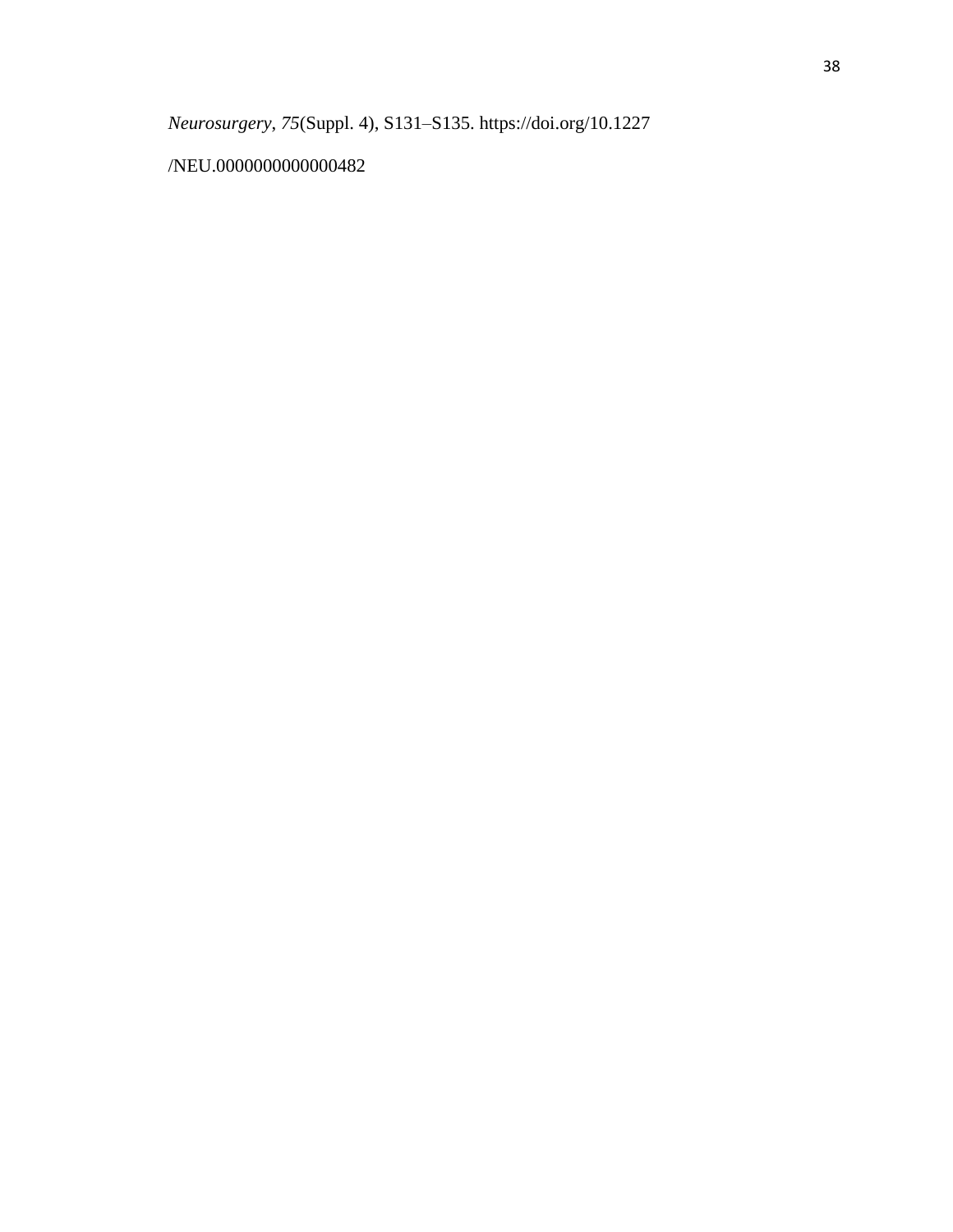Appendix A



July 30, 2018

Bryan Harris

Dear Mr. Harris,

Please accept this letter as acknowledgement that I gave you permission to use the ThinkFirst For Youth Curriculum chapter on Playground Safety for your 2018 school project, teaching the material to fourth grade students. I understood you would be giving a presentation on the material and testing the children with a pretest and posttest you created.

I hope you found the project rewarding and that the children benefitted from your information on preventing injuries.

Best wishes in your graduation and career,

etofferhardstein

Debby Gerhardstein, RN, BSN, MA Executive Director ThinkFirst National Injury Prevention Foundation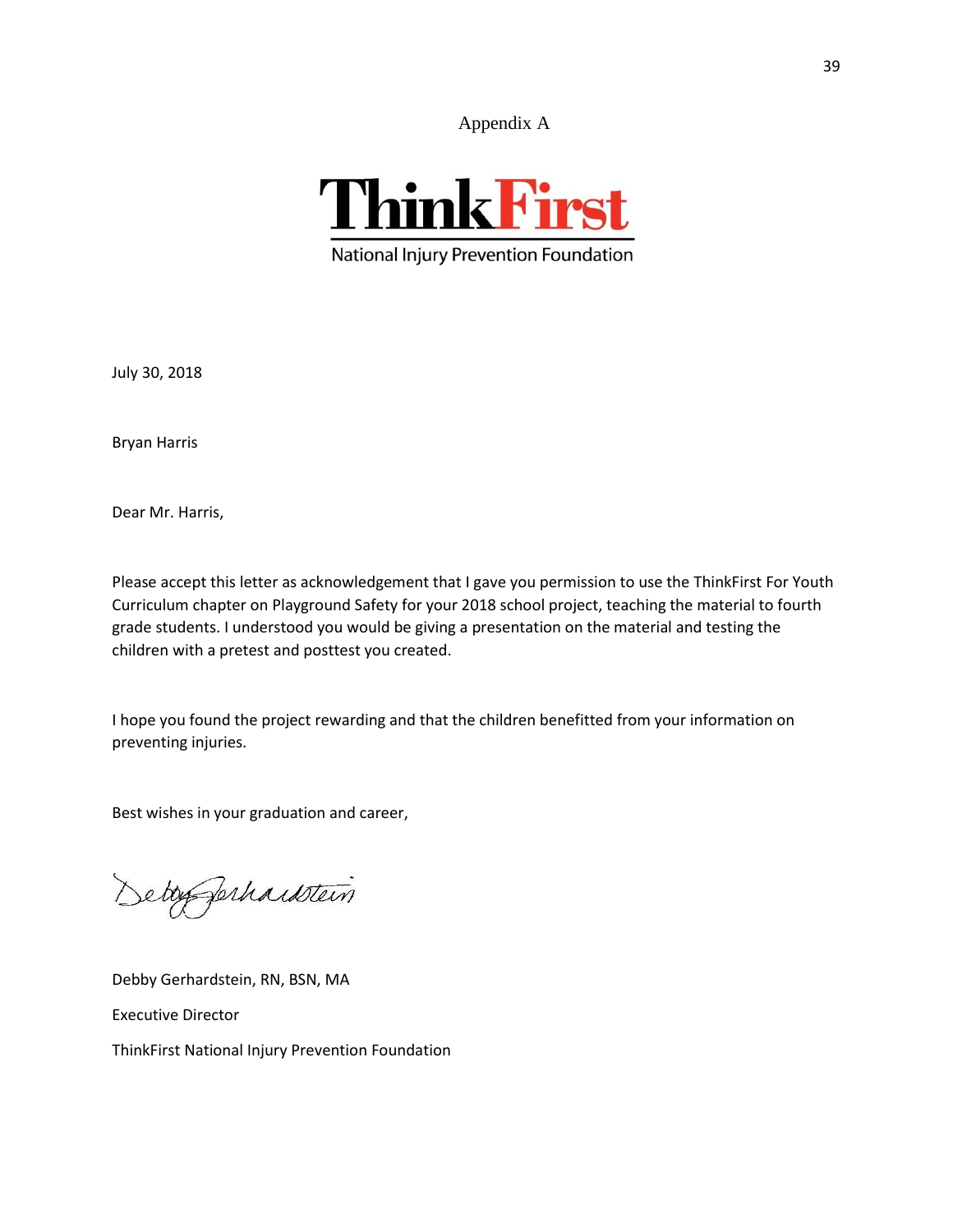### Appendix B

### Permission to Utilize Figure: Health Belief Model

### **Bryan Harris <brharris@nmu.edu>** 7:41 AM (8

hours ago)

to psheeran

Dr. Sheeran,

My name Bryan Harris. I am registered nurse and student in the Doctoral of Nursing Program at Northern Michigan University. I am reaching out to you in regards to a scholarly project I am finishing up. The project is on concussion prevention by educating youth on playground safety. Material used for the project was provided by ThinkFirst: National Injury Prevention Foundation. They use the health belief model as the basis of their educational curriculum and similarly I am using it as well for the theoretical framework with my project. While doing research I came across a figure of the health belief model in Chapter 2 of *Predicting and changing health behaviour: Research and practice with social cognition models.* The chapter was written by yourself and Dr. Charles Abraham. I am seeking permission to utilize the health belief model figure found on page 32 in the section explaining the theoretical framework supporting my scholarly project. Any further questions please let me know. I would be glad to answer. Thank you for your time.

### **Sheeran, Paschal J. psheeran@email.unc.edu [via](https://support.google.com/mail/answer/1311182?hl=en) adminliveunc.onmict:44 AM (76 m**) hours ago)

to me

Of course, Bryan. Please feel free to use the figure.

Very best of luck with completing your doctorate.

Kind regards,

Paschal Sheeran

------------------------------------ Paschal Sheeran [http://psheeran.web.unc.edu](http://psheeran.web.unc.edu/) ------------------------------------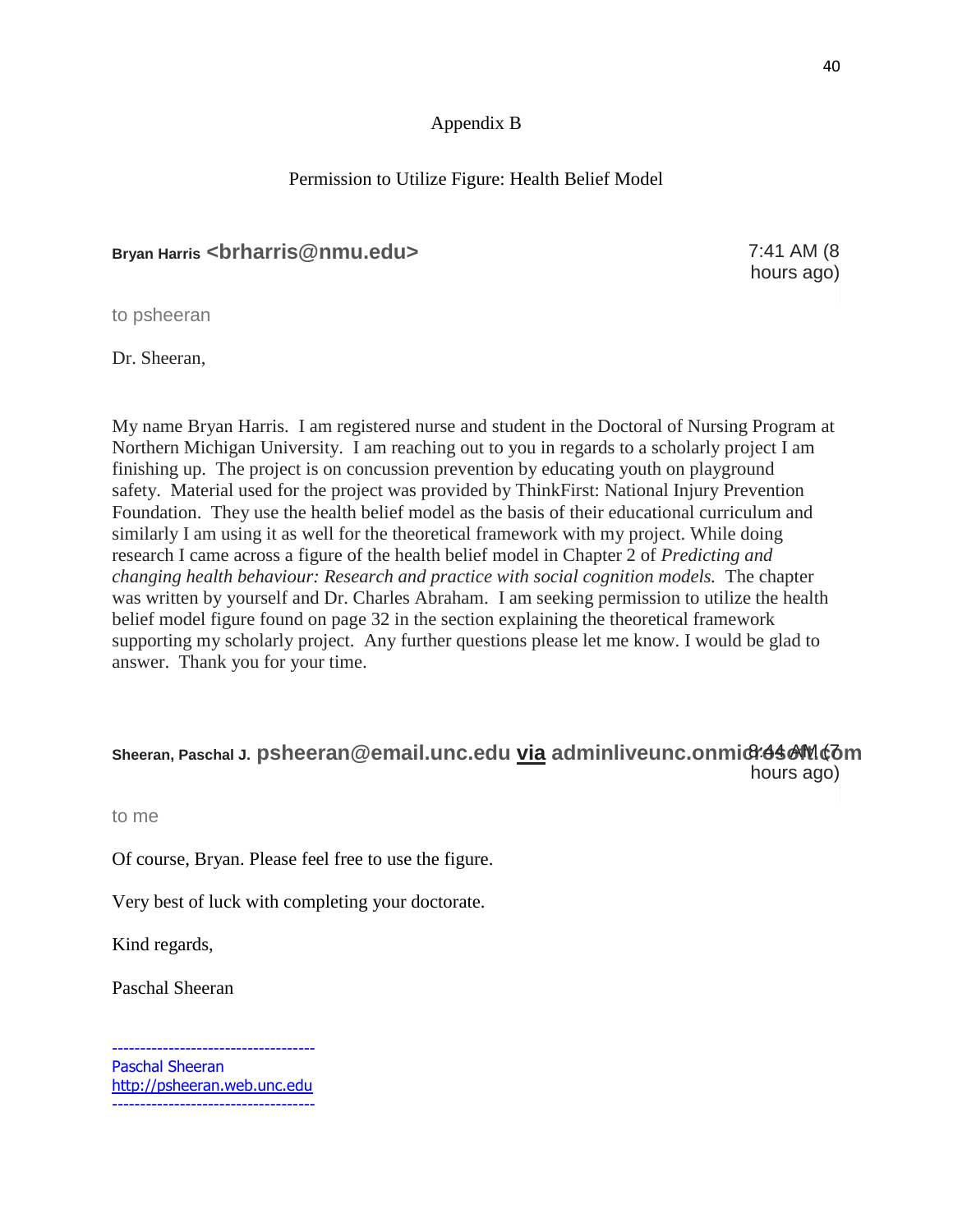#### Appendix C

#### Institutional Review Board Approval

#### **Memorandum**

| TO:                   | Bryan Harris<br>School of Nursing                                                                 |  |  |  |  |
|-----------------------|---------------------------------------------------------------------------------------------------|--|--|--|--|
| CC:                   | Jane Campbell<br>School of Nursing                                                                |  |  |  |  |
| <b>FROM:</b>          | Dr. Robert Winn<br><b>IRB</b> Administrator                                                       |  |  |  |  |
| <b>DATE:</b>          | May 2, 2018                                                                                       |  |  |  |  |
| <b>SUBJECT:</b>       | IRB Proposal HS18-958<br>"Implication of Concussion Preventative Behavior through Youth Education |  |  |  |  |
| on Playground Safety" |                                                                                                   |  |  |  |  |
|                       | IRB Approval Dates: $5/2/18 - 5/1/19$<br>Proposed Project Dates: $5/7/18 - 6/8/18$                |  |  |  |  |

Your proposal "Implication of Concussion Preventative Behavior through Youth Education on Playground Safety" has been approved via the administrative review process. Please include your proposal number (HS18-958) on all research materials and on any correspondence regarding this project.

Any changes or revisions to your approved research plan must be approved by the Institutional Review Board (IRB) prior to implementation.

If you do not complete your project within 12 months from the date of your approval notification, you must submit a Project Renewal Form for Research Involving Human Subjects. You may apply for a one-year project renewal up to four times.

All forms can be found at the NMU Grants and Research website: <http://www.nmu.edu/grantsandresearch/node/102>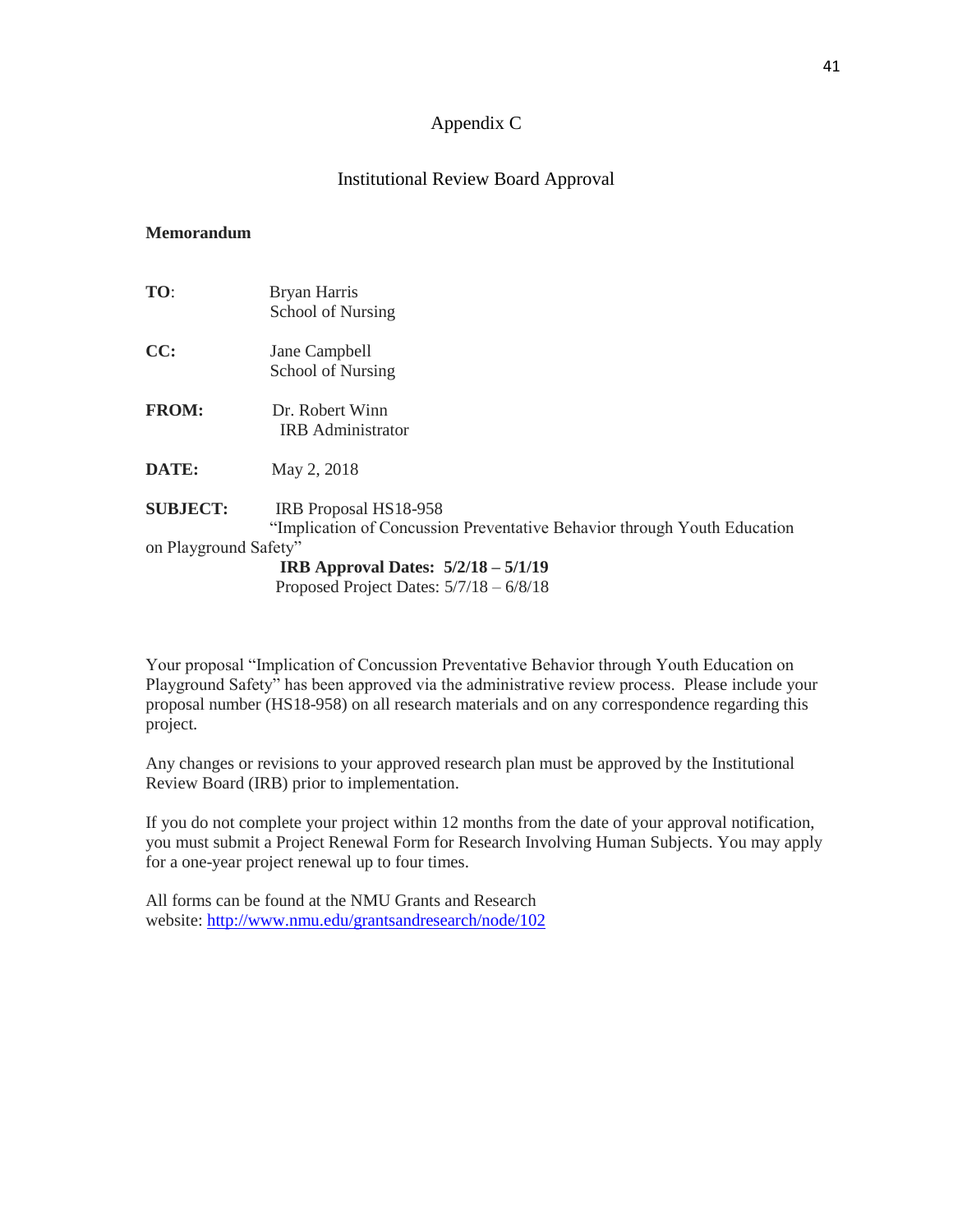# Pre-Test for Playground Safety

Age:

Gender: Boy or Girl

Have you hurt yourself on the playground in April, 2018? Yes or No

|                          | <b>Never</b> | <b>Rarely</b> | <b>Sometimes</b> | <b>Always</b> |
|--------------------------|--------------|---------------|------------------|---------------|
| I wait my turn           |              |               |                  |               |
| I look out for others    |              |               |                  |               |
| I use playground         |              |               |                  |               |
| equipment regardless of  |              |               |                  |               |
| how safe it may be       |              |               |                  |               |
| (broken, weather         |              |               |                  |               |
| permitting)              |              |               |                  |               |
| I let someone know if I  |              |               |                  |               |
| hurt myself on the       |              |               |                  |               |
| playground               |              |               |                  |               |
| I tell someone if I hurt |              |               |                  |               |
| my head                  |              |               |                  |               |
| I let someone know if    |              |               |                  |               |
| another kid is hurt      |              |               |                  |               |